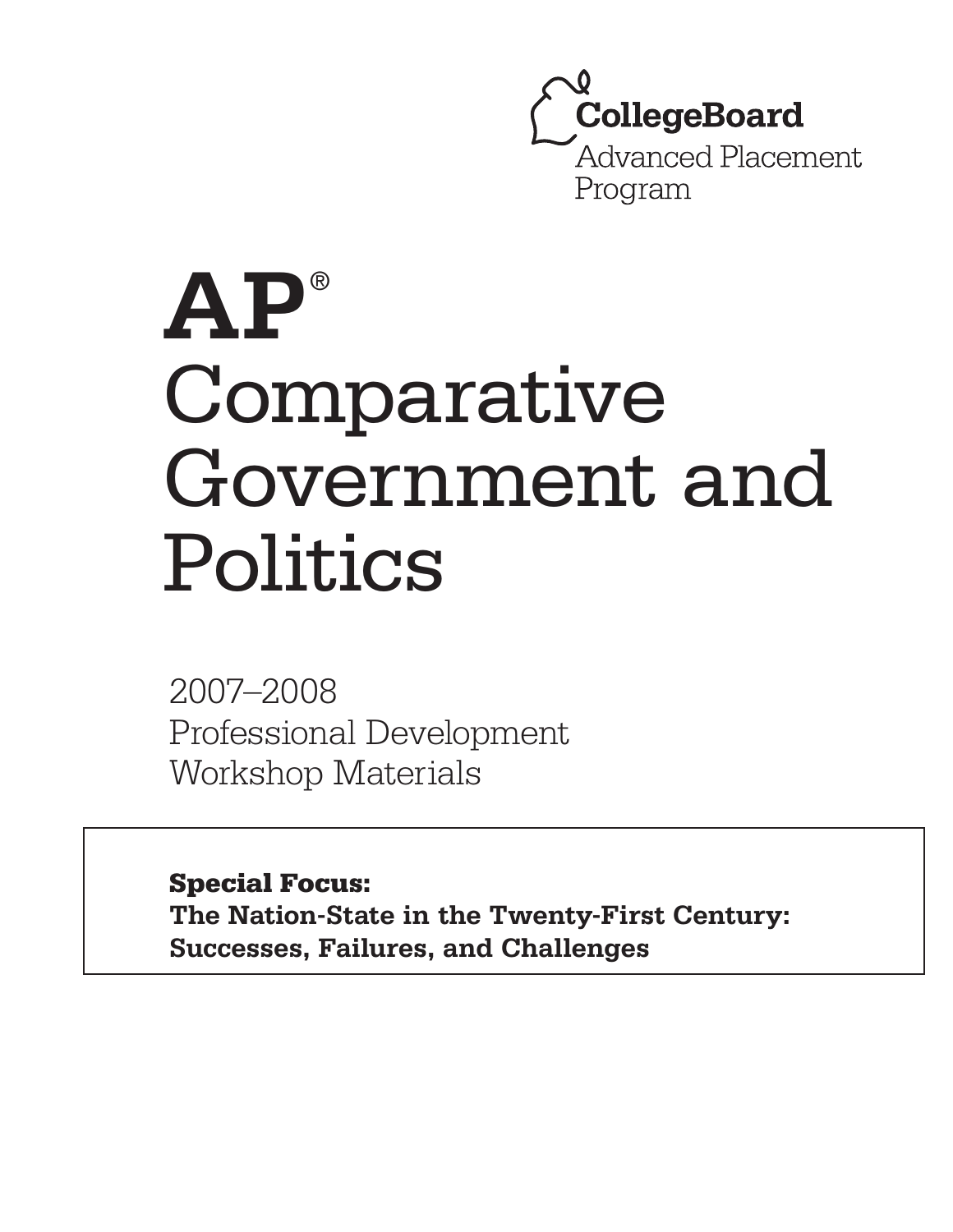# **The College Board: Connecting Students to College Success**

The College Board is a not-for-profit membership association whose mission is to connect students to college success and opportunity. Founded in 1900, the association is composed of more than 5,000 schools, colleges, universities, and other educational organizations. Each year, the College Board serves seven million students and their parents, 23,000 high schools, and 3,500 colleges through major programs and services in college admissions, guidance, assessment, financial aid, enrollment, and teaching and learning. Among its best-known programs are the SAT<sup>®</sup>, the PSAT/ NMSQT<sup>®</sup>, and the Advanced Placement Program<sup>®</sup> (AP<sup>®</sup>). The College Board is committed to the principles of excellence and equity, and that commitment is embodied in all of its programs, services, activities, and concerns.

For further information, visit www.collegeboard.com.

*Page 23 (table 1)*: Kesselman, Mark, Joel Krieger and William A. Joseph, *Introduction to Comparative Politics,* Fourth Edition. Copyright © 2007 by the Houghton Mifflin Company. Used with permission. *Page 44: The World Development Report 2005: A Better Investment Climate for Everyone.* International Bank for Reconstruction and Development (IBRD)/The World Bank. Reprinted with permission. *The World Development Report 1999/2000: Entering the 21<sup>st</sup> Century: The Changing Development Landscape*. International Bank for Reconstruction and Development (IBRD)/The World Bank. Reprinted with permission.

The College Board wishes to acknowledge all the third party sources and content that have been included in these materials. Sources not included in the captions or body of the text are listed here. We have made every effort to identify each source and to trace the copyright holders of all materials. However, if we have incorrectly attributed a source or overlooked a publisher, please contact us and we will make the necessary corrections.

© 2007 The College Board. All rights reserved. College Board, Advanced Placement Program, AP, AP Central, AP Vertical Teams, Pre-AP, SAT, and the acorn logo are registered trademarks of the College Board. AP Potential and connect to college success are trademarks owned by the College Board. All other products and services may be trademarks of their respective owners. Visit the College Board on the Web: www.collegeboard.com.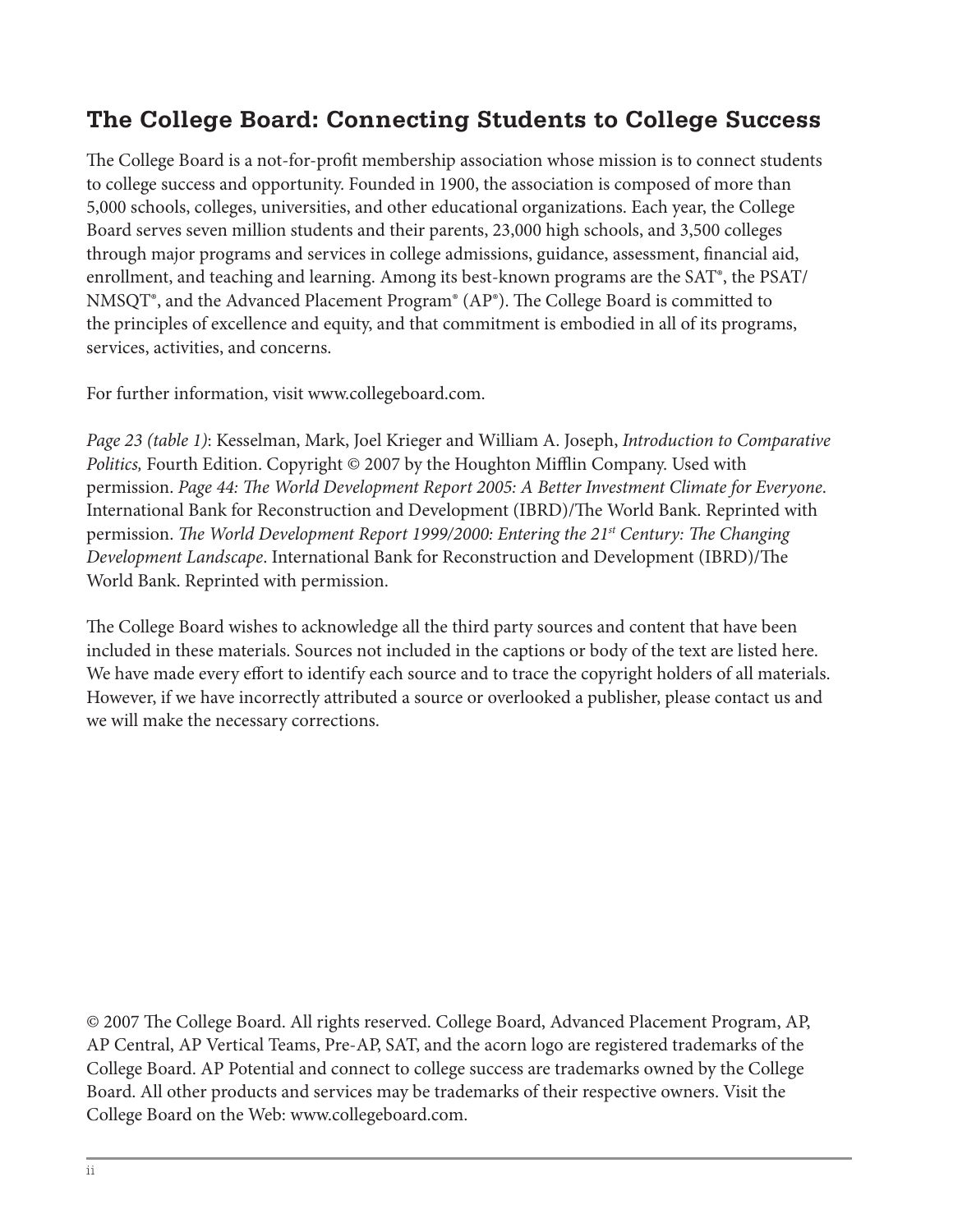# **AP Comparative Government and Politics Special Focus: The Nation-State in the Twenty-First Century: Successes, Failures, and Challenges**

| Editor's Introduction                                                                                                      |
|----------------------------------------------------------------------------------------------------------------------------|
|                                                                                                                            |
| The Mexican Elections of 2006 and the Political System                                                                     |
|                                                                                                                            |
| Lesson Plan: A Comparison of Mexico and Russia                                                                             |
|                                                                                                                            |
| Analysis: Mahmoud Ahmadinejad and Iranian Politics                                                                         |
|                                                                                                                            |
| Lesson Plans: Using Data to Study Development                                                                              |
| .39                                                                                                                        |
| Let the Games Begin! Effective and Interactive Teaching Methods in the AP<br>Comparative Government and Politics Classroom |
|                                                                                                                            |
|                                                                                                                            |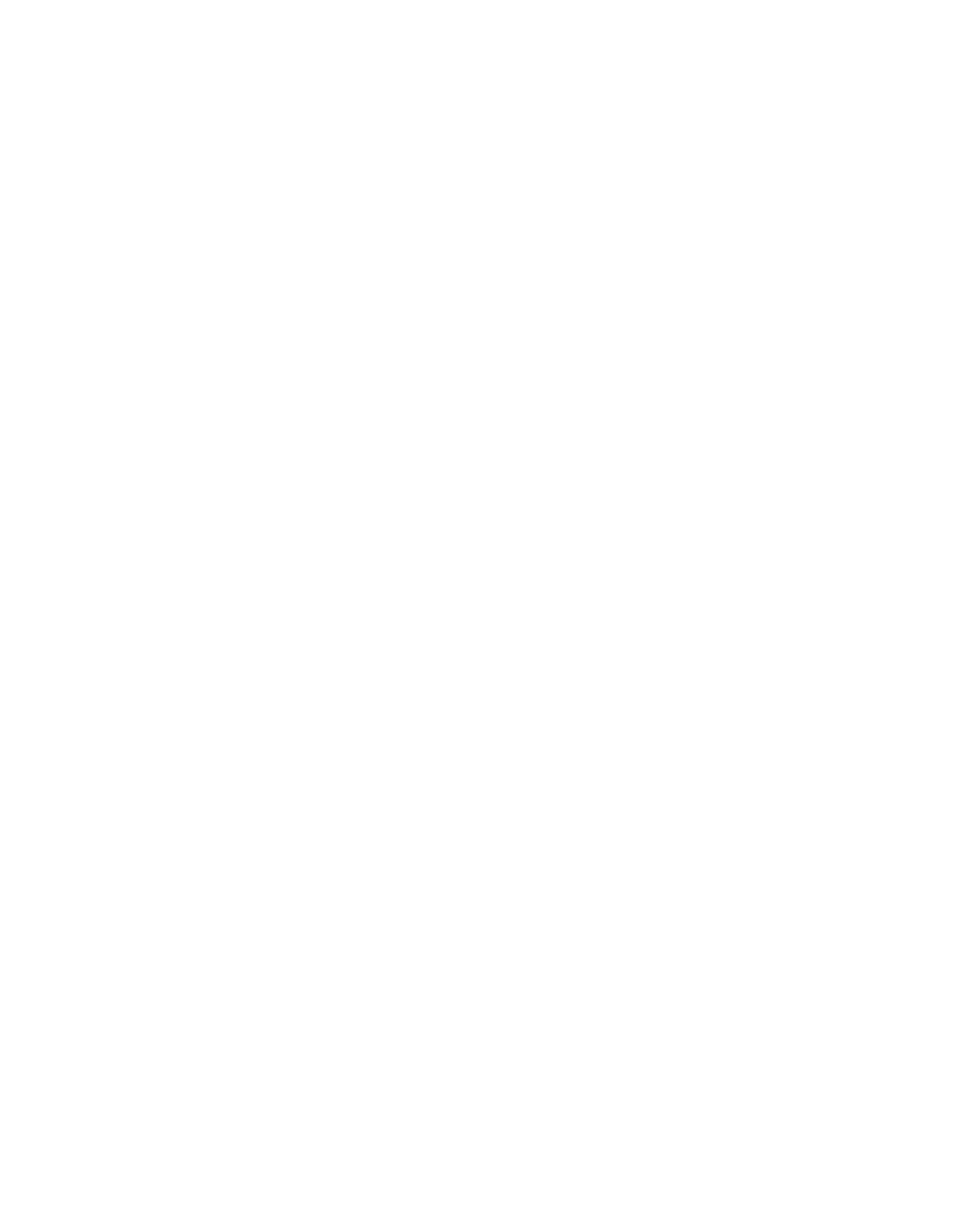# **Editor's Introduction**

Karen K. Waples Cherry Creek High School Greenwood Village, Colorado

> AP® Comparative Government and Politics is one of the most interesting and challenging classes high school students can take, and the recent changes in the course (first reflected in the 2006 exam administration) make it even more exciting to teach. At first, I approached the new curriculum with a mixture of anticipation and trepidation. I suspect many of you felt the same way. Now that I have taught the revised course, I am pleased with my students' reactions. The emphasis on themes forces students to think more critically and analytically. As a result, our class discussions are more interesting, and students can make connections more easily between concepts and countries.

Requiring the study of Mexico, Iran, and Nigeria has expanded my students' horizons. Mexico has important ties to the United States, Iran often dominates the headlines, and Nigeria illustrates the economic and political problems facing many countries in sub-Saharan Africa. This course offers students a frame of reference in considering these countries, as well as Great Britain, China, and Russia.

The theme of this collection is "The Nation-State in the Twenty-First Century: Successes, Failures, and Challenges." I chose this theme because one of the most difficult, but rewarding, aspects of teaching AP Comparative is keeping up with recent developments in the countries studied. Most textbooks do an adequate job of covering the basics. However, sometimes the world changes rapidly, and textbooks cannot possibly keep up with these breaking developments. The materials that follow focus on adding depth of knowledge and examining recent events.

An article by Prof. Caroline Beer, "The Mexican Elections of 2006 and the Political System," will help bring you up to date on politics in Mexico. The article addresses the development of a multiparty system in Mexico and the razor-thin victory of PAN in the 2006 presidential election. It also examines how Mexico's party and electoral systems have strengthened democracy in that country. This essay will not only be useful to students in understanding Mexico, it would also be appropriate in a discussion of party and electoral systems, as well as democratization.

Like Mexico, Iran has been in the news a great deal. Unfortunately, media coverage of Iran tends to be superficial, and the nuances of Iranian politics are complex. "Mahmoud Ahmadinejad and Iranian Politics" by Prof. Farideh Farhi provides insight into the current political situation in Iran. This article addresses the internal political dynamics surrounding President Ahmadinejad's rise to power and the steps he has taken during his first year in office to consolidate that power. It also considers the challenges the Iranian president may face in the coming years. This essay will add depth to teachers' understanding of the complexities surrounding Iran. Information contained in the essay will be useful in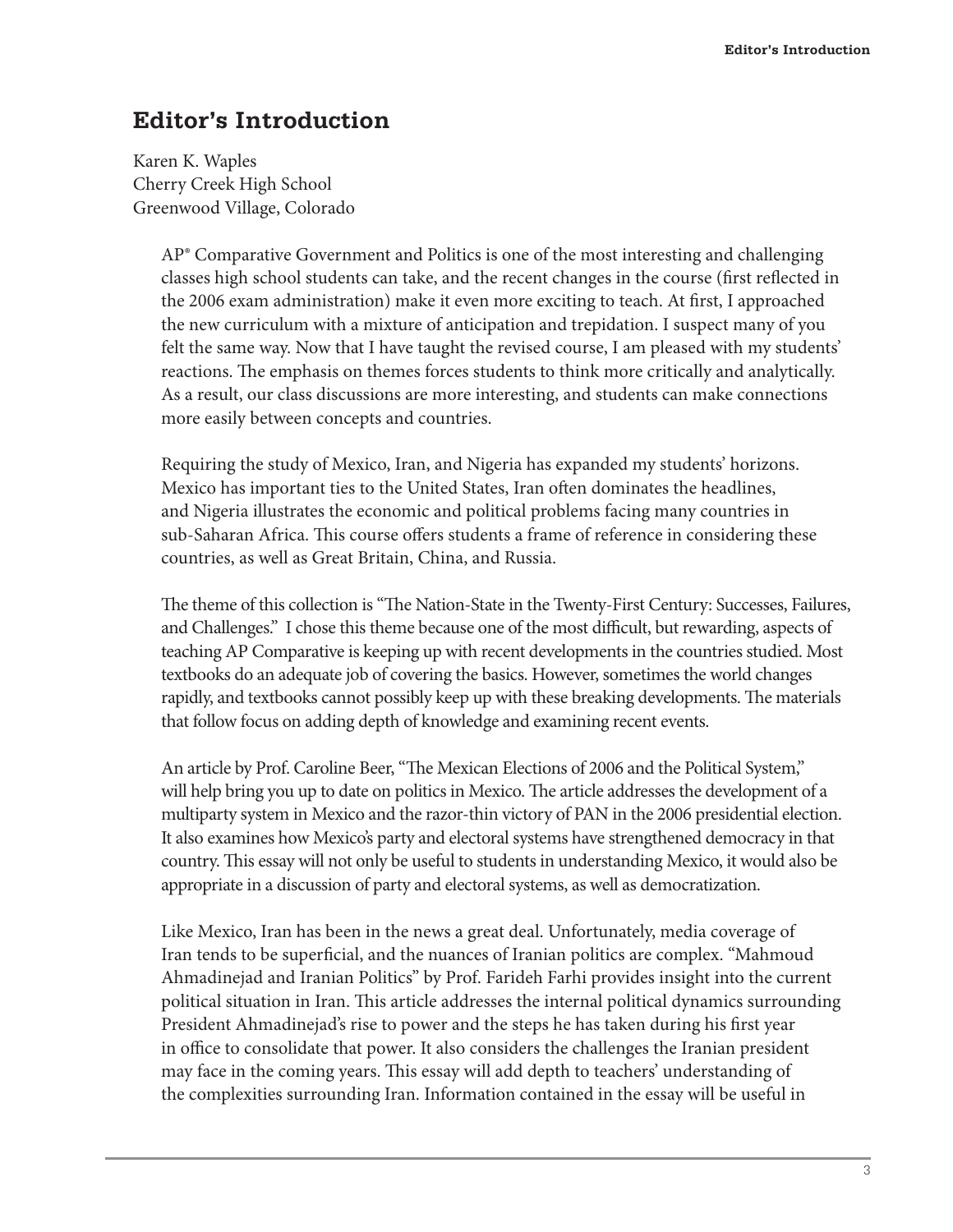discussing several of the key themes of the course, including sovereignty, authority, power, and political change. The articles about Mexico and Iran will assist teachers in understanding recent and dramatic changes in these two important countries.

The second goal of these materials is to provide teachers with lesson plans that are rich in content, intellectually challenging, and student centered. Three teaching units are provided to actively engage the students in your classroom. "Single versus Multiparty Systems: A Comparison of Mexico and Russia," by Benwari Singh, is designed to help students understand the development of multiparty systems by comparing and contrasting those systems in Mexico and Russia. These two countries provide interesting examples for comparison, because while Mexico is becoming more democratic, Russia is moving in the opposite direction. Students will compare and contrast the factors that have led to these trends. This teaching unit makes an excellent companion to Professor Beer's article about Mexico. It can be used after both countries have been taught, or during the discussion of democratization, electoral systems, or party systems.

"Using Data to Study Development," by Rebecca Small, contains two lessons designed to give students a better understanding of the concept of development. Students will use data to compare countries and test their assumptions about the level of development in each. As part of the lesson, students will study several key measures of development, including gross domestic product, the Gini Index, life expectancy, the death rate, and the Human Development Index. This will help students develop their skills in reading graphs and charts and extrapolating information to test theories and compare countries. These lessons can be used at the beginning of the course to introduce the countries, or during the discussion of development, or near the end of the class to make some final comparisons about the countries studied.

The last article, about teaching vocabulary, is a bit of a departure from traditional collegelevel lessons. Learning vocabulary is crucial in AP Comparative Government, and many of the terms are either completely new to students or their meanings differ from their common usage. "Let the Games Begin!" by James Wehrli describes both traditional and innovative methods for teaching students difficult vocabulary terms. In addition to vocabulary quizzes, students can learn through techniques borrowed from popular game shows, like *Family Feud, Password,* and *Jeopardy!* While AP classes are challenging and college level, our students are still teenagers. These strategies will add variety to your class, appeal to students with diverse learning styles, and let kids have some fun while they are learning.

The focus of these materials, then, is helping you stay on the cutting edge of comparative politics by providing in-depth knowledge beyond the textbooks. They will also prepare your students to use data, identify and explain trends, understand abstract concepts, and compare countries analytically. I hope you find these essays and teaching units useful and believe that if you use them in combination with the other materials provided by the College Board, the AP Comparative Government and Politics course will be an enriching and rewarding experience for you and your students.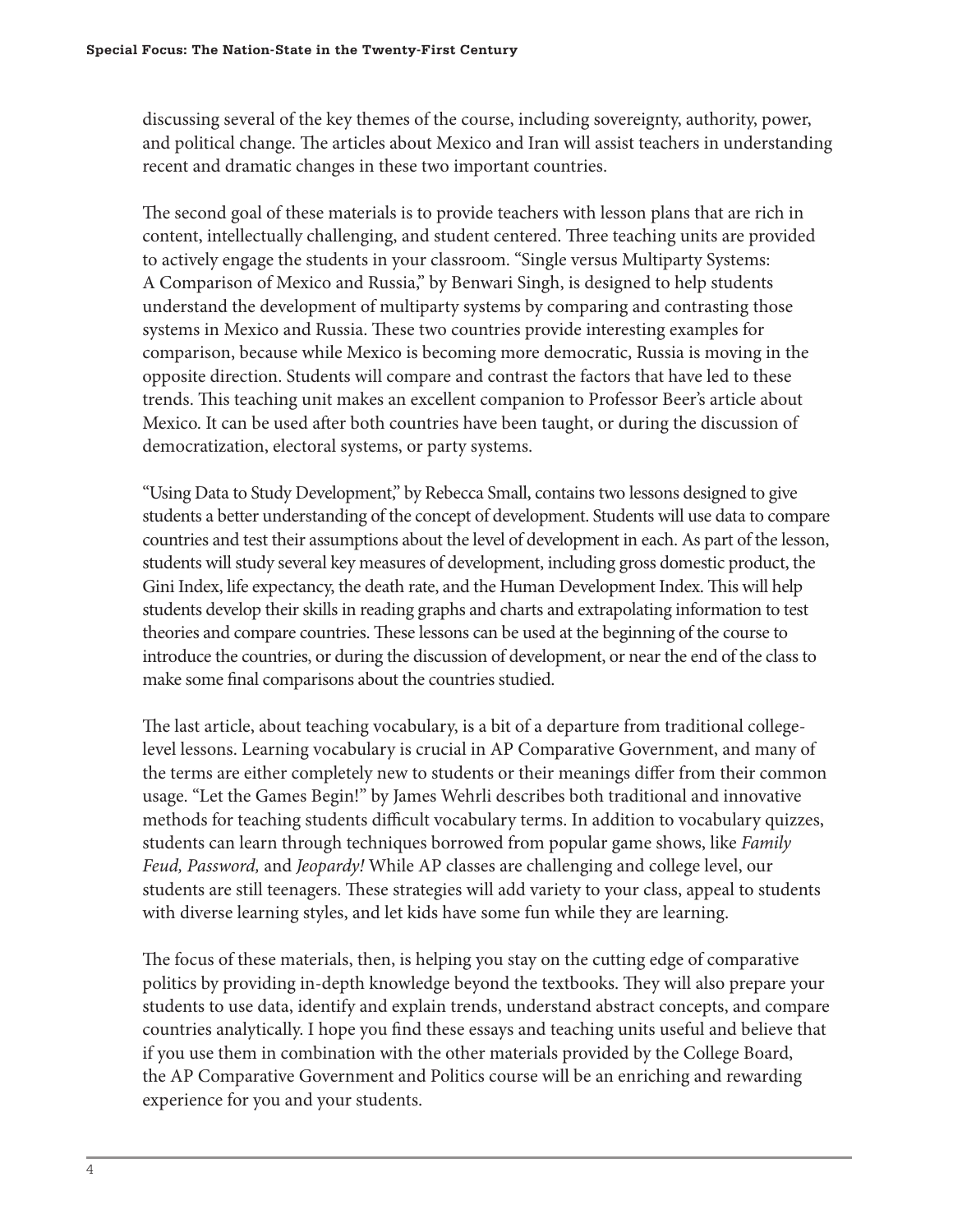# **The Mexican Elections of 2006 and the Political System**

Caroline Beer University of Vermont Burlington, Vermont

#### Introduction

The presidential elections of 2006 profoundly tested Mexico's young democratic institutions. There were two top contenders for the presidency—Felipe Calderon of the National Action Party (PAN) and Andres Manuel Lopez Obrador of the Party of the Democratic Revolution (PRD). They were separated by less than  $250,000$  votes, representing only 0.06 percent of the total vote. Lopez Obrador refused to accept the official results, accusing the wining party of fraud and extensive violations of the electoral code. Supporters of Lopez Obrador launched protests to demand a vote-by-vote recount or an annulment of the election. After two months of uncertainty, the Federal Electoral Tribunal named Felipe Calderon of the National Action Party (PAN) the president-elect. The narrow margin of victory in the elections, coupled with the postelection conflict, led some observers to worry about the breakdown of democracy, but Mexico's governmental institutions were able to manage the conflict, prevent widespread violence, and demonstrate the resilience of Mexico's democracy. The 2006 elections further strengthened the multiparty nature of the political system with the federal legislature divided among three major parties and a handful of smaller parties.

#### Historical Background

Throughout most of the twentieth century, Mexico was governed by a one-party system in which the Institutional Revolutionary Party (PRI) controlled almost all elected offices across the country. Mexico's transition to democracy was characterized by the development of a multiparty system. While opposition parties had always existed, it was only in the 1980s that they began to win influential elections. At first opposition parties won municipal elections, and then building on their experience as mayors and city councilors, they went on to win state elections. Finally in 2000 the opposition candidate from the National Action Party (PAN), Vicente Fox, won the presidential election. After a prolonged transition from oneparty rule, the 2000 elections definitively established Mexico as a multiparty democracy.

Over the past few years there has been a strong resurgence of the Left in Latin America. Parties of the Left had been in decline across most of the region since the dirty wars of the 1970s, in which most activists on the Left were either killed or exiled. As it has become clear that the economic reforms of the 1980s and 1990s have not improved the standard of living for the vast majority of people in the region, leaders on the Left have gained increasing support from the voters. There is a tremendous diversity among the new leftist leaders in Latin America. Hugo Chavez, a populist former military officer who intentionally antagonizes the United States and allies his country with Cuba, contrasts sharply with more pragmatic leftists such as Michelle Bachelet of Chile and Luiz Inacio "Lula" da Silva in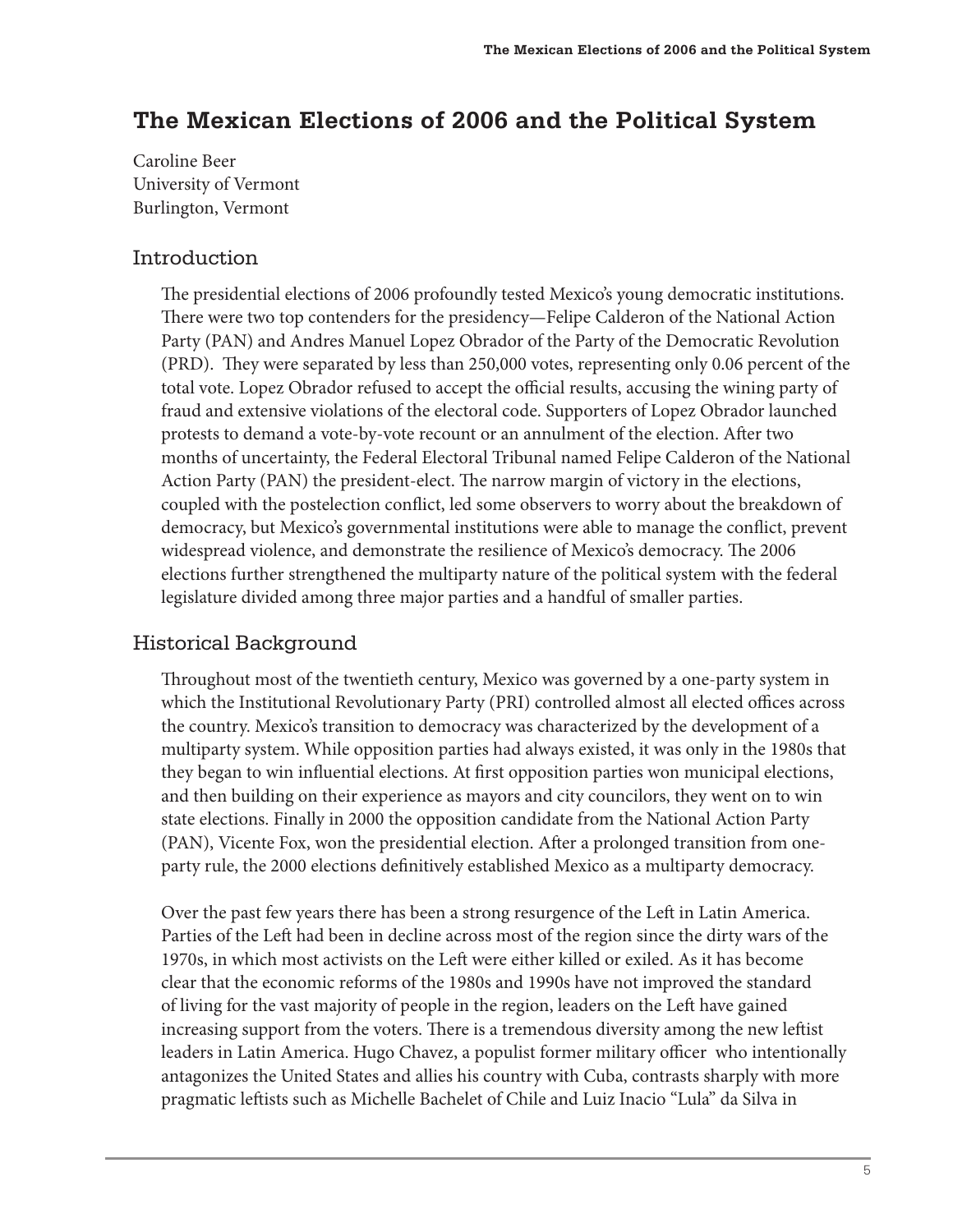Brazil who have maintained good relations with the United States and continued to pursue neoliberal economic policies. The anticipated victory of Lopez Obrador in Mexico would have further strengthened this regional trend, but with Lopez Obrador's defeat, Mexico continues as an exception in the region (along with Colombia, which also has a rightist government). Since the elections in Mexico in the summer of 2006, the Left has continued to win important victories, including the election of Daniel Ortega in Nicaragua and Rafael Correa in Ecuador.

# Electoral and Party Systems

One-party systems are usually authoritarian, though there are some examples of one-party systems that are considered democratic. Mexico was considered democratic by many scholars in the 1950s and 1960s. The government was not more democratic in the 1950s and 1960s than it was later on, but the scholarly standards for democracy were lower, and in comparison to other countries in the region, Mexico appeared relatively democratic. Most one-party systems are communist, and they remain one-party systems because other parties are outlawed or severely circumscribed. Mexico was rather unusual in that it was one-party authoritarian but *not* communist. Mexico's one-party system was enforced through a complex system of patronage (using government resources to pay supporters), co-optation (using government resources to buy off opposition), and electoral fraud and repression if necessary.

In a democracy, one-party systems are uncommon, because it is rare that large majorities of the population agree about politics. Two-party systems usually emerge in countries with plurality single member district (SMD) electoral systems. SMD is the type of electoral system used in the United States. In this system of selecting legislators, the country is divided up into the same number of geographic districts as there are seats in the legislature. Each district elects one representative, and whoever gets the most votes wins the seat.

Countries that have plurality SMD electoral systems often only have two major political parties, because it is difficult for new parties to get a foot in the door. In the United States, for example, there is a small Green Party, which tends to be to the Left of the Democratic Party. It is difficult for the Green Party to grow or even survive because if the people on the Left of the Democratic Party split off to vote for the Green Party, then it is more likely that the Republican Party will win. Those on the Left would probably prefer to see the Democratic Party win rather than the Republican Party, so voting for a third party is seen as "wasting your vote." If, however, minorities are geographically concentrated, plurality SMD may not always produce a two-party system. Canada, for example, has a plurality SMD electoral system, but there are multiple parties. This is because the French minority is concentrated in the province of Quebec and can therefore support a party to represent their interests. If the French were spread out evenly across the country it would be more difficult for them to have a party, because they would not have enough votes to win in any districts. Because they are concentrated in one province, they have a good chance of winning in Quebec and gaining representation in the parliament.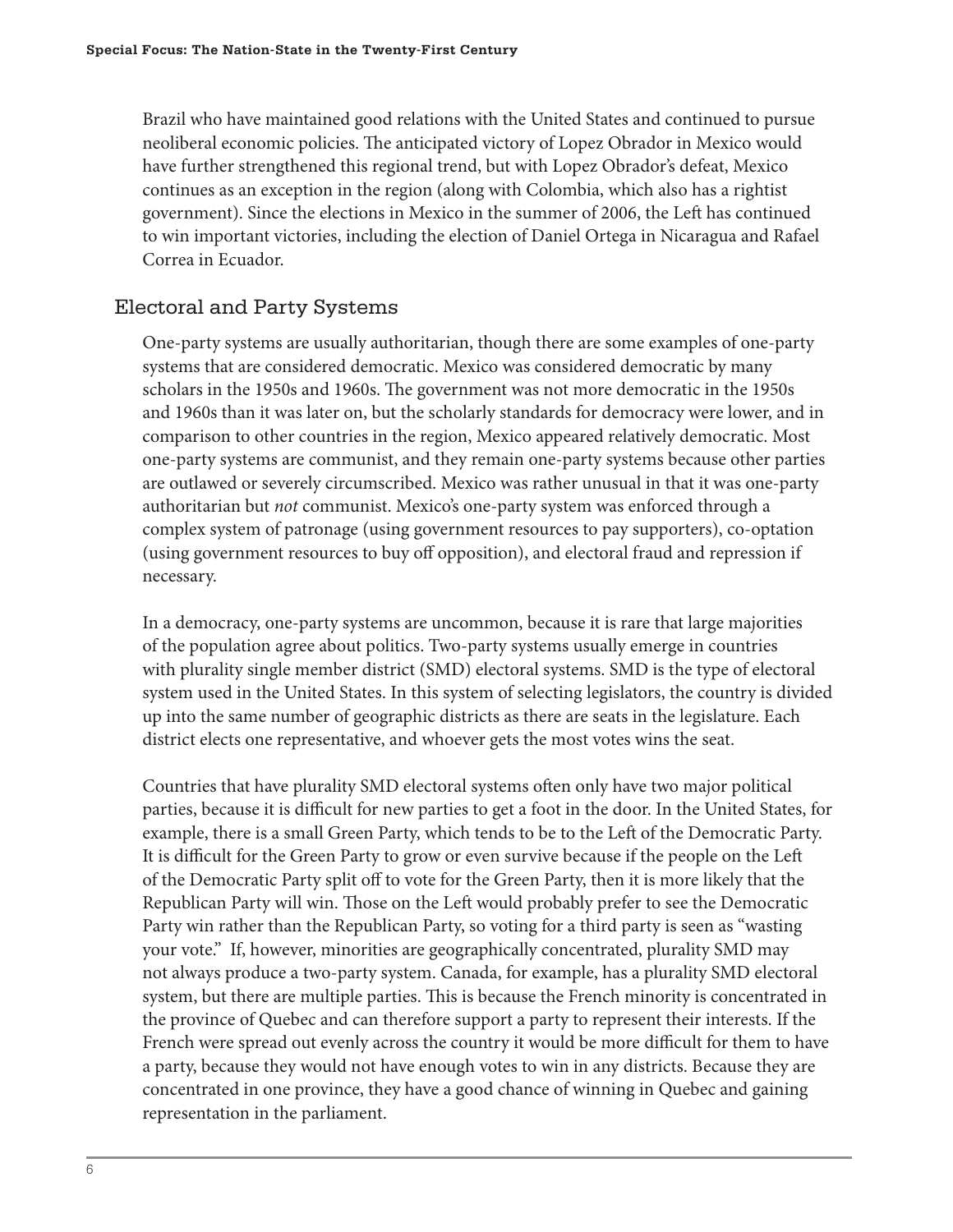Multiparty systems usually emerge in countries with proportional representation electoral systems (PR). In a PR system the country is not divided into separate districts, and voters do not vote for individual candidates for the legislature. Instead, voters vote for a "party list." In a traditional PR system, the parties present lists that rank order their party's candidates for the legislature. Voters vote for a party list rather than individual candidates, and parties win seats proportional to the percentage of the vote they receive. If there are 100 seats in the legislature, and Party A wins 30 percent of the vote, it will get 30 seats. The party will give the 30 seats to the top 30 candidates on its party list. This system tends to lead to more parties, because those who do not feel well represented by the major parties can form new parties and are likely to gain a voice in government. Usually parties have to win a certain percentage of the vote before they are eligible for a seat. In Mexico this threshold is 2 percent. Let's rethink the above example of the USA's Green Party in the context of a PR electoral system. If 5 percent of the voters on the Left vote for the Green Party, instead of throwing the election to the Republicans, the Greens would get 5 percent of the seats in the legislature. Their supporters would not have "wasted their votes." In fact, they would actually have a voice in government. Thus, there are greater incentives and opportunities to form new parties in a PR system than in an SMD system.

# The Mexican Electoral System

The electoral system in Mexico has undergone profound changes over the past 30 years. The PRI walked a fine line between controlling the electoral system to ensure their electoral victories and making elections fair enough so that opposition parties would focus on winning elections rather than working to topple the entire political system through protest or violence. As the opposition grew stronger, the PRI made more and more concessions by improving the fairness of the electoral system. Proportional representation was introduced in 1964 to give opposition parties a chance for representation in the national legislature. The number of seats distributed proportionally increased to 100 in 1977 and then to 200 in 1986. A federal electoral tribunal was established in 1986 to rule on electoral disputes. Previously, the legislature (which was controlled by the PRI) ruled on all electoral disputes. This court was granted more autonomy and power in subsequent reforms in 1990 and 1996. An independent institution, the Federal Electoral Institute (IFE), was set up in 1990 to oversee and monitor elections, taking these functions out of the hands of the executive. Subsequent reforms strengthened the independence of IFE. By the year 2000, most of the electoral laws and institutions had been thoroughly reformed, and elections were competently and fairly administered.

Mexico has a mixed PR-SMD system. In the lower house (Chamber of Deputies), there are 500 seats: 300 seats are allocated by single member districts and 200 seats are allocated by proportional representation. The country is divided into 300 geographic districts and one representative is elected from each district. Each party also prepares a list for the PR seats. Those 200 seats are allocated based on the percentage of the vote each party received in the single member district elections. In the Senate, each state (and the federal district) has three senators. Each party presents a list of two candidates. The party that wins the most votes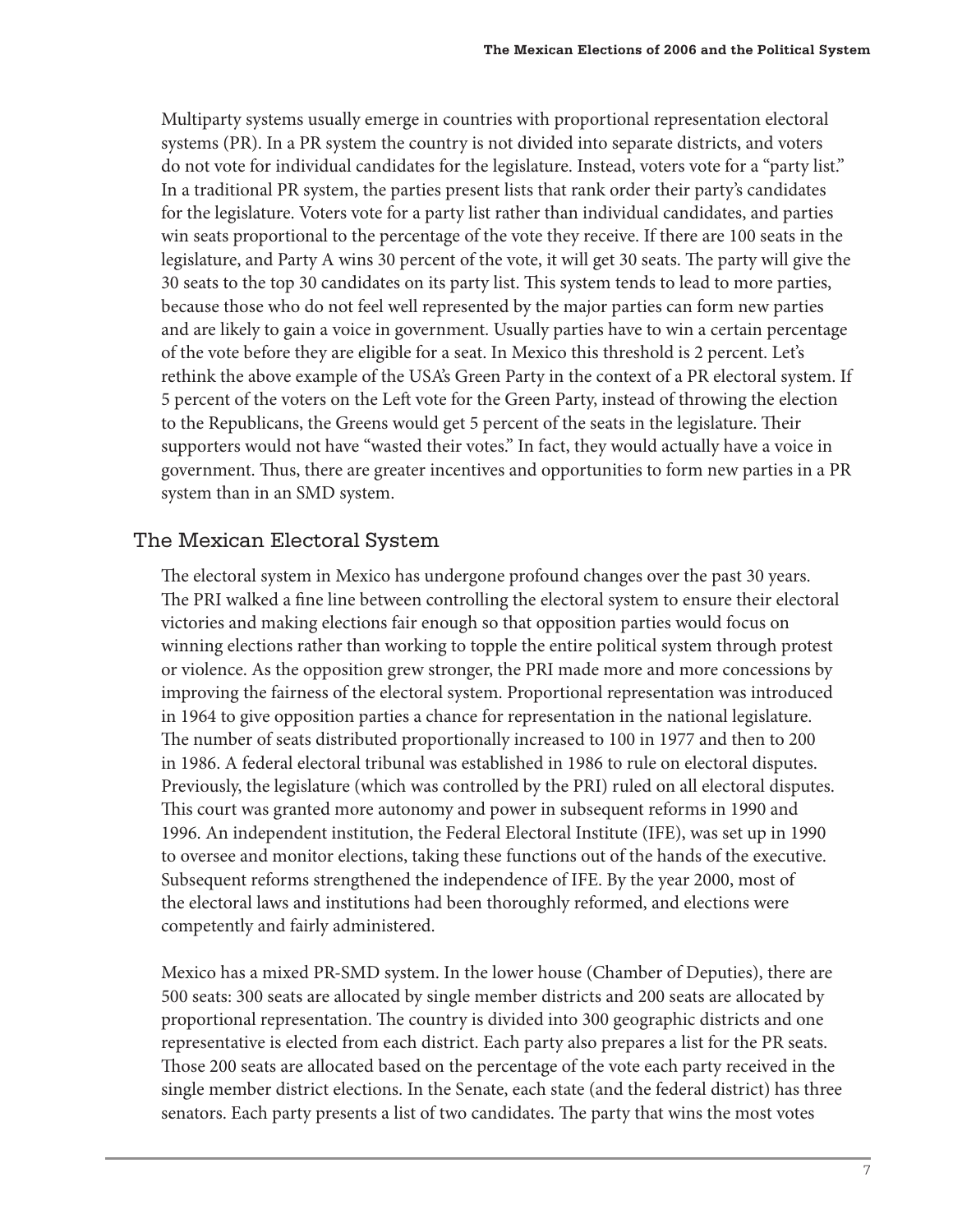gets both senators from their list. The party that comes in second gets one senator. Another 32 seats are allocated through proportional representation.

Mexico's mixed electoral system provides incentives for more than two parties to form, because parties need only win 2 percent of the national vote to gain representation in the congress. As a result, since 1997 no party has had a majority in the national legislature. The divided government makes it difficult for the any legislation to get through congress. Fox's administration (2000–2006) was characterized by deadlock and near paralysis. Because of the problems of divided government in presidential systems, many political scientists have suggested that a parliamentary system would be preferable. A parliamentary system is more stable because only the parliament is directly elected by the people and therefore only the parliament has democratic legitimacy. The prime minister answers to the parliament. In a presidential system both the president and the legislature have democratic legitimacy, so there is no clear democratic solution if the president and the legislature are in conflict. Moreover, the fixed terms of a president make presidentialism rigid and therefore less able to manage political crises constitutionally. In Latin America (though not in Mexico) political crises are all too often solved with military coups. If there were parliamentary systems, these crises might possibly be solved by votes of no confidence. (Linz 1990; Mainwaring 1993)

There are three major parties in Mexico: the Institutional Revolutionary Party (PRI), which ruled Mexico for most of the twentieth century and has an inclusive centrist ideology; the National Action Party (PAN), which is center-right and represents the Catholic Church and business interests; and the Party of the Democratic Revolution (PRD), a center-left party with ties to peasant organizations and some unions. A few smaller parties, including the Green Party and the Worker's Party, also have representation in the national legislature.

In addition to the electoral system, the history of one-party rule by a centrist party also helps to explain why Mexico has three major parties. Opposition parties formed both to the right and to the Left of the PRI during the process of democratization. If the PRI had been either clearly right wing or clearly Left wing, the opposition may have been united, resulting in only two parties. There is also a regional component to Mexico's party system. The PRD is strongest in Mexico City and the South, while the PAN is strongest in the North. This regional breakdown reflects the fact that the South of the country is much poorer than the North and also has a much larger indigenous population. The PRI has a strong presence across the whole country. The geographical diversity of the parties creates a situation where many states only have a two-party system (the PAN versus the PRI in the North and the PRD versus the PRI in the South) while national politics is characterized by three major parties.

# Mexico's Three Major Parties

The PRI governed Mexico for over 70 years. The party was founded in 1928 in an effort to bring stability to the country after the revolution. The party has been inclusive, accepting almost anyone who wants to join the party, regardless of ideology. For most of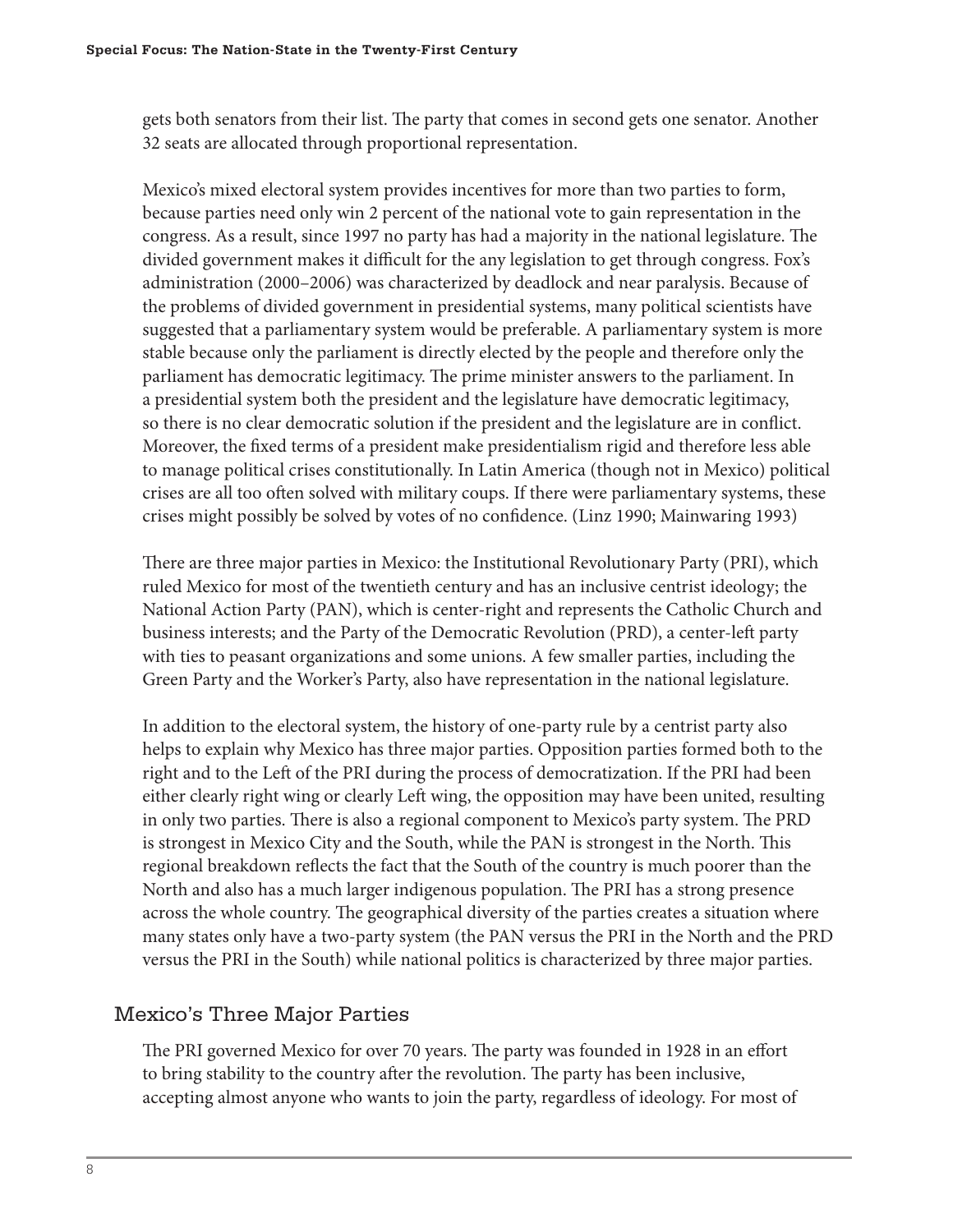the twentieth century, politics was determined by competition among factions within the PRI. Today, the most important factions are the authoritarian old guard, known as the "dinosaurs," and a more modern reformist faction.

The PAN was founded in 1939 as a reaction against the leftist policies of President Lazaro Cárdenas. While the ideology of the PAN's leadership has varied over time, the party has been closely tied to business interests and the Catholic Church. For most of its history, the PAN played the role of the "loyal opposition," agreeing to participate in elections so that the system appeared more democratic and accepting that there was little chance of ever gaining power. Even though the PAN promoted economic policies beneficial to business, large business interests supported the PRI, because they relied on good relations with the government for subsidies, contracts, and other benefits. In 1982, however, President Lopez Portillo responded to an economic crisis by nationalizing the banks (to nationalize a company means the government takes it from its private owners and runs it as a government-owned company). As a result of the bank nationalization, many business leaders Left the PRI and began to support the PAN. The money and expertise they brought to the PAN provided the basis for the PAN's success.

The PRD was formed after the presidential elections of 1988. Cuauhtémoc Cárdenas, son of the popular president Lazaro Cárdenas, along with other leftists from the PRI formed a faction called the "Democratic Current" to challenge the more conservative factions that were dominating the party. When Carlos Salinas, a more conservative figure in the party, was chosen as the PRI's presidential candidate, members of the Democratic Current left the party and supported Cuauhtémoc Cárdenas for president. Salinas was declared the winner in an election that was marked by extensive electoral fraud. After the elections the coalition that supported Cárdenas formed the PRD.

During the administration of Carlos Salinas, the PRI-controlled government made alliances with the PAN in order to pass the neoliberal reforms favored by Salinas. At the same time the government repressed the PRD and many leaders and supporters of the PRD were killed. As a result the PAN was able to gradually strengthen its electoral position, while the PRD was greatly weakened. By the late 1990s, the repression subsided, and the electoral fortunes of the PRD began to improve. In 1997 Cuauhtémoc Cárdenas won the first ever election for mayor of Mexico City, the second most important elected office next to the presidency. Previously the mayor had been appointed by the president. The PRD also won 125 of the 500 seats in the Chamber of Deputies, and PRD candidates went on to win a number of gubernatorial elections. The PRD, however, did poorly in the 2000 elections, winning only 51 seats in the Chamber of Deputies (down from 125). Their percentage of the vote for congressional elections dropped from 26 percent to 19 percent. Some leftist voters may have been more motivated by anti-regime sentiments than political ideology and therefore voted for Fox since he was the most likely candidate to unseat the PRI. Despite its losses in the congressional and presidential elections, the PRD's Andres Manuel Lopez Obrador did win the mayoral elections in Mexico City in 2000. In 2003, the PAN had heavy losses in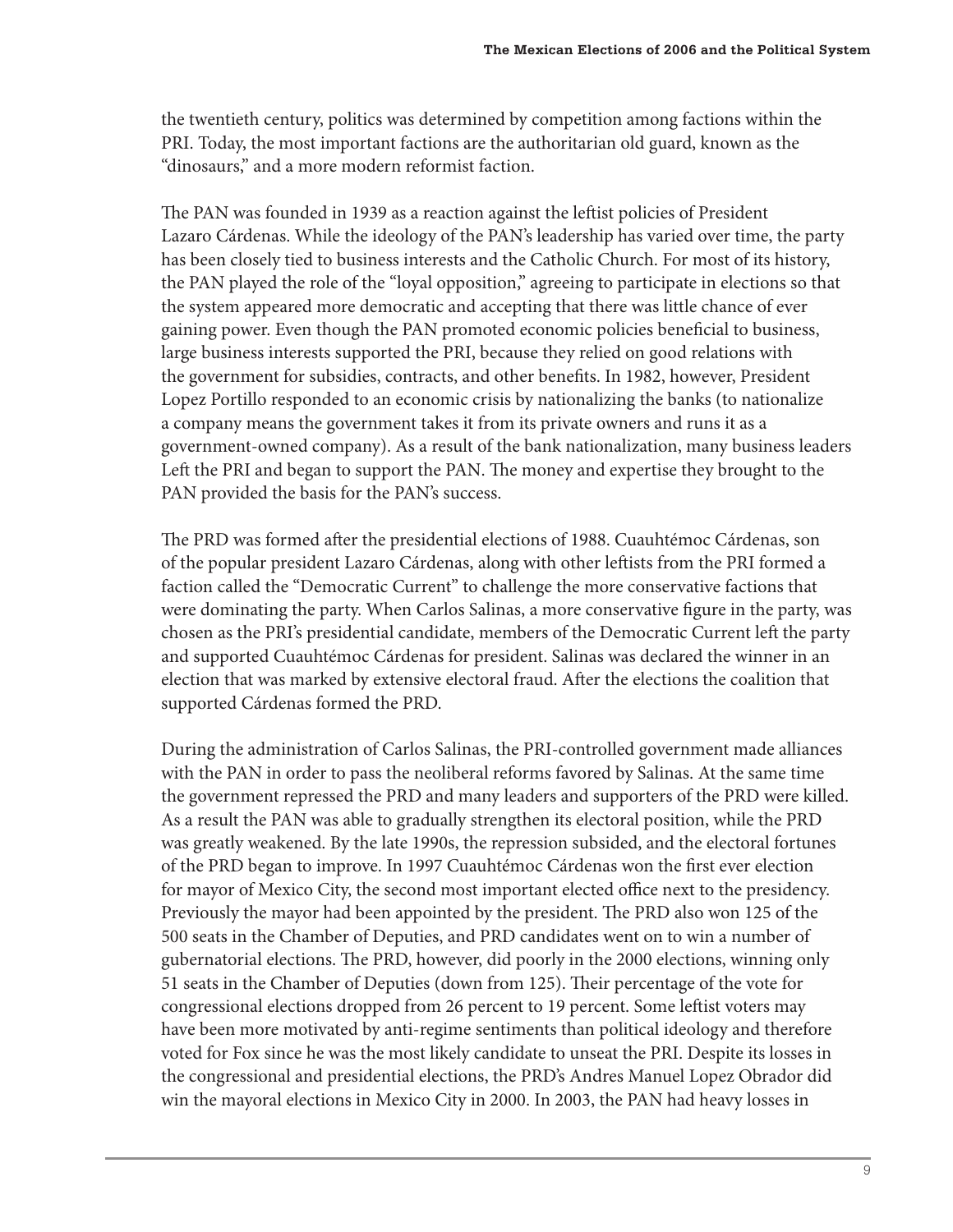the congress, and the PRD almost doubled its congressional delegation. See Table 1 for the number of seats in the Chamber of Deputies and percentage of the vote won by each of the three major parties.

# The Elections of 2006

As early as 2004, the PRD's Andrés Manuel Lopez Obrador was the front-runner for the 2006 presidential elections, before other parties had even chosen their candidates. A shopkeeper's son from the state of Tabasco, he had been a member of the PRI and was the state director of the National Indigenous Institute in Tabasco during the 1970s. In the 1980s he joined the Democratic Current of the PRI and then left the PRI to support Cárdenas' presidential campaign in 1988 and run against the PRI for the governorship of Tabasco. He led protests after the election and started a voters' rights movement in Tabasco. He ran again for governor of Tabasco in 1994 against Roberto Madrazo. There was fraud and considerable illegal spending by Madrazo. After massive protests in the state, President Zedillo tried to convince Madrazo to step down but was unable to do so. Lopez Obrador went on to organize the "Brigadas del Sol," a grassroots movement to build the base of the PRD by sending activists out door to door. He was elected mayor of Mexico City in 2000.

As mayor, Lopez Obrador became well known and enacted popular policies. He was known for his personal austerity, holding press conferences at 6:30 a.m. and driving himself around in an old Nissan. He promoted populist policies, such as taking back land in Chapultepec Park that had been illegally appropriated by wealthy residents with property adjacent to the park (Chapultepec Park is a 1,600-acre park that serves as the recreational and cultural center of Mexico City). He also provided a pension of about \$58 a month to every resident over 75. He attempted to win the support of the middle class as well with projects to renovate the historic district of the city and build a double-decker highway to relieve Mexico City's notorious traffic problems.

With Lopez Obrador far ahead in all the polls, the Fox administration brought charges against him related to a minor land dispute over an access road to build a hospital. In April of 2005, PRI and PAN representatives in the national congress voted to strip him of his immunity from criminal prosecution and essentially impeach him. Prosecutors charged him with the misdemeanor crime of failing to obey a court injunction. Under Mexican law anyone facing criminal prosecution is barred from running in an election, so the charges meant that the leading contender for the 2006 presidential elections likely would not be permitted to run. Many people viewed the legal case as a purely political maneuver to keep Lopez Obrador out of the race. After huge protests in support of Lopez Obrador, Fox backed down, fired the attorney general, and dropped the charges. Lopez Obrador returned to the presidential campaign with even more support than before.

Ultimately Lopez Obrador lost the election to Felipe Calderon of the PAN. Felipe Calderon won a surprise victory in the PAN's primary over President Fox's preferred candidate, Santiago Creel. Calderon is a lifelong member of the PAN and represents the more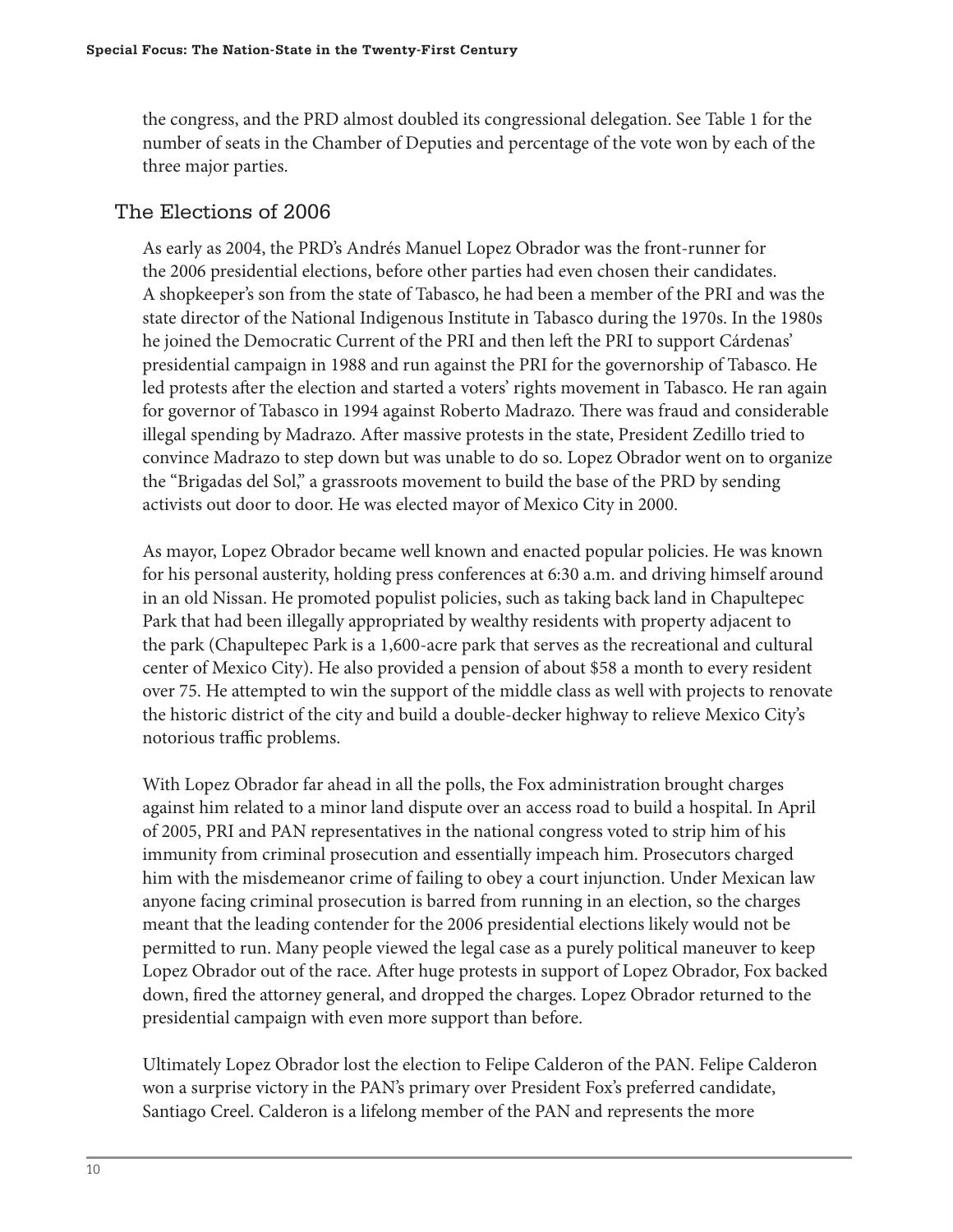traditional conservative Catholic faction of the party. His father was one of the founders of the PAN. He served as the president of the PAN, the leader of the PAN in congress, and was secretary of energy under President Fox. Roberto Madrazo won the PRI's primary to become the PRI's contender, but only after a bitter dispute within the party. Madrazo represents the old-style authoritarian PRI, and reformist elements within the PRI did not support his candidacy.

While Lopez Obrador was in the lead throughout most of the race, during the final few months of the campaign he began to lose support. He did not show up to the first presidential debate, and a lot of negative advertising against him seemed to turn middleclass voters away from him. The official election results gave Calderon 35.9 percent, Lopez Obrador 35.3 percent and Madrazo 22.2 percent of the vote. With a difference of less than 250,000 votes, this was the closest election in Mexican history. Before the final vote count was announced, both Calderon and Lopez Obrador declared themselves the winner. When the official results put Calderon ahead, Lopez Obrador and his supporters staged large protests and later blocked streets in downtown Mexico City demanding a vote-byvote recount. In addition to allegations of fraud and error at the polling places, Lopez Obrador argued that the negative media campaign against him was illegally financed and that President Fox illegally intervened in the election. The Federal Electoral Tribunal called for 9 percent of the votes to be recounted. While some irregularities were found, the court declined to order a full recount. The Federal Electoral Tribunal expressed some concerns with the financing of the media campaign against Lopez Obrador and Fox's interventions but ultimately decided the infractions were not severe enough to merit annulling the election. Thus they declared Calderon the winner on September 5, 2005, more than two months after the election. On September 16 (Mexican Independence Day) Lopez Obrador declared himself the legitimate president of Mexico and vowed to create a parallel government. Calderon will face many obstacles in trying to unite the country and move forward with his policy proposals.

# Consequences of the 2006 Elections

The main consequences of the presidential elections of 2006 for the party system are increased polarization among the parties, the weakening of the old guard of the PRI, and continued divided government at the national level. In contrast to Vicente Fox and most other elected leaders of the PAN, Calderon represents the base of the PAN. Fox was a businessman who joined the PAN in the 1980s after the bank nationalization. Calderon is a lifelong member of the PAN. His father was an important leader of the party, and the president-elect seems more committed to conservative ideology and the tradition of the PAN than Fox and others who only recently joined the party. The PAN suffers from a split between traditional, ideological members who have been long time activists in the party and the more recent converts who are more pragmatic. Fox belongs to the latter category. Fox's preferred candidate for the PAN's presidential bid, Santiago Creel, was also a relative newcomer to the party. Under Calderon's leadership, the party may return to its historic roots as a conservative Catholic party. The Left was also radicalized by the election. While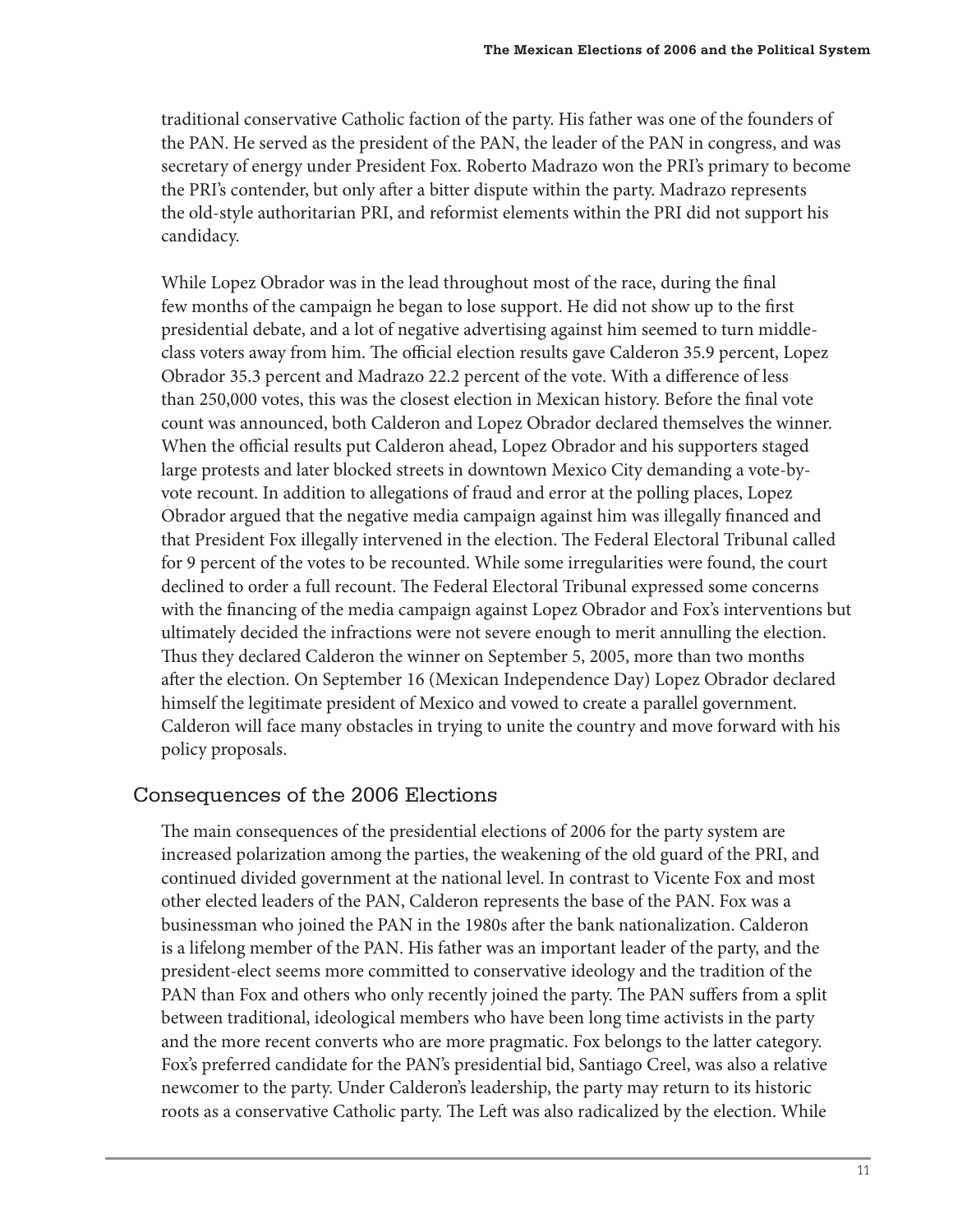Lopez Obrador lost support in the months after the election, some of his core supporters remain convinced that the election was stolen and fear the PAN is trying to rebuild a one-party state. With the PAN moving away from its pragmatic leaders and back toward its base, and the Left disillusioned with the current electoral institutions, it is hard to imagine the PAN and the PRD working together in a divided Congress. Further deadlock is likely to continue. The growing polarization may open up an opportunity for the PRI to retake the ideological center and play both the PAN and PRD against each other as they each search for legislative allies, thus strengthening the PRI.

The resounding loss of Roberto Madrazo in the 2006 election symbolizes a decisive defeat for the old guard of the PRI. Madrazo represented the authoritarian elements of the PRI that are sometimes referred to as the "dinosaurs." His defeat should lead to a resurgence of the more modern, reformist faction of the PRI, or else the PRI is likely to be marginalized altogether in the future. The aftermath of the 2006 elections has spelled trouble for a number of Madrazo's allies. Most notably, Ulises Ruiz Ortiz, the governor of the state of Oaxaca, is a close ally of Madrazo. Madrazo's imposition of Ruiz as the PRI's candidate for governor caused a schism in the PRI with a number of prominent PRI leaders publicly supporting the opposition candidate. Ruiz's administration has been marked by crisis since Ruiz used the police to end a teachers' strike in the city of Oaxaca. As a result of his strong-arm tactics, the city was occupied for months by protestors demanding his resignation. The protests intensified in the months after the presidential election, and in late October, President Fox sent in federal troops to try to reestablish some order in the city. Madrazo's waning power was also displayed when his favored candidate was not selected as the PRI's gubernatorial candidate in the state of Tabasco, and in the PRI's defeat in the gubernatorial elections in Chiapas.

The PRI also had massive losses in the national legislature. Its representation in the lower house dropped from 201 seats to only 106. The party's percentage of the vote fell from 37 percent to 21 percent. Both the PAN and PRD picked up seats. The PAN increased its representation from 151 to 206 seats, and the PRD jumped from 95 to 127. The PRI went from having the largest share of the seats in the Chamber of Deputies to being outnumbered by both the PAN and the PRD. The PRI does have more seats in the Senate than the PRD (33 for the PRI versus 26 for the PRD), but the PAN has a large plurality with 52 out of a total 128. No party has a majority in either house of congress; thus, the divided government that characterized Fox's tenure will persist.

The PRD's electoral fortunes have fluctuated dramatically, depending upon the personal appeal of the party's candidate. It does not have a strong infrastructure and membership base. Thus, with Lopez Obrador's falling popularity, the party may lose some ground in the next elections. This already happened in the gubernatorial elections in Tabasco on October 15, 2006, when Lopez Obrador's close ally lost to the PRI. The PAN is clearly the dominant party right now, controlling the presidency for the second time in a row and also having a plurality in both houses of congress. It has historically been weak in the South, but it is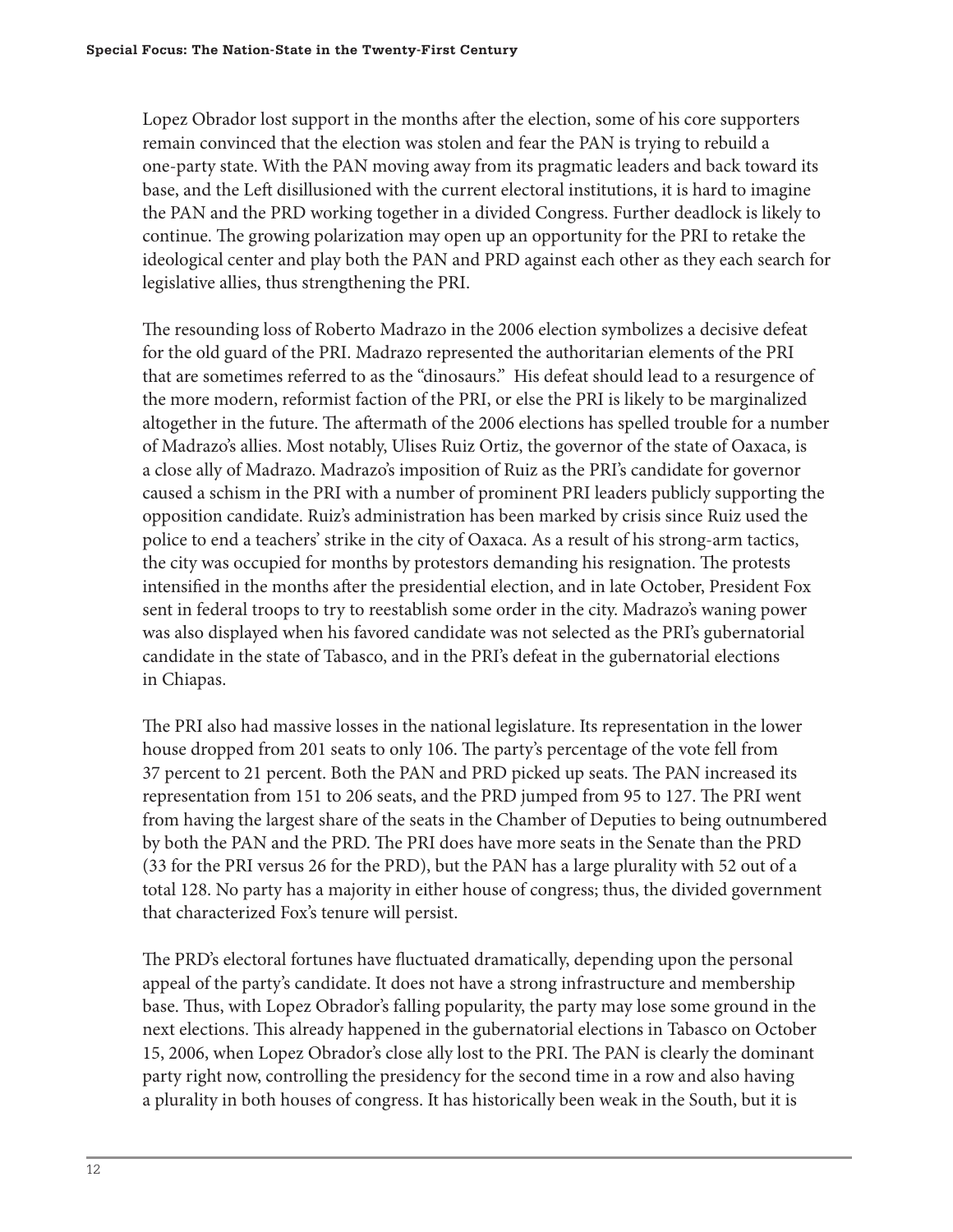expanding its infrastructure. If Calderon takes a sharp turn to the right, however, it may put off moderate voters and compromise the party's future. While the PRI was greatly weakened by the 2006 election, the party has a strong grassroots organization. It still controls the more local governments than the other parties, and if the reformists can take back the party, it may be able to stage a comeback.

In sum, the 2006 elections severely stressed Mexico's electoral institutions. No electoral system can perfectly count every single vote; machines malfunction and humans make errors. When the results are very close, it may be impossible to know which candidate actually won more votes. Still, Mexico's electoral institutions have been through constant reforms and have been rigorously examined for fairness and competency. The Federal Electoral Institute (IFE) and the Federal Electoral Tribunal (TRIFE) that organize, monitor, and arbitrate Mexico's elections are among the most modern and reliable in the world. Democracy is always a work in progress, and it is hoped the 2006 elections will inspire even more reform to further improve the fairness and accuracy of Mexico's elections.

|      |              |     | Seats in Chamber of Deputies |            |     | Percentage of the Vote |            |
|------|--------------|-----|------------------------------|------------|-----|------------------------|------------|
| Year | Congress     | PRI | PAN                          | <b>PRD</b> | PRI | PAN                    | <b>PRD</b> |
| 1988 | LIV          | 260 | 101                          | ${136}^*$  | 50% | 17%                    | ${27\%}^*$ |
| 1991 | LV           | 321 | 90                           | 40         | 61% | 18%                    | 8%         |
| 1994 | <b>LVI</b>   | 300 | 119                          | 71         | 50% | 26%                    | 16%        |
| 1997 | <b>LVII</b>  | 238 | 122                          | 125        | 39% | 27%                    | 26%        |
| 2000 | <b>LVIII</b> | 209 | 208                          | 51         | 37% | 38%                    | 19%        |
| 2003 | <b>LIX</b>   | 222 | 151                          | 95         | 37% | 31%                    | 18%        |
| 2006 | LX           | 106 | 206                          | 127        | 21% | 42%                    | 25%        |

**Table 1: Mexican Party Vote Shares and Representation in Congress**

\*The PRD did not exist in 1988, thus the number in parentheses represents the group of leftist parties that supported the Cardenas coalition.

*Source:* Roderic Ai Camp, *Politics in Mexico: The Democratic Consolidation*, New York: Oxford University Press, 2007, pp. 206-209. The 2006 data is adapted from http://www3. diputados.gob.mx/camara/001\_diputados/005\_grupos\_parlamentarios.

#### **Further Reading:**

Beer, Caroline. 2005. *Mexico Briefing Paper*. The College Board. apcentral.collegeboard.com.

Benton, Allyson Lucinda.2006. "Mexico's (Temporary) Turn to the Left." *Current History* 105.688 (February): 49(6).

Instituto Federal Electoral. www.ife.org.mx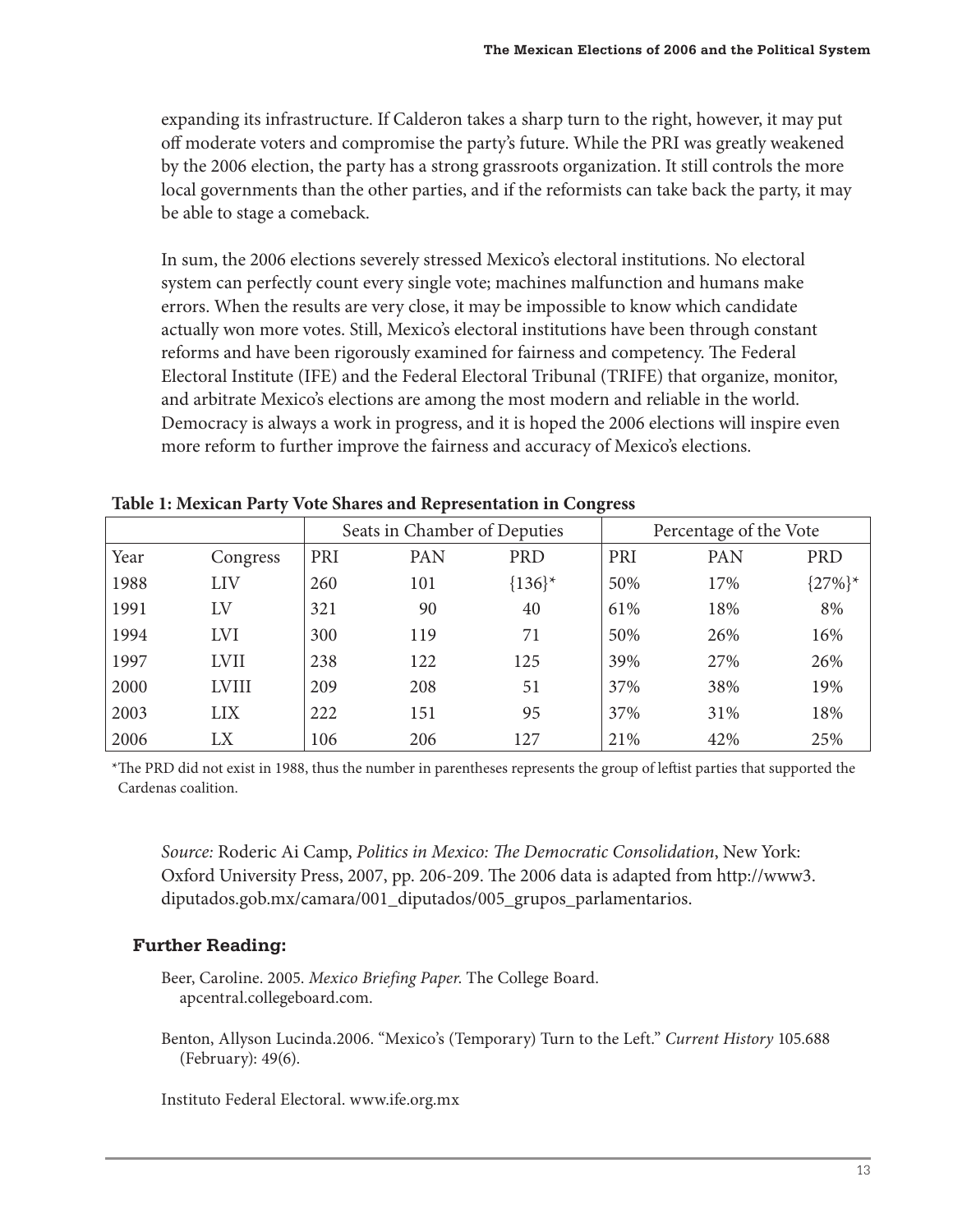Krauze, Enrique. 2006. "Furthering Democracy in Mexico." *Foreign Affairs* 85 (Jan.-Feb): 54

Linz, Juan. 1990. "The Perils of Presidentialism." *Journal of Democracy* 1: 51–69.

Mainwaring, Scott. 1993. "Presidentialism, Multipartism, and Democracy: The Difficult Combination." *Comparative Political Studies* 26 (July): 198-228.

Powell, G. Bingham Jr. *Democratization Briefing Paper*. The College Board. apcentral.collegeboard.org.

Rae, Douglas W. 1971. *The Political Consequences of Electoral Laws*. New Haven, CT: Yale University Press.

Rubio, Luis, and Jeffrey Davidow. 2006. "Mexico's Disputed Election." *Foreign Affairs* 85.5 (Sept.-Oct.): 75.

"A Survey of Mexico." 2006. *The Economist,* November 18.

Tribunal Electoral. www.trife.gob.mx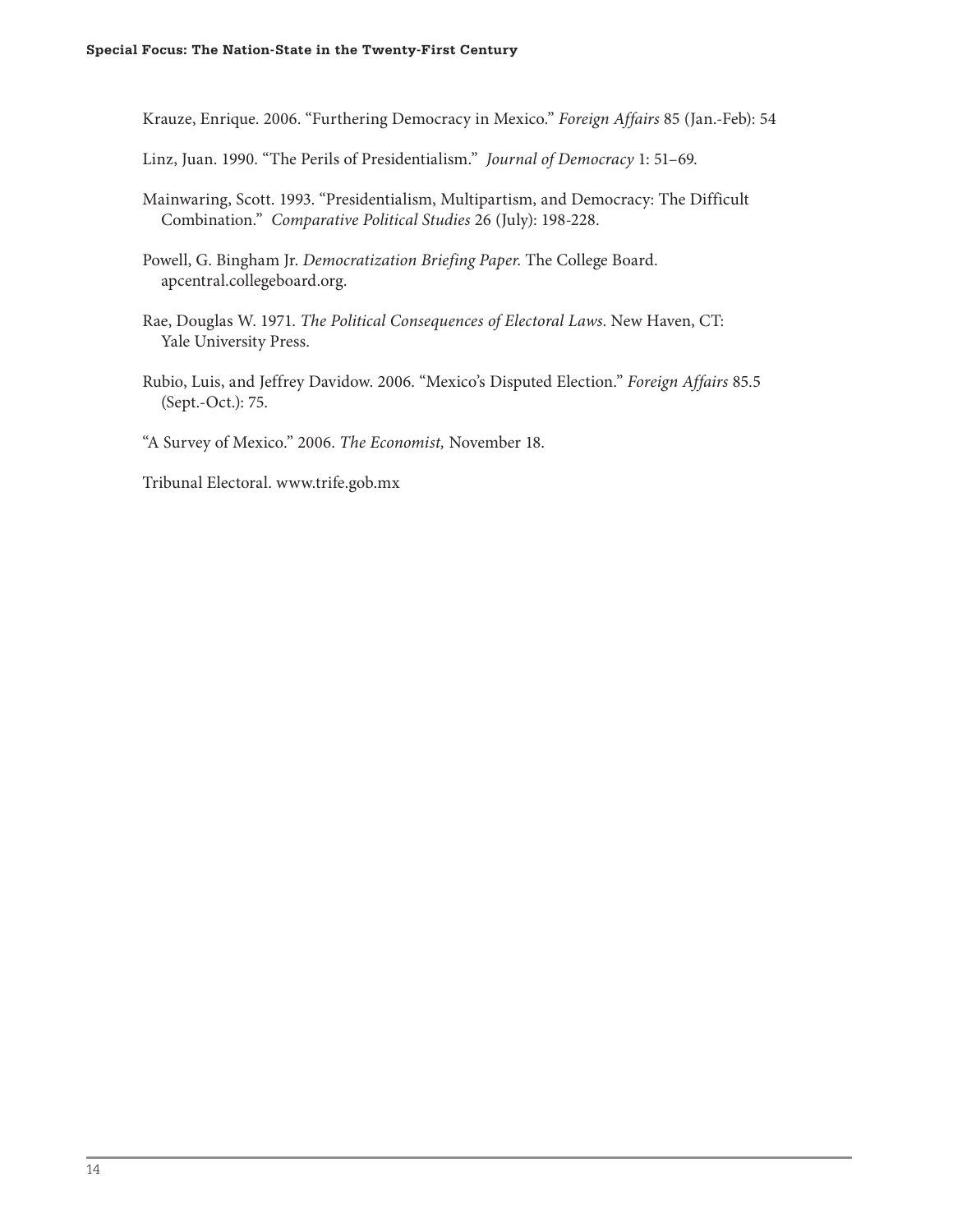# **Lesson Plan: A Comparison of Mexico and Russia**

Benwari Singh Cherry Creek High School Greenwood Village, Colorado

# Introduction

In AP Comparative Government and Politics, one of the most important skills for students to develop, and perhaps the one they struggle with the most, is the ability to retain knowledge about a country they have already studied and apply comparative concepts to a different country. This is especially true when the countries being compared, at least on the surface, do not have much in common. Russia and Mexico offer an opportunity to practice these important comparative skills.

These two countries have very different histories, but both countries have evolved from one-party states into multiparty states. The Communist Party in the Soviet Union, through patronage, intimidation, and force, maintained an iron grip on political and governmental power. This system began to crack in the mid-1980s under the weight of the economic and political reforms of Mikhail Gorbachev. The Soviet system finally collapsed in 1991, and a multiparty system sprang up almost overnight to fill the void. For a short time Russia functioned as a multiparty electoral system. However, since the start of the twenty-first century, Vladimir Putin has consolidated power through the limitation of civil liberties, restrictions on foreign nongovernmental organizations, and changes in electoral laws.

In Mexico the PRI, despite the presence of two other political parties (PAN and PRD), maintained control of the government through a complex system of patronage, electoral fraud, and co-optation of dissent. In 2000, Vicente Fox (PAN) became the first non-PRI candidate to win the Mexican presidency. The PRI's grasp on power had been slipping since the mid-1980s as a result of continued electoral fraud, an underperforming economy, and a series of missteps by PRI leaders in dealing with a catastrophic earthquake in Mexico City. Felipe Calderon, another PAN candidate, won the most recent presidential election in the summer of 2006. However, his election has been dogged by allegations of widespread electoral fraud.

# Lesson Plan

This lesson can be used at several possible points in semester-long AP Comparative courses. In a course that uses a country-by-country approach, this lesson is appropriate to use after both Russia and Mexico have been studied. In a course that uses a thematic approach, this lesson could be used when studying differences between party systems. In either type of course, this lesson could be used as review in preparation for the exam in May.

The guiding question for this lesson is "Is Mexico's past, Russia's future?" Students will begin by analyzing election data from Russian elections since the collapse of communism, with the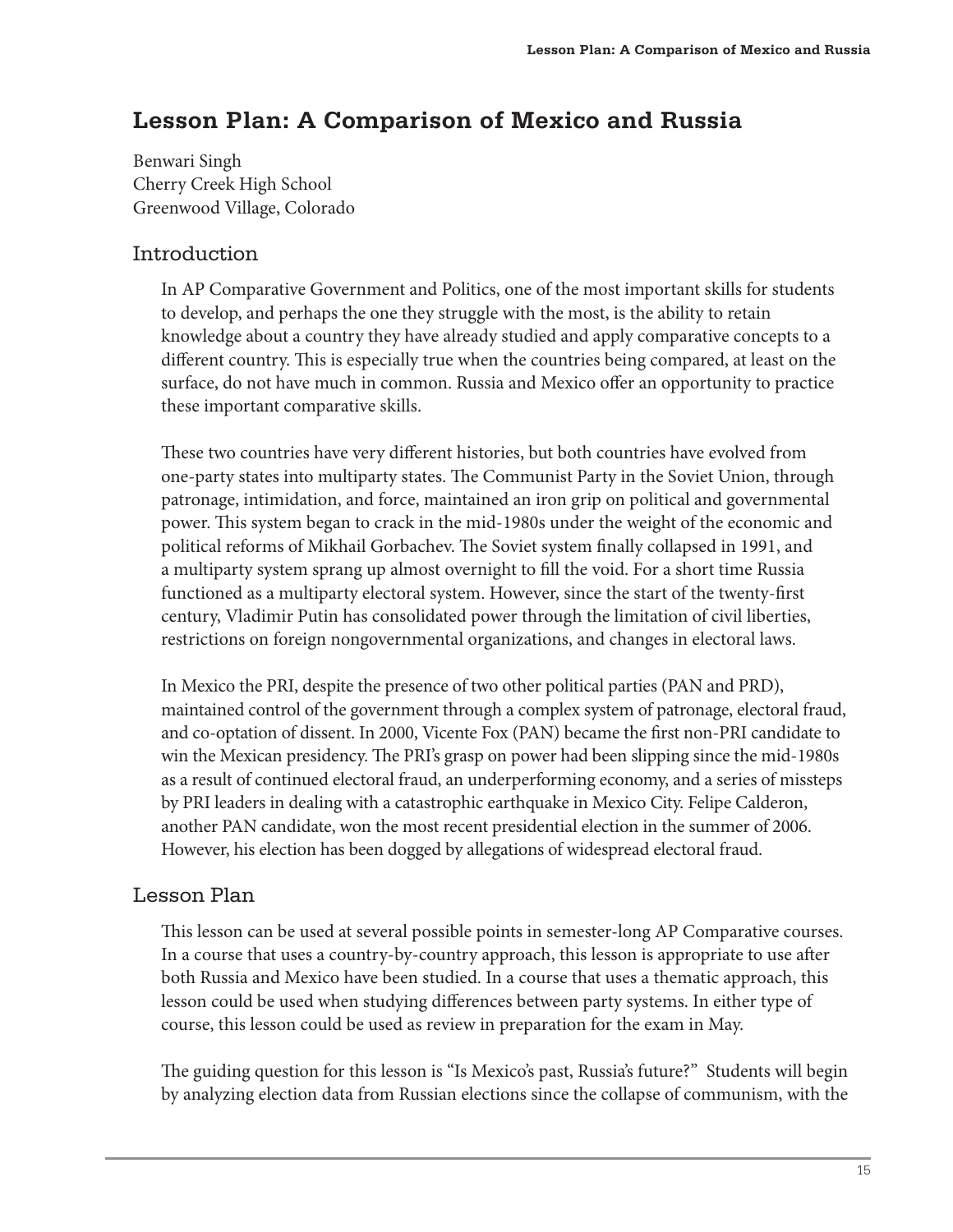goal of helping them understand that Russia's party and election systems are becoming less competitive. Students will then answer a set of questions about Mexico. This will help them understand that Mexico has moved in the opposite direction—toward more competitive elections, and has thus become more democratic. Finally students will compare Russia with Mexico to determine whether Russia is moving in the direction of Mexico's past—and toward one-party rule.

Place students in pairs and provide each pair of students with the election charts and questions provided below. One student should be assigned to study data from Russia, and the second student should be assigned to do the same for Mexico. Have the students complete the questions and then share their responses. Then have the students work with their partner to complete the comparative questions.

# Russian Electoral Questions:

Use the election data provided, and your knowledge of Russian government and politics, to answer the following questions:

- 1) In the four Duma elections since the fall of communism, what is the trend in support for the Communist Party? What might account for the changing support the Communist Party receives in Duma elections?
- 2) What has happened to the number of parties gathering more than 10 percent of the overall vote in the Duma elections? How do you account for this?
- 3) What changes have been made in the way the Duma is elected? Why is it harder for smaller parties to capture seats?
- 4) How many presidential candidates captured more than 5 percent of the vote in each election shown?
- 5) What was the gap between Putin and his closest competitor in the 2004 election?
- 6) What trends can be seen in Russian presidential elections? What might account for these trends?
- 7) Based on the data, is Russia becoming more or less democratic? Identify and explain two reasons for your answer.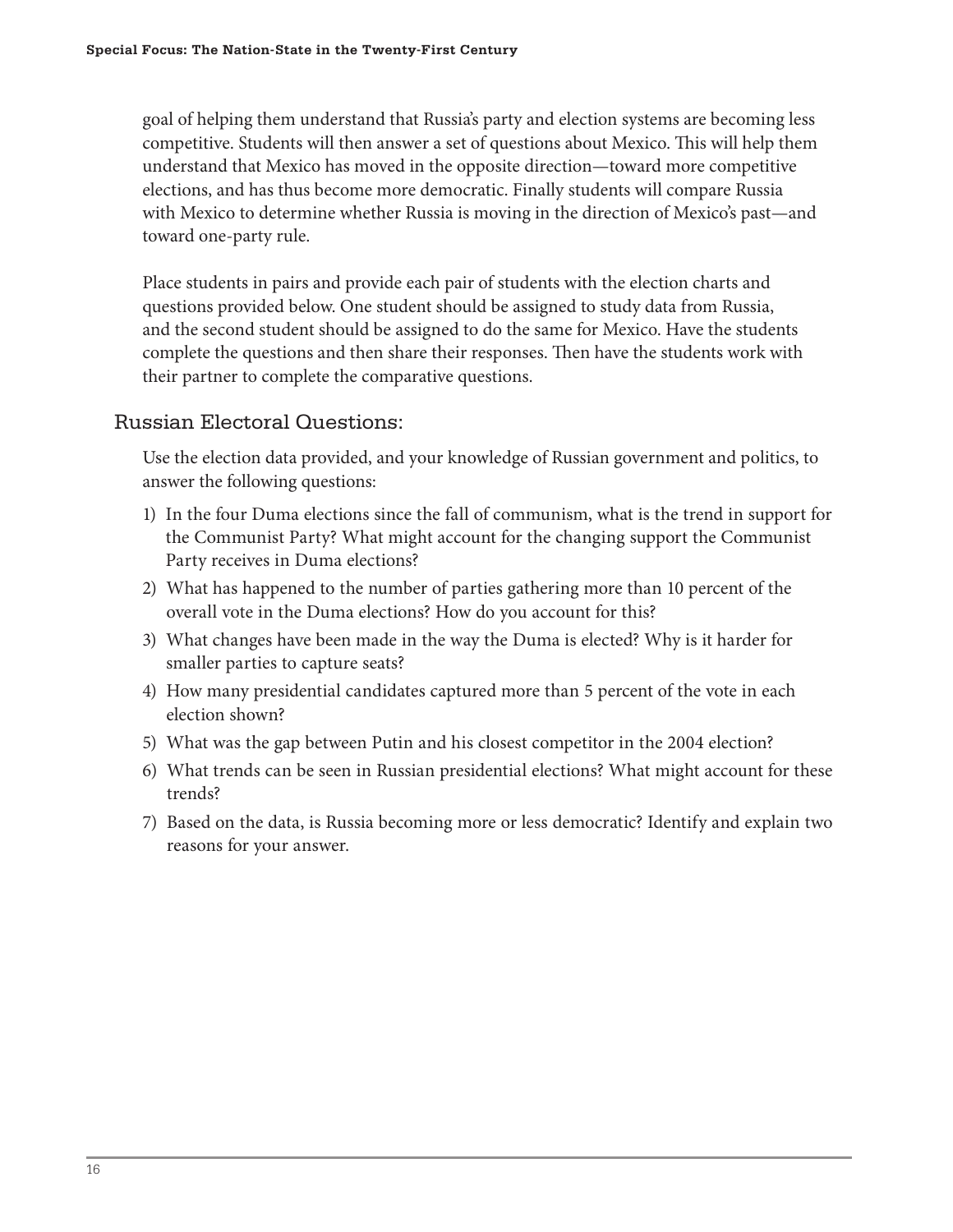# Answer Key—Russian Electoral Questions:

Answers may include some of the following information. The sample answers are by no means complete or exhaustive.

- 1) Support for the Communist Party of Russia followed a bell-curve-like pattern. In 1993, it was under 12 percent, then it increased to 35 percent in 1999, and then it decreased to fewer than 13 percent in 2003. Some factors that might account for this rise and fall are immediate disillusionment with communism after the 1991 coup, then growing disenchantment with democracy during the economic troubles under Yeltsin. Finally the decline might be attributable to Putin's popularity.
- 2) The number of parties garnering more than 10 percent of the vote in Duma elections has decreased. Factors that might account for this are new electoral laws that make it more difficult for minor parties to win seats, and a clampdown on the media that is critical of Putin.
- 3) Parties must now demonstrate nationwide support when registering with the election authorities. The single-member districts have been eliminated.
- 4) In 1996, five candidates received more than 5 percent of the vote. In 2000, three candidates received more than 5 percent, and in 2004, this number fell to two.
- 5) President Putin captured just under 60 percent more of the vote than his closest competitor. This means he won with a landslide.
- 6) Presidential elections are becoming less competitive in Russia. Government control of the media, Putin's popularity, and the political prosecutions of several of Putin's political rivals may account for the lack of competition.
- 7) Elections are becoming less competitive. Any number of factors from the tables can be used to prove this: the share of United Russia's vote, Putin's overwhelming margin in the last election, and the number of parties who received more than 10 percent of the vote in the last Duma elections. Factors not shown in the tables might include changes in electoral laws, government ownership of the media, and the crackdown on the oligarchs.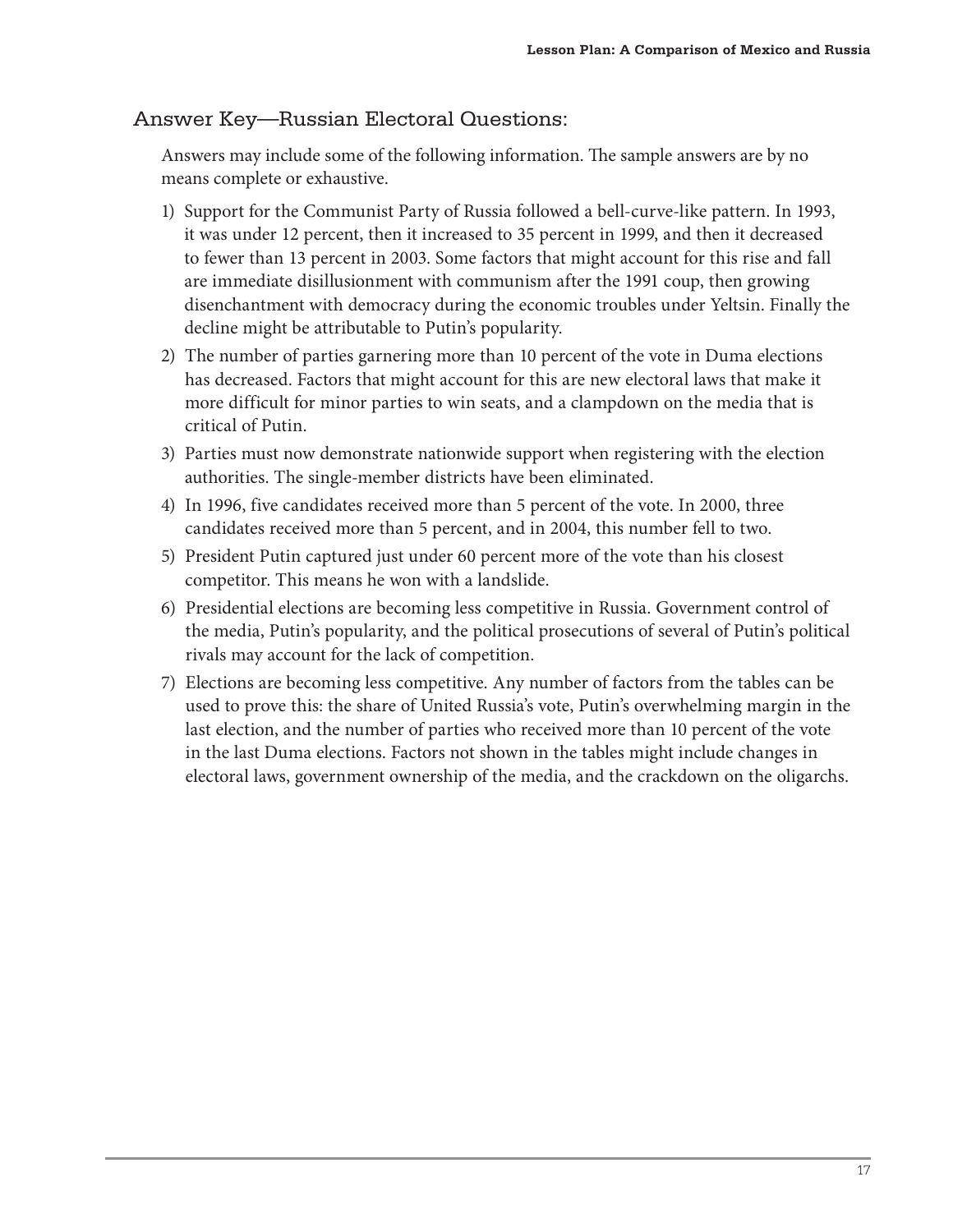# Mexican Electoral Questions:

Use the election data provided, and your knowledge of Mexican government and politics, to answer the following questions:

- 1) Describe one trend shown in the graph titled "PRI Support in Presidential Elections, 1934–2000." What factors might account for this trend?
- 2) What is the relationship between voter turnout and the percent of the vote received by the PRI in each presidential election? Does this demonstrate causation or correlation?
- 3) In which presidential election was there the first significant challenge to PRI control? Support your answer with data.
- 4) Using the tables titled "Chamber of Deputies, 2006" and "Senate, 2006," and your knowledge about the 2006 presidential election, discuss the relationship between the executive and legislative branches on the Mexican government. How is this different from previous administrations in the Mexican government?
- 5) Has the loss of PRI control been a positive development for the Mexican people? Why or why not?
- 6) Based on the data, is Mexico becoming more or less democratic? Identify and explain two reasons for your answer.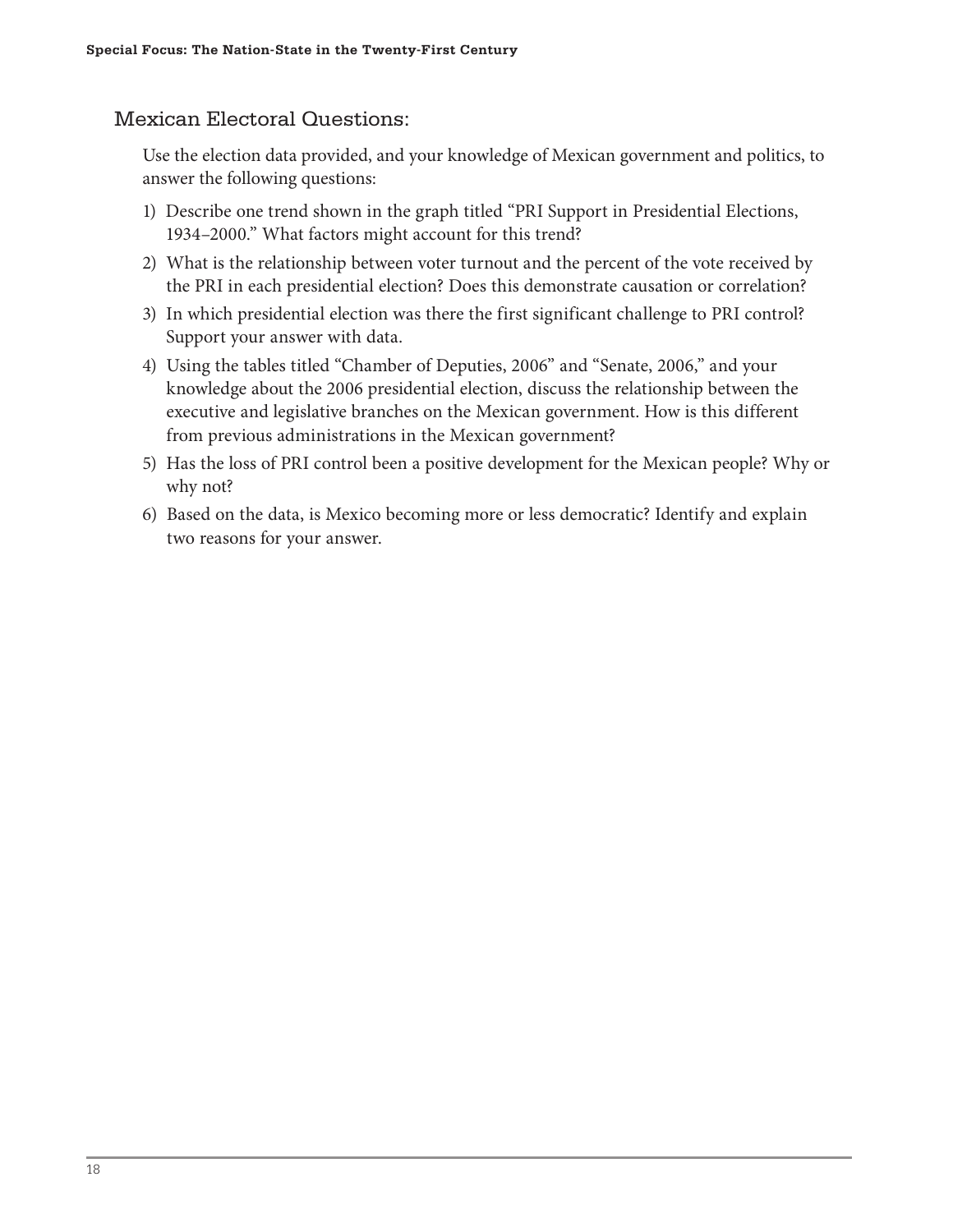# Answer Key—Mexican Electoral Questions:

Answers to the Mexico questions may include some of the following information. The sample answers are by no means complete or exhaustive.

- 1) Some trends might include a decreasing percentage of the vote for the PRI candidate, increasing—though uneven—voter turnout, and increasing support for PAN and other political parties.
- 2) The lower the voter turnout, the higher support for the PRI candidate. There seems to be a correlation between high voter turnout and decreased support for PRI.
- 3) The first significant challenge to PRI support occurred in 1994. This is the first year in which a non-PRI candidate polled more than 25 percent of the total votes (26.7 percent).
- 4) PAN controls the executive branch but does not have a majority in either the Chamber of Deputies or the Senate. This is different from the period of PRI control, because the PRI both controlled the executive branch and had an overwhelming majority in the legislative branch as well.
- 5) Answers will vary. Positive answers might include a greater voice for a wider number of people and interests in Mexican politics. A negative might be that gridlock is going to occur, because the PAN does not have a majority in the legislative branch and, therefore, the pace of legislation will slow down greatly.
- 6) Mexican elections are becoming more competitive. A number of factors support this observation. PAN won the last two presidential elections The legislative chambers are divided among parties. The PRI candidate came in third during the most recent presidential election.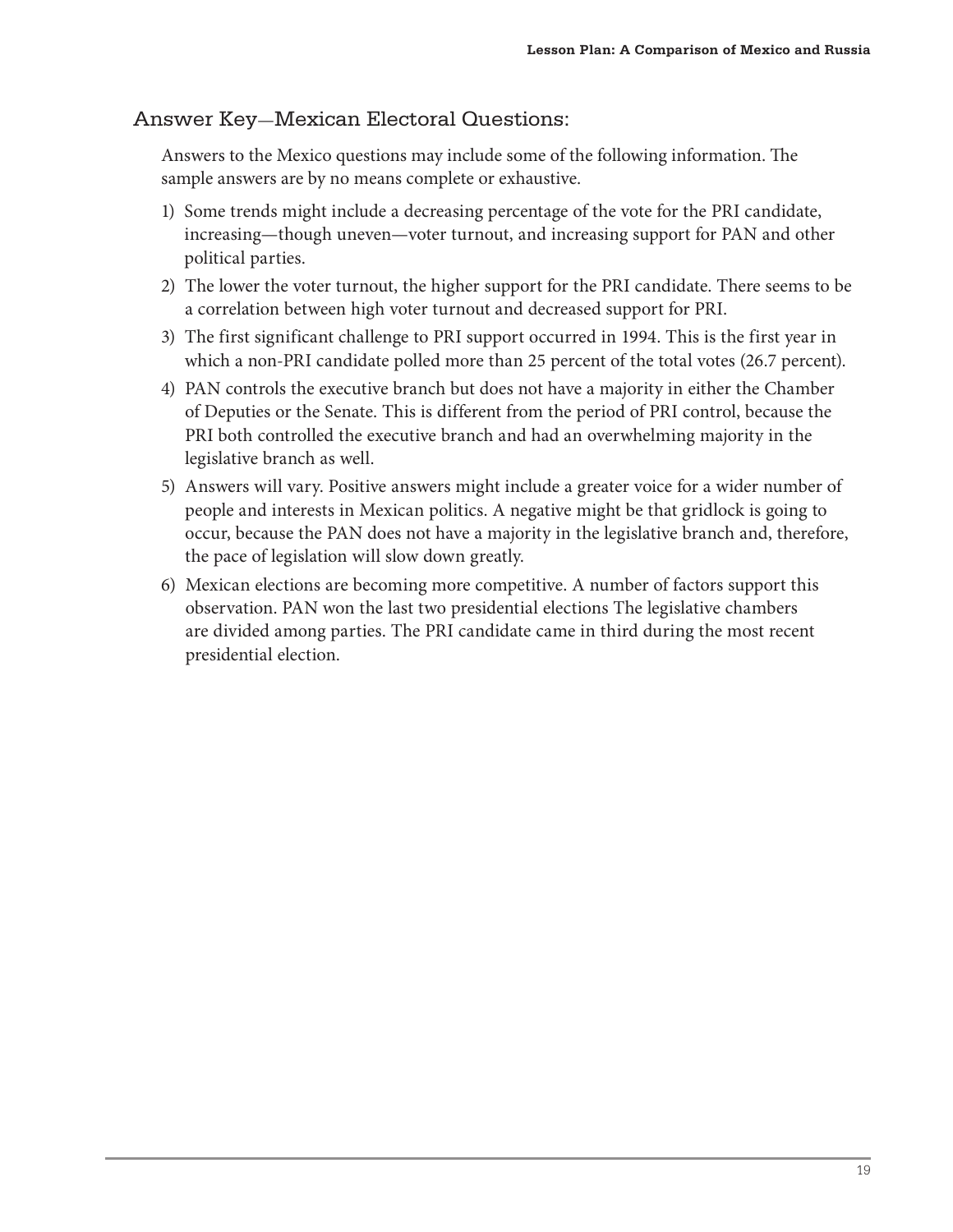# Comparative Questions:

Use the data provided, and your knowledge of Russian and Mexican politics, to answer the following questions.

- 1) Using your background knowledge and information from your text, briefly explain how the PRI stayed in power.
- 2) How did the electoral system in Mexico reinforce one-party rule? What are the similarities and differences to the electoral system in Russia?
- 3) Using your background knowledge and information from your text, briefly explain how institutional changes made Mexico more democratic.
- 4) How are current Russian institutions used to consolidate authority?
- 5) Is Russia or Mexico closer to being a true multiparty system? Identify and explain two reasons for your response.
- 6) Is Mexico's past Russia's future? In other words, is Russia becoming a one-party system similar to Mexico under PRI control? Why or why not?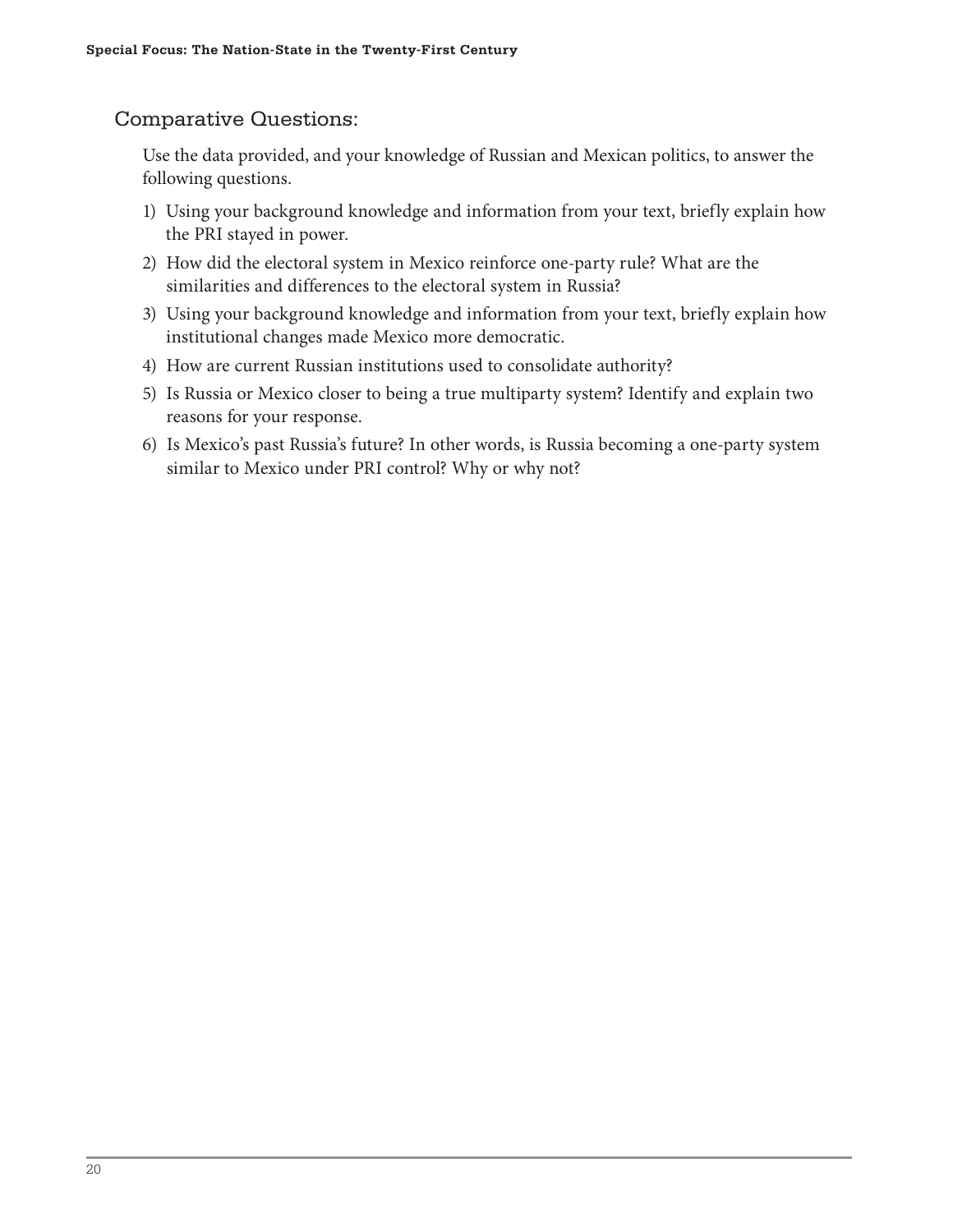# Answer Key—Comparative Questions:

- 1) Answers should include discussions of patronage, electoral fraud, corporatism, and co-optation of dissent.
- 2) By using a mixed proportional/single-member district system in electing the Chamber of Deputies, PRI gave the impression of party competition while maintaining control of the government. Opposing parties won enough seats to make the system appear competitive but not enough to win majority control. Russia has recently moved to a proportional system for electing the Duma. Because United Russia is so strong, the elimination of single-member districts reduces the number of seats small parties can win.
- 3) Answers can include, but are not limited to, a discussion of the Federal Electoral Institute, which effectively oversees elections to prevent fraud,
- 4) Answers can include, but are not limited to, a discussion of government control of the media, elimination of single-member districts, and more stringent requirements for parties to place candidates on the ballot.
- 5) Factors that support Mexico may include the two PAN victories in recent presidential elections and increased distribution of seats in the legislature. Factors that support Russia are that there are still more parties in Russia than in Mexico, and that Putin's popularity may be fleeting (this is hard to measure, since critical media have been silenced).
- 6) Answers will vary. Students may point out Putin's overwhelming margin of victory in the last election and the decreasing number of parties who received more than 5 percent of the vote. This may indicate that Russia is moving toward a one-party system. In Mexico, PRI has lost popularity, and the close presidential election in 2006 demonstrates that a multiparty system has developed.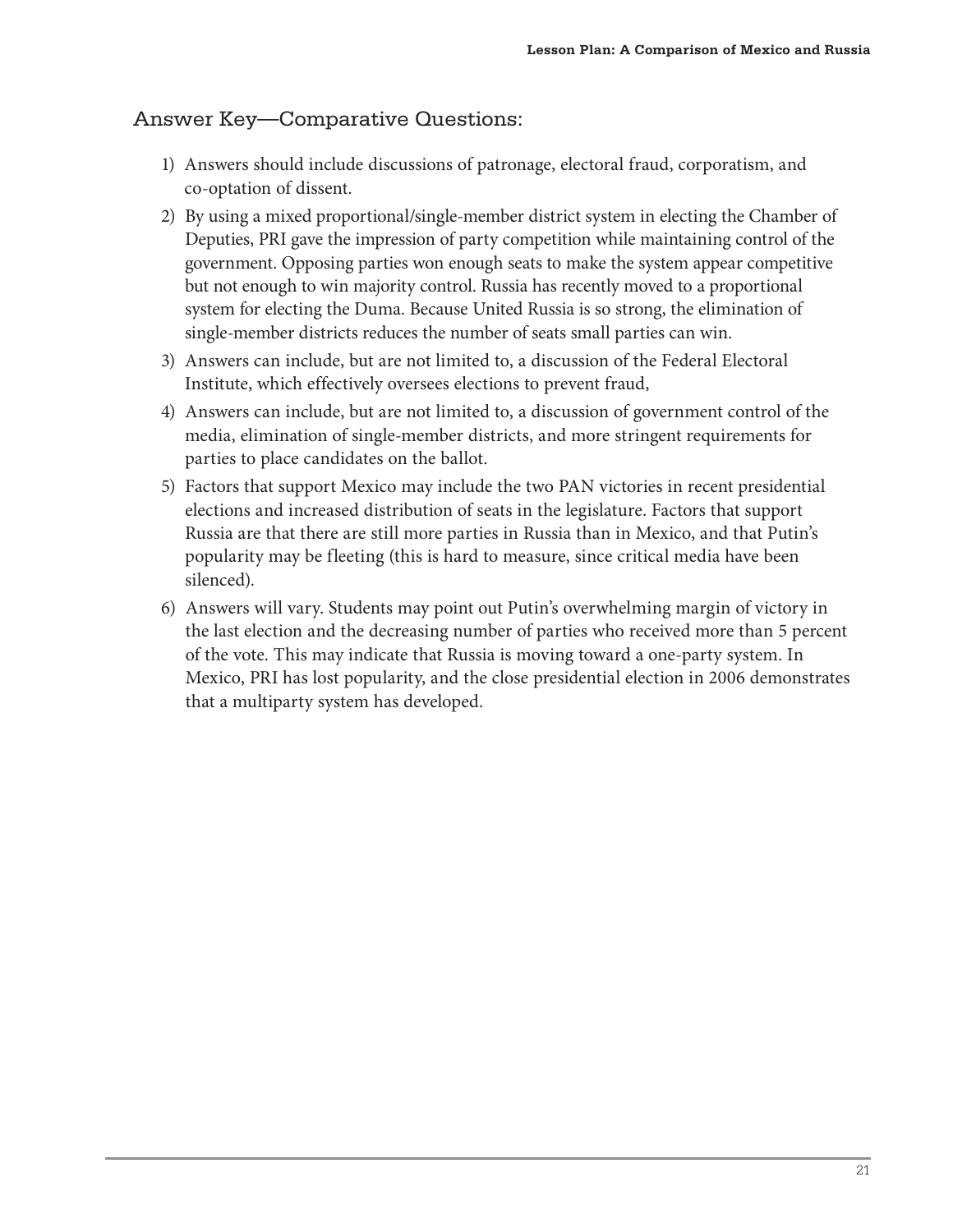# Assessment: Student Seminar

The health of multiparty systems in Mexico and Russia can be used as the basis for a student-led seminar. The advantage to this method of evaluation is that a seminar allows you not only to evaluate the specific content knowledge regarding Russia and Mexico but also the student's ability to build and support a cogent argument. The use of a student-led seminar forces students to defend a position with evidence and in the face of evidence that contradicts what they believe. It allows student's the opportunity to sharpen their reasoning for their position and to internalize the information in a way that makes understanding deeper than just the recall level.

A seminar could be used the day after the students have looked at the data and answered the questions. One seminar method that could be used is a fishbowl variation. Start by writing the focus question on the board: "Is Mexico's past, Russia's future?" Then place two pairs of desks facing each other and randomly place four students in them. These four students start the seminar off by addressing the focus question. However, they only stay in the center for about 30 seconds. Other students, as they have comments or questions, replace these students. A good basic rule for this type of seminar is that every student has to be in the fishbowl at least twice.

A second method of evaluation that could be used is a free response question (FRQ) from a previous AP Comparative Government and Politics Exam. A sample FRQ (modified from the 2004 exam) follows, along with a rubric.

# Modified Free Response Question and Rubric:

The following question and rubric was modified from question four on the 2004 AP Comparative Government and Politics Exam.

#### **Question:**

- (a) Describe how Russia AND Mexico have experienced significant change since 1985 in their respective party systems.
- (b) Identify one factor that contributed to the change in single-party dominance in each country you described in (a), and explain how that factor contributed to the change.

#### **Rubric:**

6 points

- (a)  $(2 \text{ points})$  1 point for description of significant change in single-party dominance in both Russia AND Mexico.
- (b) (4 points) 1 point for *identification* and 1 point for *explanation* of one factor that contributed to the change in single-party dominance in both Russia and Mexico.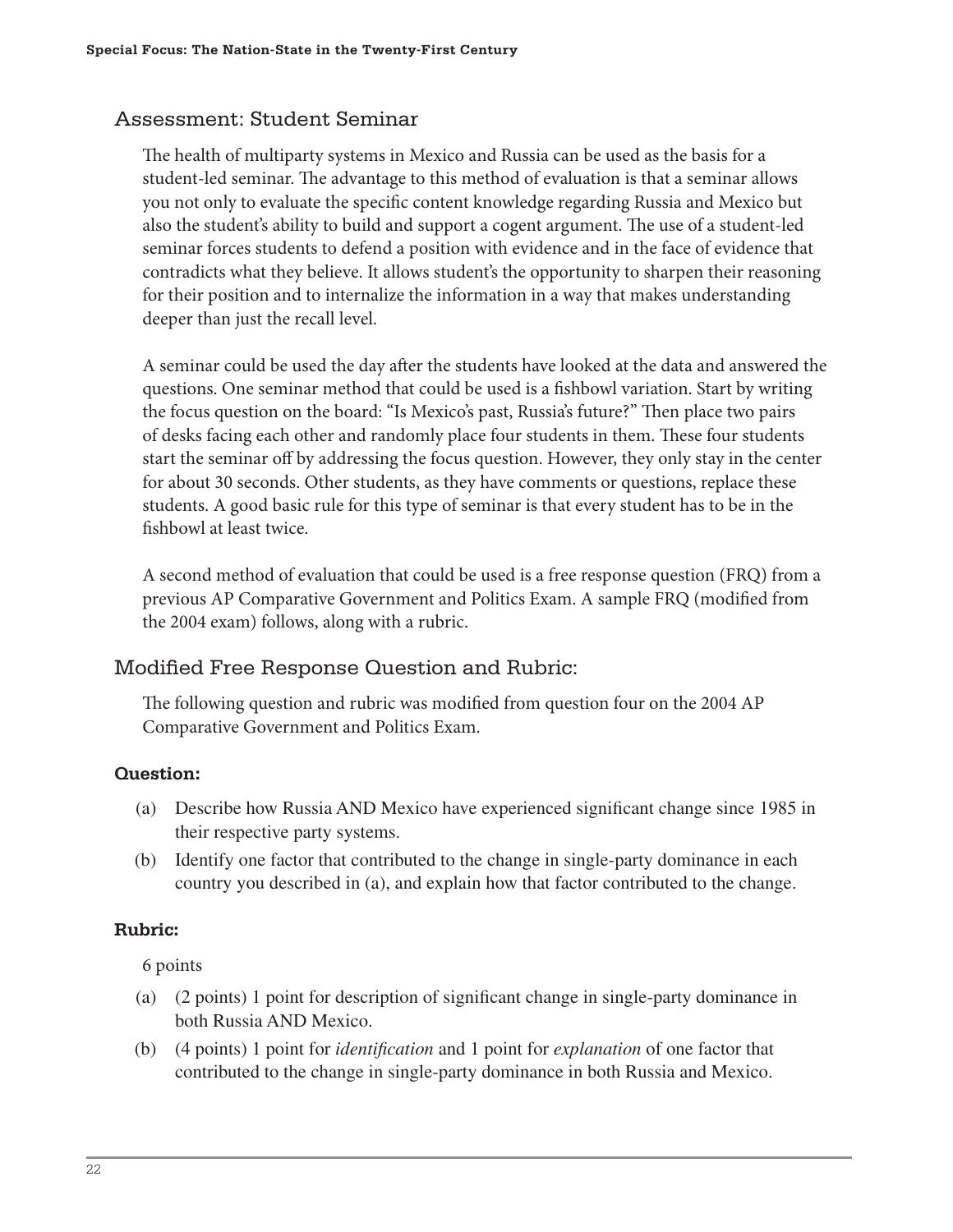# Reference Tables: Mexico Election Results

|      | <b>Votes for PRI</b><br>Candidate | <b>Votes for PAN</b><br>Candidate | <b>Votes for All</b><br>Others | <b>Turnout</b> (percent<br><b>Voters Among</b><br><b>Eligible Adults)</b> |
|------|-----------------------------------|-----------------------------------|--------------------------------|---------------------------------------------------------------------------|
| 1934 | 98.2                              |                                   | 1.8                            | 53.6%                                                                     |
| 1940 | 93.9                              |                                   | 6.1                            | 57.5%                                                                     |
| 1946 | 77.9                              |                                   | 22.1                           | 42.6%                                                                     |
| 1952 | 74.3                              | 7.8                               | 17.9                           | 57.9%                                                                     |
| 1958 | 90.4                              | 9.4                               | 0.2                            | 49.4%                                                                     |
| 1964 | 88.8                              | 11.1                              | 0.1                            | 54.1%                                                                     |
| 1970 | 83.3                              | 13.9                              | 1.4                            | 63.9%                                                                     |
| 1976 | 93.6                              |                                   | 1.2                            | 29.6%                                                                     |
| 1982 | 71.0                              | 15.7                              | 9.4                            | 66.1%                                                                     |
| 1988 | 50.7                              | 16.8                              | 32.5                           | 49.4%                                                                     |
| 1994 | 50.1                              | 26.7                              | 23.2                           | 77.16%                                                                    |
| 2000 | 36.1                              | 42.5                              | 19.2                           | 64.0%                                                                     |

#### **Table 1: Voting in Mexican Presidential Elections, 1934–2000**

**Source:** Mark Kesselman et al., eds. *Introduction to Comparative Politics: Political Challenges and Changing Agendas*, 4th ed. Boston: Houghton Mifflin College Division, 2007, 237.

**Source for Tables 2-4 below:** Federal Election Institute, www.ife.org.mx, accessed December 23, 2006, and checked against

http://wilsoncenter.org/index.cfm?topic\_id=5949&fuseaction=topics.item&news\_id=143858.

|  | Table 2: Presidential Election, 2006 |  |
|--|--------------------------------------|--|
|  |                                      |  |

| <b>Candidates-Parties</b>                                       | <b>Votes</b> | Percent |
|-----------------------------------------------------------------|--------------|---------|
| Felipe Calderon-National Action Party                           | 15,000,284   | 35.89   |
| Andres Manuel Lopez Obrador-Alliance for the Good of All (PRD,  | 14,756,350   | 35.31   |
| PT, Convergence)                                                |              |         |
| Roberto Madrazo Alliance for Mexico (PRI, PVEM)                 | 9,301,441    | 22.26   |
| Patricia Mercado Castro-Social Democrat and Peasant Alternative | 1,128,850    | 2.7     |
| Party                                                           |              |         |
| Roberto Campa Cifrian-New Alliance Party                        | 401,804      | .96     |
| Write-in                                                        | 297,989      | .71     |
| Blank/Invalid                                                   | 904,604      | 2.16    |
| TOTAL (Turnout 58.9 percent)                                    | 41,791,322   | 100     |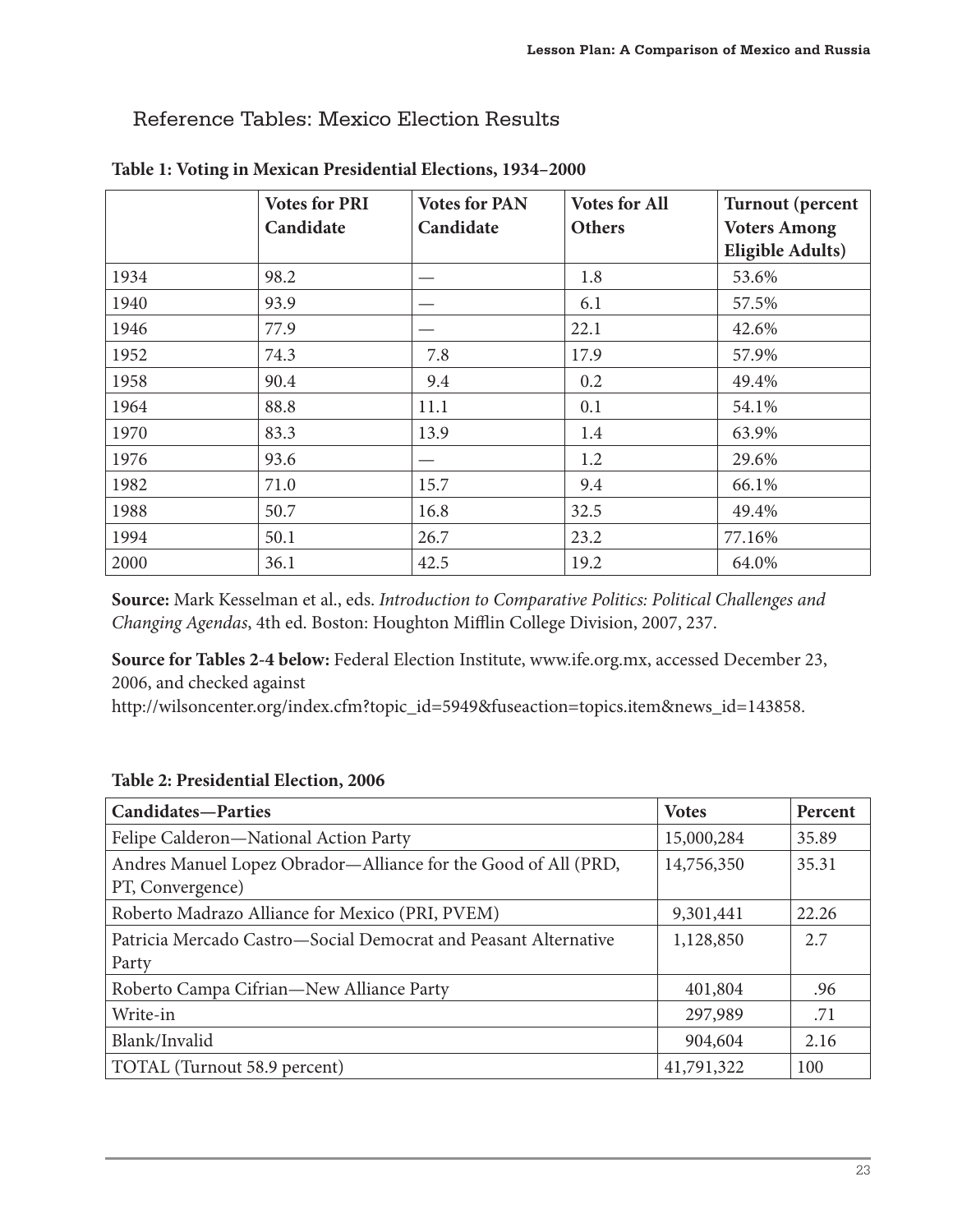#### **Table 3: Chamber of Deputies, 2006**

| Party/Alliance                          | <b>Votes</b> | %      | <b>FPP</b> Seats | <b>PR</b> Seats | <b>Total</b> |
|-----------------------------------------|--------------|--------|------------------|-----------------|--------------|
| PAN                                     | 13,876,499   | 33.41% | 137              | 69              | 206          |
| Alliance for the Good of All (PRD, PT,  | 12,040,698   | 28.99% | 100              | 60              | 160          |
| Convergence)                            |              |        |                  |                 |              |
| Alliance for Mexico (PRI, PVEM)         | 11,704,639   | 28.18% | 63               | 58              | 121          |
| New Alliance Party                      | 1,887,667    | 4.55%  | $\theta$         | 9               | 9            |
| Social Democrat and Peasant Alternative | 852,849      | 2.05%  | $\theta$         | 4               | 4            |
| Party                                   |              |        |                  |                 |              |
| <b>TOTAL</b>                            | 41,531,750   | 100%   | 300              | 200             | 500          |

#### **Table 4: Senate, 2006**

| Party/Alliance               | <b>Votes</b> | %      | <b>FPP</b> Seats | <b>SPP</b> Seats | <b>PR</b> Seats | <b>Total</b> |
|------------------------------|--------------|--------|------------------|------------------|-----------------|--------------|
| PAN                          | 14,043,213   | 33.63% | 32               | 9                | 11              | 52           |
| Alliance for the Good of All | 12,403,241   | 29.70% | 22               | 4                | 10              | 36           |
| (PRD, PT, Convergence)       |              |        |                  |                  |                 |              |
| Alliance for Mexico (PRI,    | 11,689,110   | 27.99% | 10               | 19               | 10              | 39           |
| PVEM)                        |              |        |                  |                  |                 |              |
| New Alliance Party           | 1,689,099    | 4.04%  | $\Omega$         | 0                |                 |              |
| Social Democrat and Peasant  | 796,102      | 1.91%  | $\theta$         | $\Omega$         | $\Omega$        | $\mathbf{0}$ |
| <b>Alternative Party</b>     |              |        |                  |                  |                 |              |
| <b>TOTAL</b>                 | 40,740,318   | 100%   | 64               | 32               | 32              | 128          |

# Reference Tables: Russia Election Results

**Source for Tables 5-11 below:** Russia Votes, www.russiavotes.org, Centre for the Study of Public Policy and the University of Aberdeen, accessed December 23, 2006.

#### **Table 5: Duma Elections, 2003**

| Party                     | % List Vote | # List Seats     | # SMD Seats | % of total Seats |
|---------------------------|-------------|------------------|-------------|------------------|
| <b>United Russia</b>      | 37.57       | 120              | 102         | 49.3             |
| Communist Party of Russia | 12.61       | 40               | 12          | 11.6             |
| <b>Liberal Democrats</b>  | 11.45       | 36               | 0           | 8                |
| Motherland                | 9.02        | 29               | 8           | 8.2              |
| Yabloko                   | 4.3         | $\Omega$         | 4           | .9               |
| Union of Right Forces     | 3.97        | $\Omega$         | 3           | .7               |
| <b>Agrarian Party</b>     | 3.64        | $\Omega$         | 2           | $\cdot$          |
| <b>Other Parties</b>      | 11.56       | $\left( \right)$ | 6           | 1.3              |
| Independents              |             |                  | 68          | 15.1             |

*Note: Totals may not equal 100 percent due to invalid votes and votes against all.*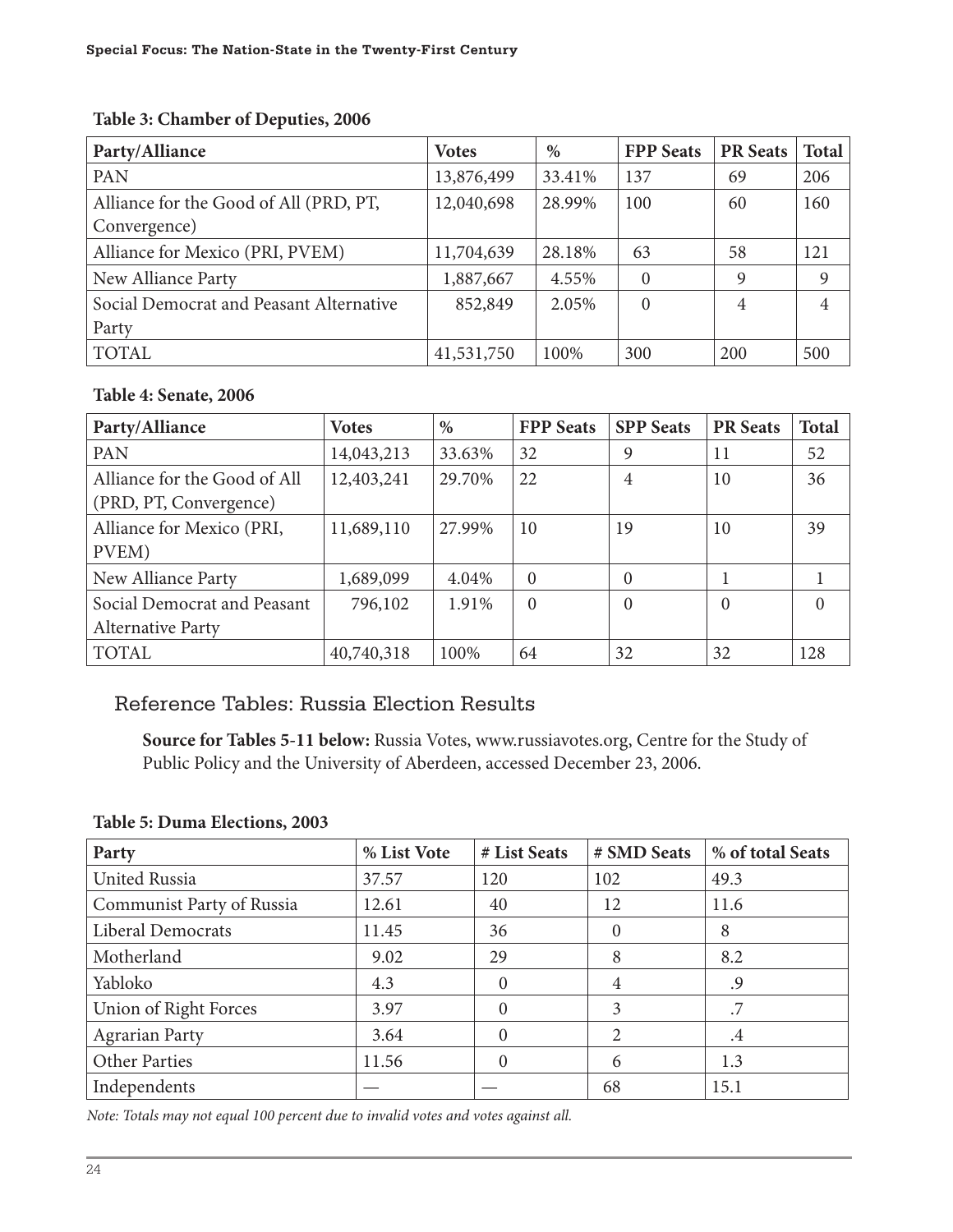| Party                        | % List Vote    | # List Seats | # SMD Seats    | % of Total Seats |
|------------------------------|----------------|--------------|----------------|------------------|
| Communist Party of Russia    | 34.9           | 67           | 46             | 25.1             |
| Liberal Democrats            | 6              | 17           | $\overline{0}$ | 3.8              |
| Yabloko                      | 5.9            | 16           | $\overline{4}$ | 4.4              |
| <b>Union of Right Forces</b> | 8.5            | 24           | 5              | 6.4              |
| <b>Agrarian Party</b>        |                |              |                |                  |
| Russia's Choice              | $\overline{2}$ |              |                |                  |
| Women of Russia              | $\overline{2}$ |              |                |                  |
| Russia Unity and Concord     | $\cdot$ .2     |              |                |                  |
| Our Home is Russia           | 1.2            |              | 7              | 1.6              |
| Communists of the USSR       | 2.2            |              |                |                  |
| Congress of Russian          | .6             |              | $\mathbf{1}$   | $\cdot$ .2       |
| Communities                  |                |              |                |                  |
| Worker's Self-Government     | $\cdot$ .2     |              |                |                  |
| Forward Russia               | .7             |              |                |                  |
| Unity                        | 23.3           | 64           | 9              | 16.2             |
| Fatherland-All Russia        | 13.3           | 37           | 31             | 15.1             |
| Party of Pensioners          | 1.9            |              | $\mathbf{1}$   | $\cdot$ .2       |
| For Citizen's Dignity        | .6             |              |                |                  |
| Movement in Support of the   | .6             |              | $\overline{2}$ | $.4\,$           |
| Army                         |                |              |                |                  |
| Nikolaev-Federov Bloc        | .6             |              | $\mathbf{1}$   | $\cdot$ .2       |
| Russian Socialist Party      | $\cdot$ .2     |              | 1              | $\cdot$ .2       |
| Russian People's Union       | $\cdot$        |              | $\overline{2}$ | $.4\,$           |
| Spiritual Heritage           | $\cdot$        |              | $\mathbf{1}$   | $\cdot$ .2       |
| Independents                 |                |              | 114            | 25.3             |

#### **Table 6: Duma Elections, 1999**

*Note: Totals may not equal 100 percent due to invalid votes and votes against all.*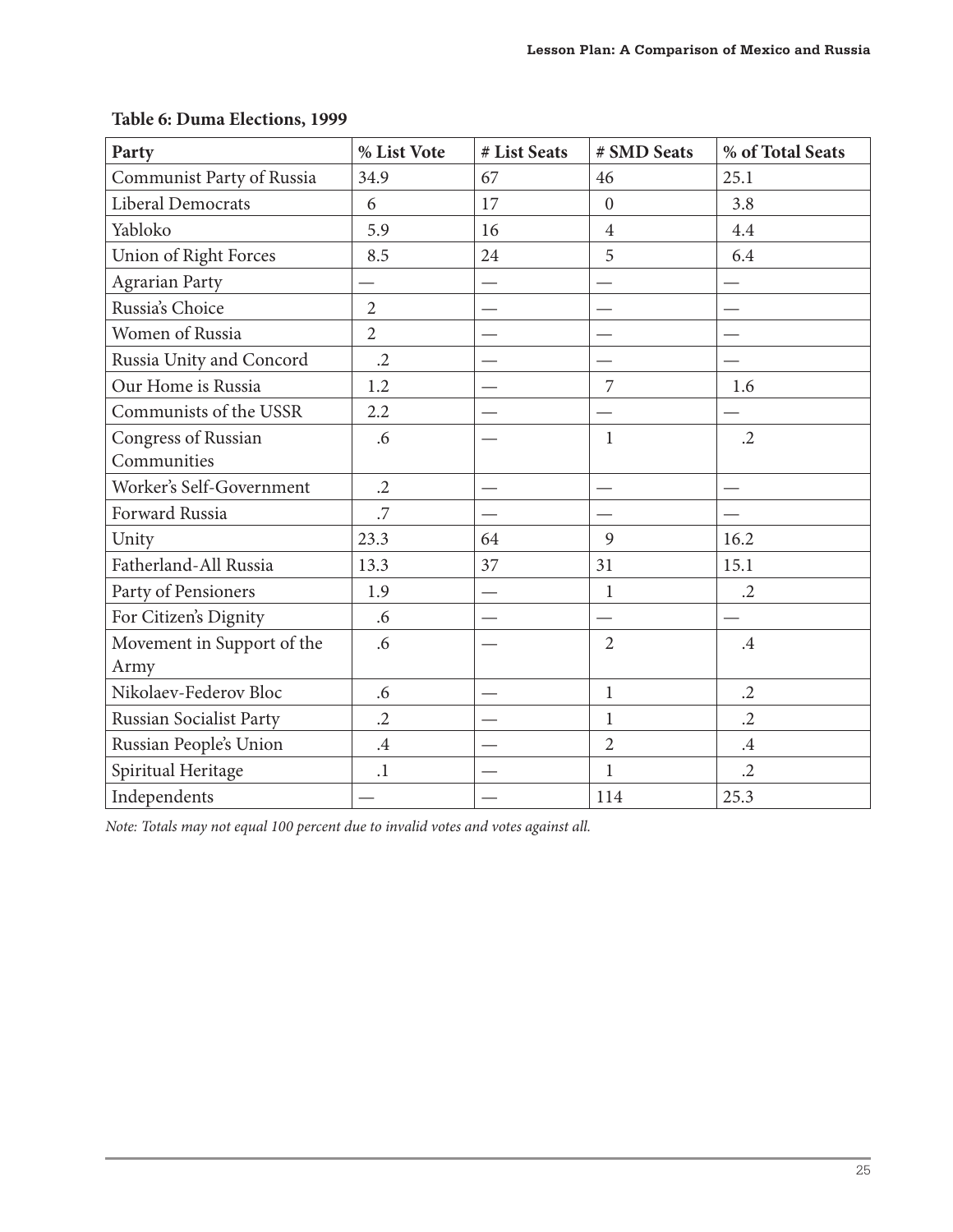| Party                                 | % List Vote | # List Seats | # SMD Seats    | % of Total Seats |
|---------------------------------------|-------------|--------------|----------------|------------------|
| <b>Liberal Democrats</b>              | 11.2        | 50           | 1              | 11.3             |
| Russia's Choice                       | 3.9         |              | 9              | 2.0              |
| <b>Communist Party</b>                | 22.3        | 99           | 58             | 34.9             |
| Women of Russia                       | 4.6         |              | 3              | .7               |
| <b>Agrarian Party</b>                 | 3.8         |              | 20             | 4.4              |
| Yabloko                               | 6.9         | 31           | 14             | 10               |
| Russian Unity and Concord             | $\cdot$ 4   |              | 1              | $\cdot$ .2       |
| Cedar                                 | 1.4         |              |                |                  |
| Our Home is Russia                    | 10.1        | 45           | 10             | 12.2             |
| Communists of the USSR                | 4.5         |              | 1              | $\cdot$ .2       |
| <b>Congress of Russian Communites</b> | 4.3         |              | 5              | 1.1              |
| Worker's Self-Government              | 4.0         |              |                |                  |
| Forward Russia!                       | 1.9         |              | 3              | .7               |
| Power to the People!                  | 1.6         |              | 9              | $\overline{2}$   |
| Union of Labor                        | 1.6         |              | 1              | $\cdot$ .2       |
| Pamfilova-Gurov-Lysenko Bloc          | 1.6         |              | $\overline{2}$ | $.4\,$           |
| Ivan Rybkin Bloc                      | 1.1         |              | 3              | .7               |
| Stanislav Govorukin Bloc              |             |              | 1              | $\cdot$ .2       |
| Independents                          |             |              | 77             | 17.1             |

#### **Table 7: Duma Elections, 1995**

*Note: Totals may not equal 100 percent due to invalid votes and votes against all.*

#### **Table 8: Duma Elections, 1993**

| Party                           | % List Vote | # List Seats | # SMD Seats    | % of Total Seats |
|---------------------------------|-------------|--------------|----------------|------------------|
| Liberal Democrats               | 21.4        | 59           | 5              | 14.3             |
| Russia's Choice                 | 14.5        | 40           | 30             | 15.6             |
| <b>Communist Party</b>          | 11.6        | 32           | 16             | 10.7             |
| Women of Russia                 | 7.6         | 21           | 2              | 5.1              |
| <b>Agrarian Party</b>           | 7.4         | 21           | 12             | 7.3              |
| Yabloko                         | 7.3         | 20           | 3              | 5.1              |
| Russian Unity and Concord       | 6.3         | 18           |                | 4.2              |
| Democratic Party of Russia      | 5.1         | 14           | $\mathbf{1}$   | 3.3              |
| Movement for Democratic Reforms | 3.8         |              | $\overline{4}$ | .9               |
| Civic Union                     | 1.8         |              | 1              | $\cdot$ .2       |
| Future of Russia                | 1.2         |              | 1              | $\cdot$ 2        |
| Cedar                           | .7          | $\Omega$     | $\Omega$       | $\mathbf{0}$     |
| Dignity and Charity             | 0           | $\Omega$     | 2              | $.4\,$           |
| Independents                    |             |              | 146            | 32.5             |

*Note: Totals may not equal 100 percent due to invalid votes and votes against all.*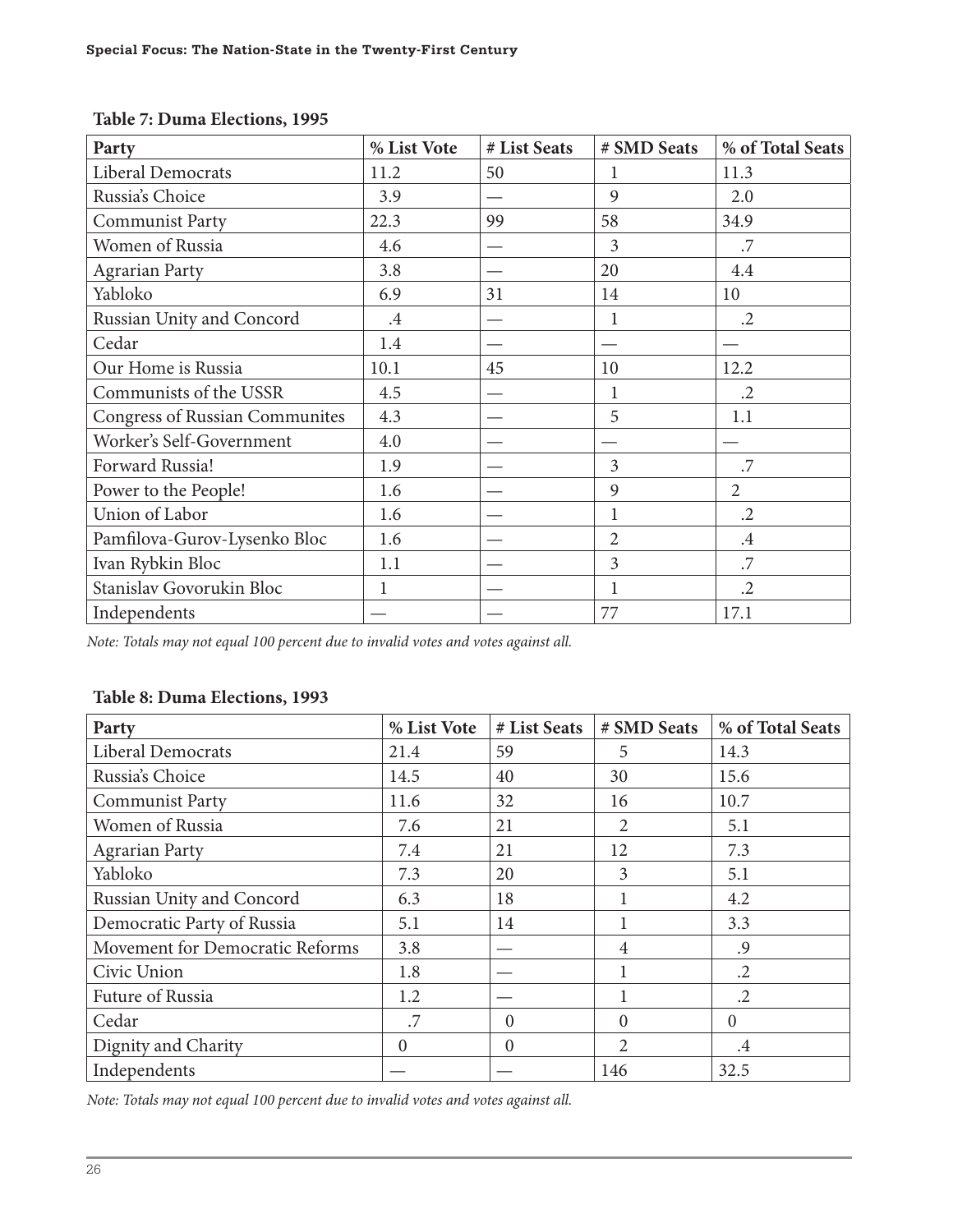| Candidate                             | <b>Votes</b> | %    |
|---------------------------------------|--------------|------|
| Valdimir Putin                        | 49,565,238   | 71.3 |
| Nikolai Kharitonov, Communist Party   | 9,513,313    | 13.7 |
| Sergei Glazyev, Ind.                  | 2,850.063    | 4.1  |
| Irina Khakamada, Ind.                 | 2,671,313    | 3.8  |
| Oleg Malyshkin, Liberal Democrats     | 1,405,315    | 2.0  |
| Sergei Mironov, Russian Party of Life | 524,324      |      |

#### **Table 9: Russian Presidential Election, 2004**

*Note: Totals may not equal 100 percent due to invalid votes and votes against all.*

#### **Table 10: Russian Presidential Election, 2000**

| Candidate                               | <b>Votes</b> | Percent |
|-----------------------------------------|--------------|---------|
| Vladimir Putin                          | 39,740,434   | 52.9    |
| Grigory Zyuganov, Communist Party       | 21,928,471   | 29.2    |
| Grigory Yavlinsky, Yabloko              | 4,351,452    | 5.8     |
| Aman-Geldy Tuleev                       | 2,217,361    | 3       |
| Vladimir Zhirinovsky, Liberal Democrats | 2,026,513    | 2.7     |
| Konstantin Titov                        | 1,107,269    | 1.5     |
| Ella Pamfilova, For Citizen's Worth     | 758,966      |         |
| Yuri Skuratov                           | 319,263      | .4      |
| Aleski Podberezkin, Spiritual Heritage  | 98,175       | $\cdot$ |
| Umar Dzhabrailov                        | 78,498       |         |

*Note: Totals may not equal 100 percent due to invalid votes and votes against all.*

| Candidate            | <b>Initial Vote %</b> | <b>Initial Votes</b> | Run-off Vote % | <b>Run-off Votes</b> |
|----------------------|-----------------------|----------------------|----------------|----------------------|
| <b>Boris Yeltsin</b> | 35.8                  | 26,665,495           | 54.4           | 40,203,948           |
| Grigory Zyuganov,    | 32.5                  | 24,211,686           | 40.7           | 30,102,288           |
| Communist Party      |                       |                      |                |                      |
| Alexander Lebed      | 14.7                  | 10,974,736           |                |                      |
| Grigory Yavlinsky,   | 7.4                   | 5,550,752            |                |                      |
| Yabloko              |                       |                      |                |                      |
| Vladimir             | 5.8                   | 4,311,479            |                |                      |
| Zhirinovsky, Liberal |                       |                      |                |                      |
| Democrats            |                       |                      |                |                      |
| Others               | 2.2                   | 1,636,950            |                |                      |

#### **Table 11: Russian Presidential Election, 1996**

*Note: Totals may not equal 100% due to invalid votes and votes against all.*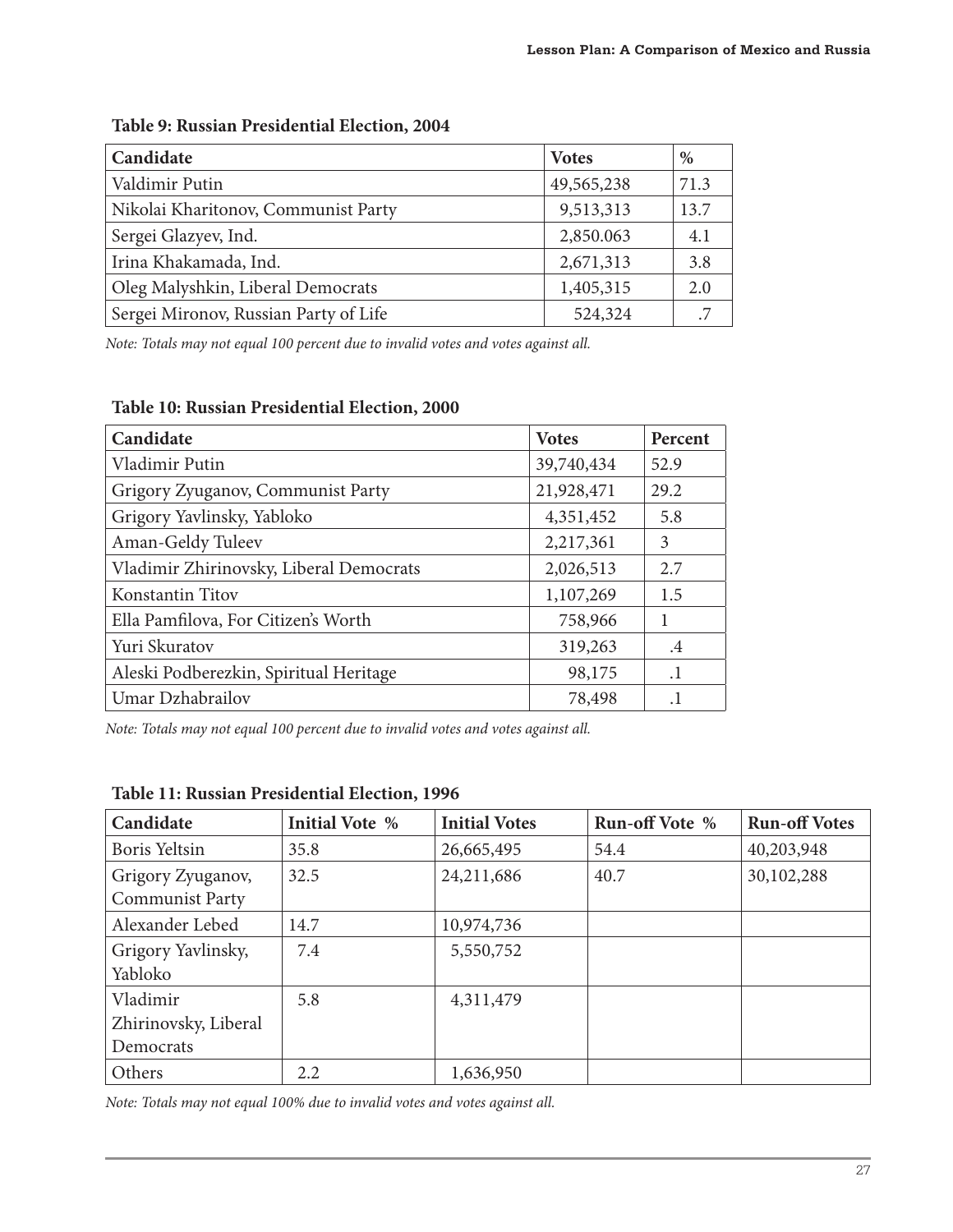# Additional Resources:

- Barany, Zoltan and Robert G. Moser, eds. 2001. *Russian Politics: Challenges of Democratization*. Cambridge, UK: Cambridge University Press.
- Domiguez, Jorge and Alejandro Poiré, eds. 1999. *Toward Mexico's Democratization*. New York: Rutledge Press.
- Gray, Dennis. 1989. "Putting Minds to Work: How to Use the Seminar Approach in the Classroom." *American Educator*, Fall.
- Kesselman, Mark, et al., ed. 2007. *Introduction to Comparative Politics, Fourth Edition: Political Challenge and Changing Agendas*. New York: Houghton Mifflin Company.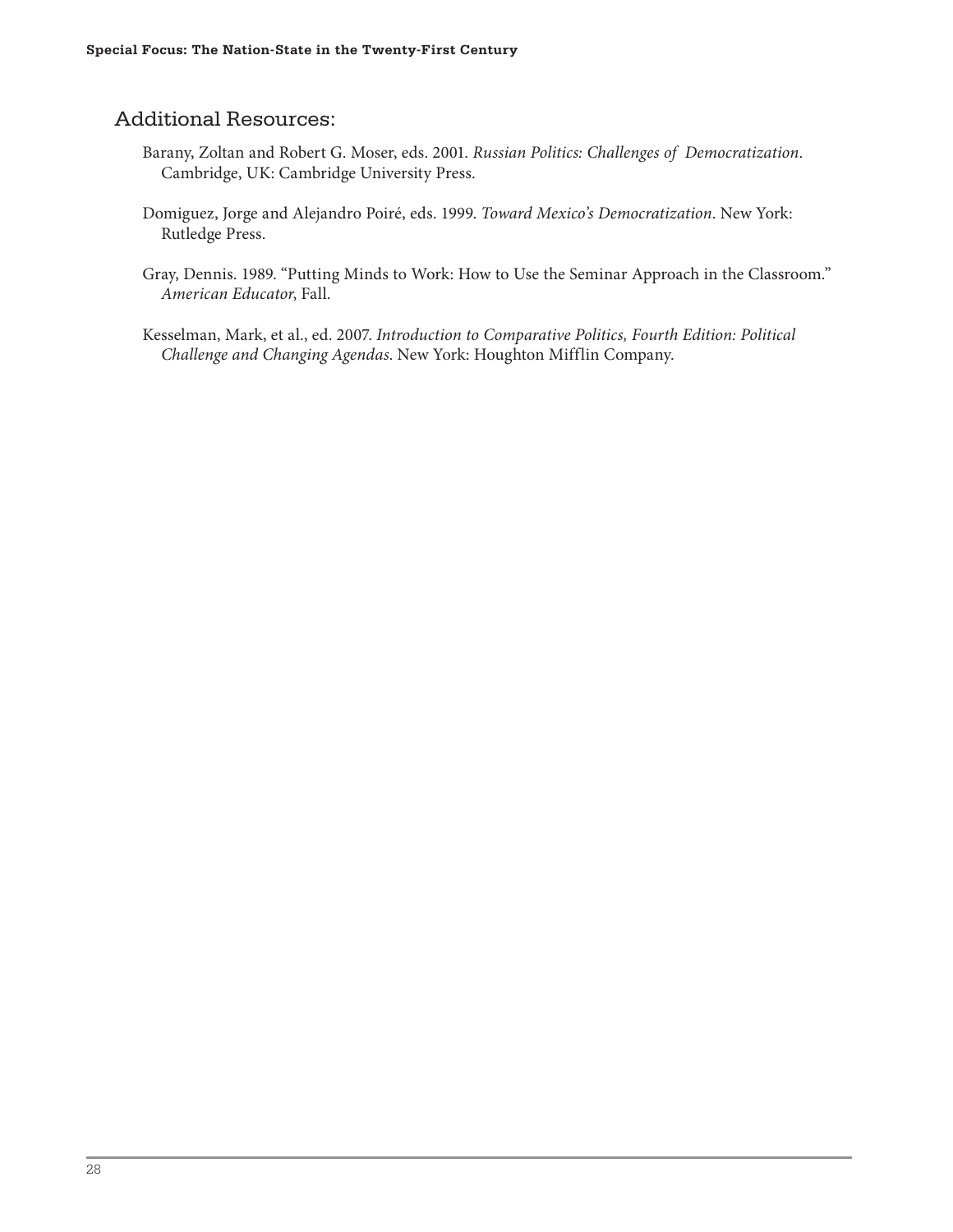# **Analysis: Mahmoud Ahmadinejad and Iranian Politics**

Farideh Farhi University of Hawaii Manoa, Hawaii

# A Note to Teachers

Teaching about Iran is difficult. Most students are unfamiliar with the country and its unique political culture. In addition, the structure of Iran's government is complex. Many students mistakenly assume Iran is wholly undemocratic. Others assume that religious clerics will always hold an iron grip on power. However, Iran is dynamic and defies easy characterization. My goal in writing the article that follows is to help AP teachers understand the nuances of power and politics in Iran. The primary purpose of this article is to increase the AP teacher's knowledge and understanding of Iran (although some sections might be assigned to students).

As you read this article with a view toward teaching students, there are several themes to consider. The first is the impact of the revolution of 1979. Among the countries in the Middle East and North Africa, Iran has experienced one of the most dramatic transformations of its governance structure. After the revolution of 1979, Iran was transformed from a monarch-dominated system to an Islamic republic. Internal competition and discord remain important features of the Iranian political system.

Another important factor to consider in teaching about Iran is the conflict among Iran's political elite over the course the country's future should take. There are deep divisions over the role of religion in governing the country and over the direction of economic and foreign policies. The population is used to participating in government, and their concerns cannot be ignored or simply wished away.

As you teach about Iran, remember that real political competition exists. An uneasy combination of nonelected clerics and nonclerics command many centers of economic and political power. Yet at another level, a type of unpredictable election-based politics, unknown to most of the region, has begun to shape the country in significant ways, ensuring the permanence of political competition. The surprising 1997 election of reformist Mohammad Khatami to the presidency and the subsequent victories of reform-oriented candidates affirmed the wide support the idea of political reform has among a significant segment of the population.

A final theme to consider in teaching about Iran is concern about two major problems facing the country: economic maldistribution and political corruption. In the 2005 presidential election, conservative Mahmoud Ahmadinejad won by focusing on these issues, but they continue to plague his administration. Ahmadinejad's supporters have been accused of bullying opponents, instigating violence, and even committing some election day fraud. The president has also faced criticism for cronyism and worsening Iran's economic woes.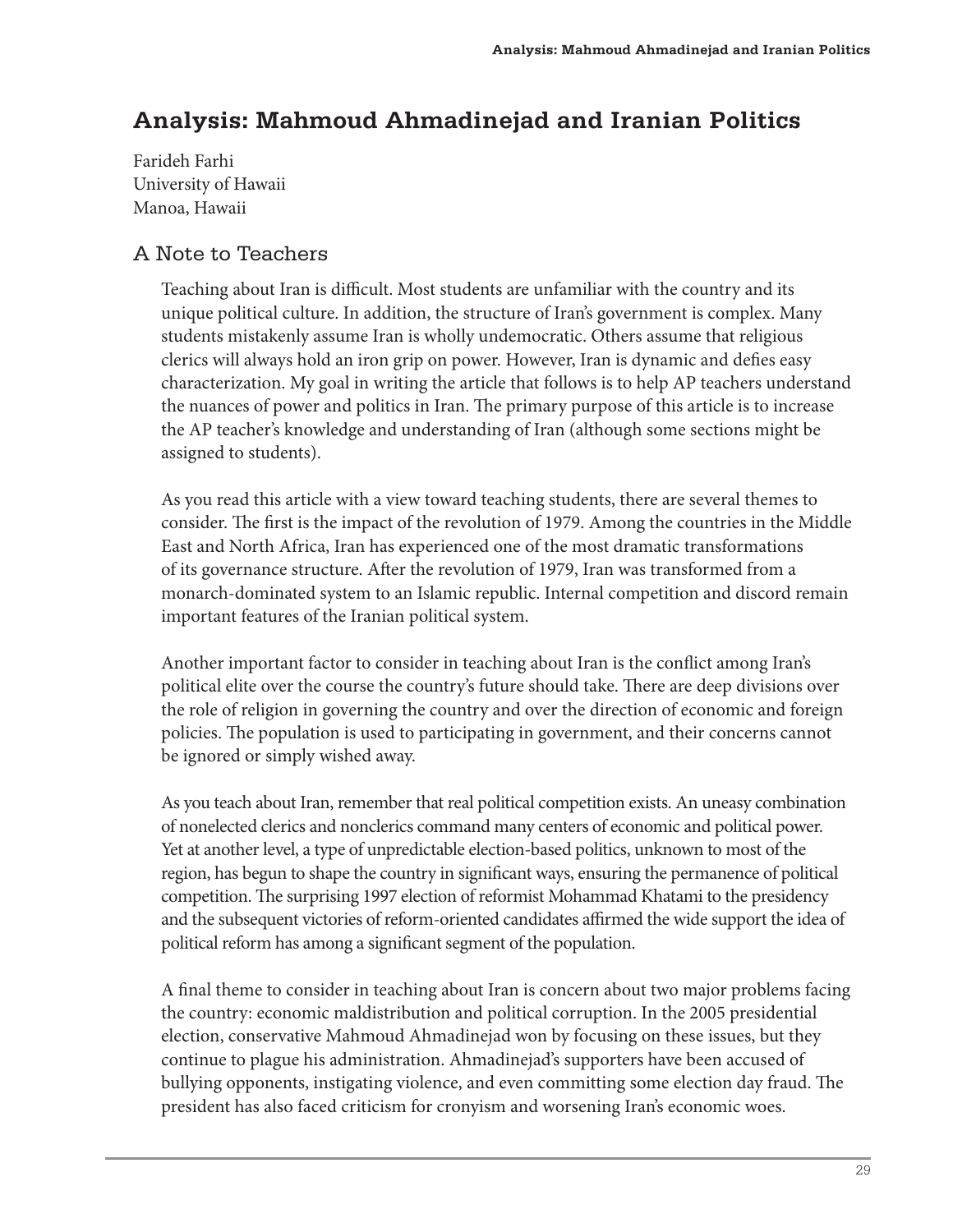With these themes as a framework, and using the information provided in this article, I hope you will find that teaching about Iran is both a challenging and rewarding experience. I hope the information contained here will provide some insight into recent events in Iran and add depth to your lectures and class discussions.

#### Introduction

August 2006 marked the one-year anniversary of the passing of the Iranian presidency from reformist Mohammad Khatami to conservative Mahmoud Ahmadinejad.<sup>1</sup> The latter's election in June 2005 had given rise to dire predictions about Iran's domestic and foreign policies. Indeed, the new president's rhetorical excesses about Israel and the Holocaust, Tehran's unyielding position regarding its nuclear program, and its steadfast support for Lebanon's Hezbollah and its leader Hassan Nasrallah have caused a tumultuous year for Iran's relations with the U.S. and the European Union. Yet Ahmadinejad was elected on a platform focused on domestic issues. Since his election he has used a combination of confident decision making and shrewd political calculation to increase his popularity for the 2009 presidential election. At the same time, he has quickly retracted once proposed economic policies when confronted with opposition. In addition, relatively favorable economic and regional conditions backed by high oil prices have allowed him and his supporters to claim success in relation to his main campaign slogans of government "in the service of people" and as "the promoter of social justice."

Despite the claimed success, however, personnel changes and policies pursued reveal an executive branch that remains weak at fulfilling promises and in conflict with other institutions and centers of power, including the conservative-controlled Majles (Parliament). It is only through the understanding of internal political dynamics that one can begin to make sense of Ahmadinejad's rise to power and the impact of the ninth presidential election since the Islamic revolution of 1979 on Iran's domestic politics and foreign policy.

# Ahmadinejad's Rise to Power

Among the countries in the Middle East and North Africa, Iran has experienced one of the most dramatic transformations of its governance structure since the revolution of 1979, which heralded the change from a monarch-dominated system to an Islamic republic with multiple centers of power. This system of governance defies easy characterization. At one level, a powerful but not necessarily cohesive combination of nonelected clerics and nonclerics command many centers of economic and political power, including key political institutions, such as the Office of the Leader (*rahbar*), Guardian Council, and Expediency Council, parts of the judiciary, a multitude of intelligence operations within the military and security forces, revolutionary foundations, and paramilitary organizations. Yet at another level, a type of unpredictable election-based politics unknown to most of the region has

<sup>1.</sup> The use of the term "reformist" for someone like Mohammad Khatami is in keeping with Iranian parlance. The term is a literal translation of *eslahgara,* referring to the political camp in Iran that has made reform a priority since the election of Khatami in 1997.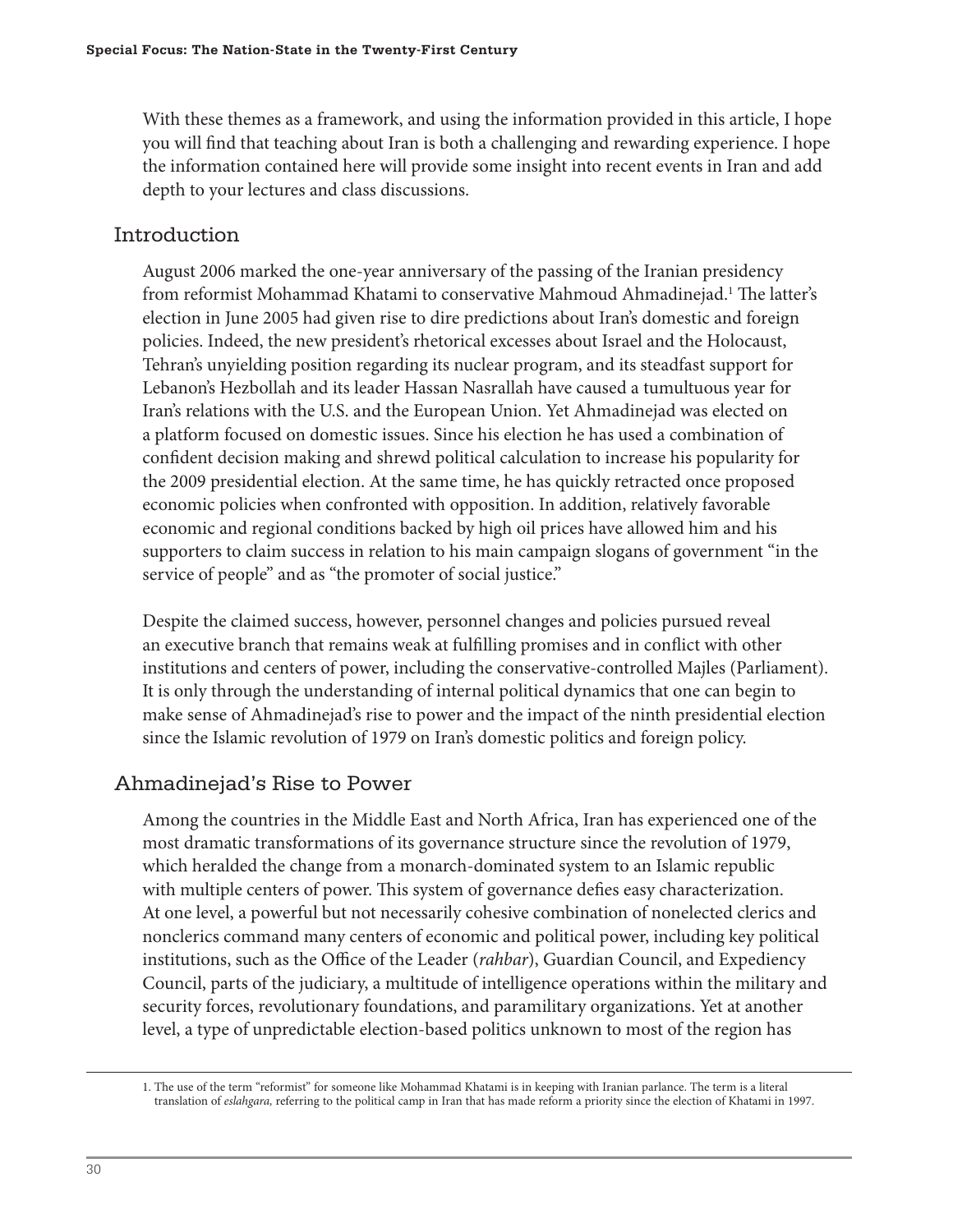shaped the country's politics in significant ways, ensuring that competing political factions and institutions remain permanent features of the Iranian polity (Moslem 2002).

This elite competition is assured by the divided nature of the state structure, which has entrenched political and economic competition among social and political groups, ranging from traditional trade-centered interests located in the bazaars to modern professional middle classes tied to more service-oriented interests of the new Iranian political economy to those whose economic power comes from smuggling, development projects, or the arms industry. Because of the control it has over the country's most important source of income (oil), the state, rather than becoming the autonomous medium through which competition among these groups is regulated, has developed into an institutional repository of these varied interests and an arena in which multiple claims over various parts of the state and resources are constantly negotiated, sometimes very acrimoniously, rather than resolved (Farhi 2003).

Historically, elections have a played a significant role in highlighting these multiple claims through the rotation of personnel. And it is within this context that the election of Ahmadinejad in 2005 must be situated. The 2005 election came after two significant presidential elections in 1997 and 2001 when one section of the Iranian political elite, worried about being eliminated and relying on what turned out to be a popular campaign slogan of political reform, managed to take over the office of the presidency. Learning from this experience, Ahmadinejad's election was made possible by the reliance on yet another popular campaign slogan of economic justice as well as the strength of an organized, patronage-based political network.

Like all other candidates that competed in this election, Ahmadinejad, who at the time was the mayor of Tehran, ran on a platform of rejecting the status quo and affirming the need for change. He relentlessly critiqued the past 16 years of the Islamic Republic under the two previous presidents (Ali Akbar Hashemi Rafsanjani and Mohammad Khatami), successfully separating the government's policies, its institutions, and those who run them from the overall Islamic political order. He campaigned on the basis of three simple slogans regarding a "committed" Islamic government: It must be an efficient servant of the people whose simple Islamic way of life must be protected; it must promote social justice; and it must fight corruption. His campaign slogans were "conservative" insofar as they emphasized the conservation and promotion of "pure and simple" Islamic ways of life and commitments. But they were also "populist" in emphasizing social justice and the need to use oil-generated revenue on social spending to reverse the neglect of the poor and needy. Drawing on the dissatisfaction of the poorer parts of the population regarding the neoliberal economic policies of the two previous administrations, which at least rhetorically emphasized less interventionist even if not necessarily smaller government, private sector development, and economic liberalization, Ahmadinejad claimed that government and its committed employees could be a panacea for Iran's economic and social ills. This was both a clever campaign strategy and a statement of ideological belief.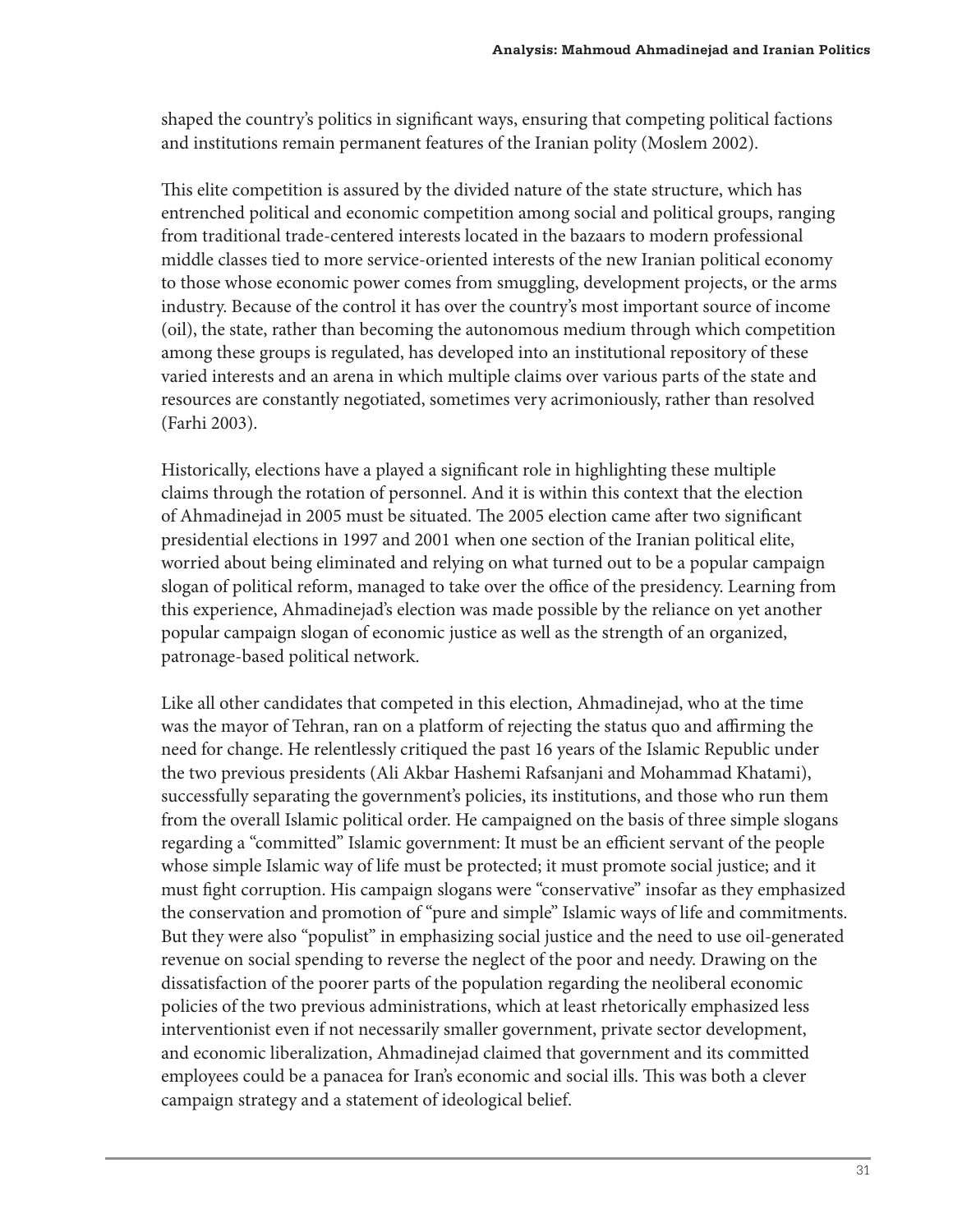The cleverness resided in the fact that he ran as an anticorruption, pro-justice, and antielite candidate while remaining totally committed to individuals, such as Ayatollah Khamenei, Iran's supreme leader, who personify the establishment and are in many ways responsible for the policies that have led to corruption. But by relentlessly criticizing merely the past 16 years of the Islamic Republic, Ahmadinejad was able to successfully separate government's policies, its institutions, and those who run them on a day-to-day basis from the overall Islamic political order and posit the former as the source of economic injustices (Farhi 2005).

Luckily for Ahmadinejad, this clever campaigning strategy was underwritten by increases in oil revenues that would allow the push for more social spending in the name of social justice. But clever sloganeering was only one, albeit important, facet of his approach to the presidency. Ahmadinejad really does believe that the Iranian bureaucracy has become paralyzed and is in need of deep change. He believes in extensive change at the middle and higher levels of bureaucracy to bring about efficiency and combat corruption. And he believes that a real Muslim is a successful manager and leader and that there is no contradiction between the two. Such deep beliefs give Ahmadinejad a confident posture and "can-do" mentality that pushes him to be a micromanager, to work 19-hour days, and to be a risk-taker. They also shape Ahmadinejad's implicit trust in revolutionarymilitary institutions, such as the Construction Crusade, Islamic Revolution Guards Corps (IRGC), and its militia unit, the *Basij*. In his mind, these institutions saved Iran during its eight-year war with Iraq in the 1980s and have been relentless in assuring Iran's security and strengthening its infrastructure.

Ultimately such beliefs give Ahmadinejad a view of government as the authoritative body in the economic arena and as the body that should guide people toward justice, happiness, and prosperity. This view distinguishes him from the two previous presidents, Hashemi Rafsanjani and Mohammad Khatami, whose slogans and beliefs, even if not policies, emphasized a mostly supervisory or administrative instead of a guiding role for the government. Rather than being a member of either contending economic camp in Iran, who are at times facetiously divided between "God-worshipping liberals" and "God-worshipping socialists," Ahmadinejad's populist solution to the ills of the Iranian economy and society seems to be neither liberalization nor nationalization but further entrenchment of the government role in all arenas as facilitator and guide for the prosperity of humble men and small business.

Ahmadinejad's campaign focus on the question of socioeconomic justice was obviously significant in getting him elected. At the same time, his election jolted the Iranian political landscape for its unexpectedness and the political future it foretold. Since the early 1990s various players and forces in Iranian politics have expressed public worries about the possibility of what in the Iranian political vernacular is described as "unified governance." By that they meant the control of all elective and nonelective institutions by the conservative political camp. According to this narrative, the planned conservative takeover of all government institutions was patiently and carefully planned in the 1990s through the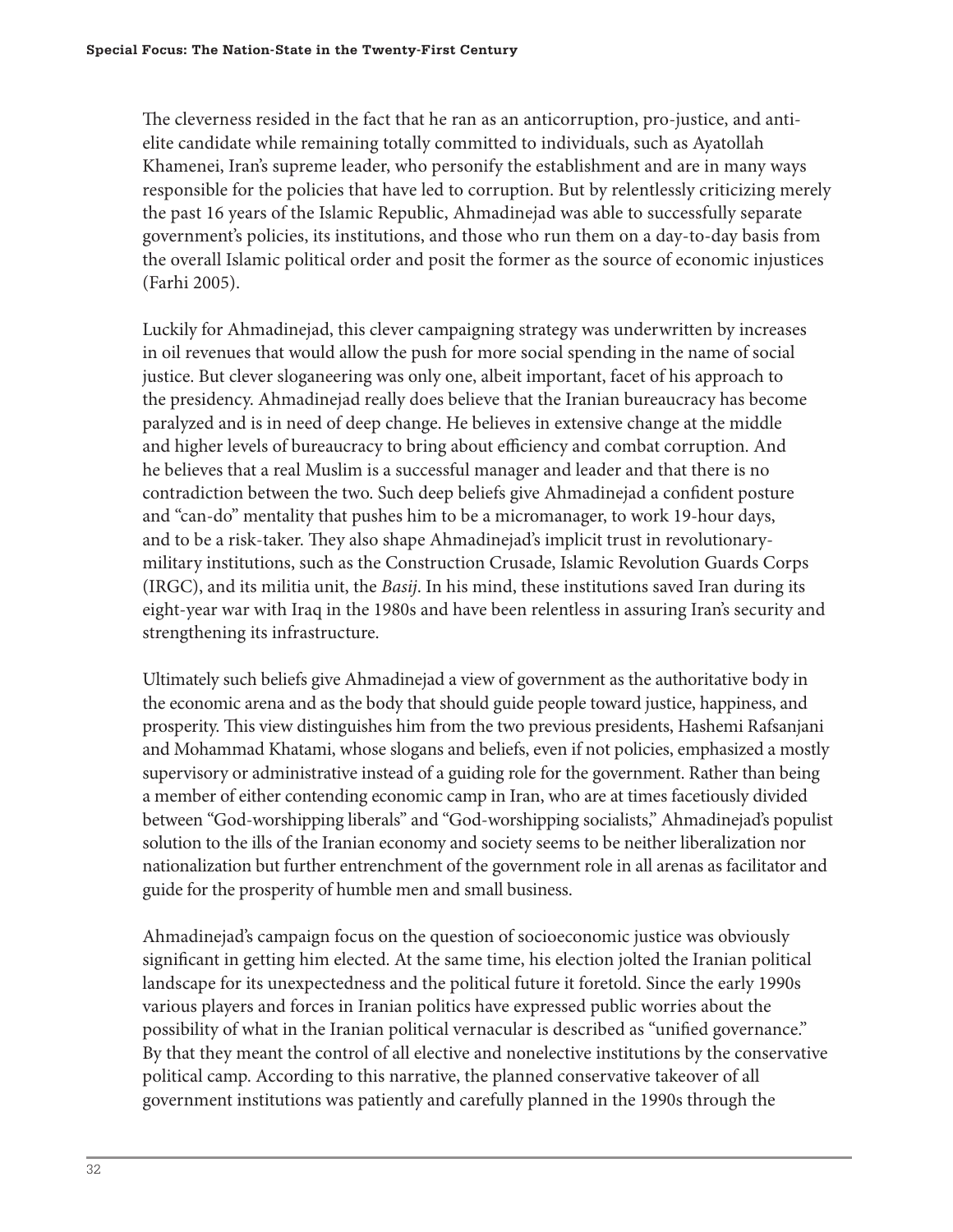step-by-step control and redirection of radio and television, appointment of conservative Friday prayer leaders,<sup>2</sup> and elevation of lower and more conservative officers within the IRGC and *basij* militia. It should be noted that all these institutions are constitutionally under the direct supervision of Iran's supreme leader, Ayatollah Khamenei. According to this narrative, the reformist victories in the late 1990s and early 2000 delayed this takeover but did not dampen conservative ambitions. If anything, their aspirations intensified, partly for the sake of control of the state but also for the sake of bringing some sort of coherence into the very fractious decision-making process.

With the municipal election of 2002 and the parliamentary election of 2004, and the victory of a new conservative party called *Abadgaran* (Developers) in these elections, a new twist was introduced in this narrative. This new twist essentially was that a "third force" supported by Ayatollah Khamenei and heavily populated by members of the IRGC was about to set aside the traditional rivalry between the Left and Right, or reformers and traditional conservatives, and essentially begin to dominate Iranian politics and limit elite competition. The prominent place given to the military and security components of the Iranian state was important because presumably it is only these forces that can put an end to or limit elite competition in Iran.

Ahmadinejad's election underscored this narrative. For the first time since the revolution it allowed the takeover of the executive branch by a conservative president, making the end to elite competition a real possibility. Ahmadinejad has faced opposition to his personnel changes as well as policy proposals. This suggests a continuation of conflict between the executive branch and other institutions and centers of power, including the conservative-controlled Majles. But in the realm of policy, the fundamental contradiction of Ahmadinejad's government is the placing of a "revolutionary" head on top of the bureaucratic/technocratic body of the Iranian executive branch itself, which is proving itself weary of the trial-and-error ways of the early days of the revolution. Many of Ahmadinejad's policies and decisions are seen as too rash and his political appointees as too inexperienced—as in the early days of the revolution, learning on the job. In addition, Ahmadinejad's reliance on a very close circle of friends and their family members has opened him to the charge of cronyism. Finally, his "paranoid" style of politics portrays himself and his close associates as the only ones that are righteous and not corrupt. Everyone else in the private sector and government are viewed as plunderers. This has rattled the bureaucracy that is ultimately in charge of implementing the new president's agenda. In short, the conservative control of all elective and nonelective institutions has not put an end to the factional conflicts that have characterized Iranian politics since the revolution. Indeed, the particular type of political cronyism in which Ahmadinejad has engaged and the perceived inexperience and incompetence of his team have ironically created a predicament for the new president that is not much different from that of Khatami.

<sup>2.</sup> Friday prayers have become formal occasions, held in every city since the revolution, and are led by appointed Friday prayer leaders.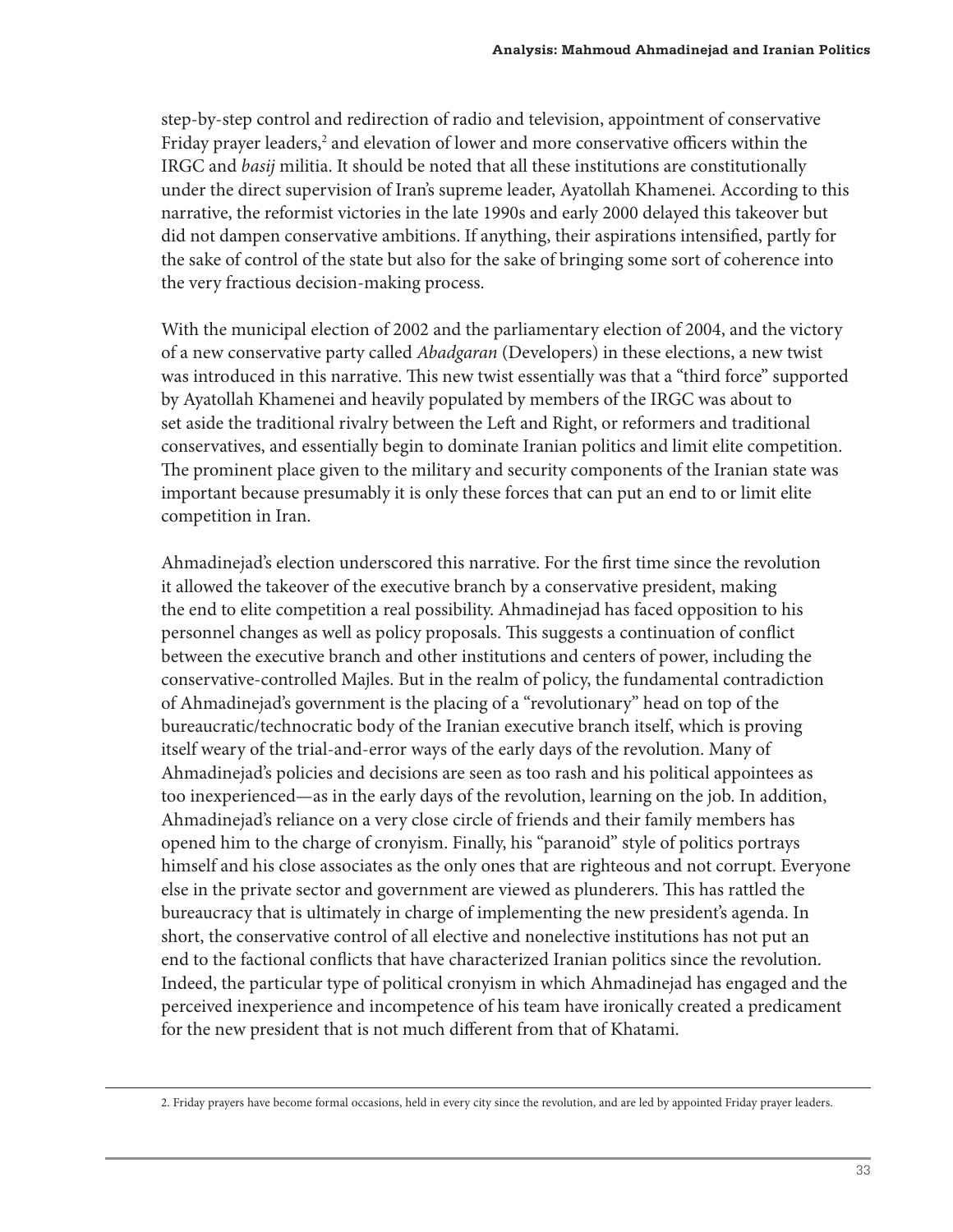Like the previous president, Ahmadinejad is a man with a message who is having a hard time delivering on his promises through proposed policies. Learning from Khatami's experience, however, Ahmadinejad has chosen the route of selling himself as a successful manager of the economy and servant of the people through loudly touted social and economic programs. In effect, he is constantly campaigning.

# Ahmadinejad as President

Ahmadinejad has lost very little time in proposing extensive change to areas where Iran's executive branch has quite a bit of leverage: budgetary allocation and personnel.<sup>3</sup> Given his campaign focus on socioeconomic justice, most of his announced policies have been based on embracing economic populism, ranging from a proposed national school renovation program to increasing the minimum wage for all workers to granting loans to newlyweds to forcing banks to lower their interest rates to the distribution of "justice shares" of various factories to the poorer sectors of the population. In order to implement these programs, Ahmadinejad's 2006-07 budget called for huge increases in public expenditures as well as operating expenses. His budget not only entailed close to a three-fold increase in withdrawals from the oil revenues account but also increased government expenditures substantially in a very selective fashion. Increases in the budget of the Guardian Council and for the administrative staff of the clerical Council of Experts in many ways reflected Ahmadinejad's desire to buttress important conservative institutions. Also proposed were substantial increases for various clerical organizations located in the religious city of Qom as well as increases in the government's development budget, which was accompanied with the precondition of *basij* forces acting as important contractors for various government projects on a fee for service basis.

Ahmadinejad's presidency has also led to extensive personnel changes at the national and provincial levels, but this is not something necessarily new, since a similar dynamic was at play during the Khatami era as well. Ahmadinejad's major political innovation has been ministerial provincial trips to resolve the issues of each province "on the spot." These trips arise from his populist idea of taking the government to the people, with the explicit desire to increase his personal popularity. This is why he holds cabinet meetings in the provinces, particularly the poor ones. Since he became president, the cabinet had made approximately 20 provincial trips and visited more than 160 cities. What are identified as "dispossessed regions," or more simply poorer provinces, have been particularly targeted to emphasize Ahmadinejad's desire to redress economic injustice and serve the poor through decentralization and budgetary allocation away from the capital city of Tehran and more toward the provinces. These cabinet trips follow a consistent pattern. They begin with the travel of the president and his cabinet members to the capital of the province. After attending

<sup>3.</sup> The office of the president as conceived in the postrevolutionary constitution (as amended in 1989) is rather weak. On the one hand, the president is eclipsed by the Supreme Leader, who is considered the highest official in the Islamic Republic. The president also is limited by the Majles and the Guardian Council, which hold power over legislation. Finally, on significant foreign policy matters, it is ultimately Ayatollah Khamenei who makes the decision through a process of interaction with the National Security Council. The president is a member of the National Security Council and can influence its deliberations, but so do many others.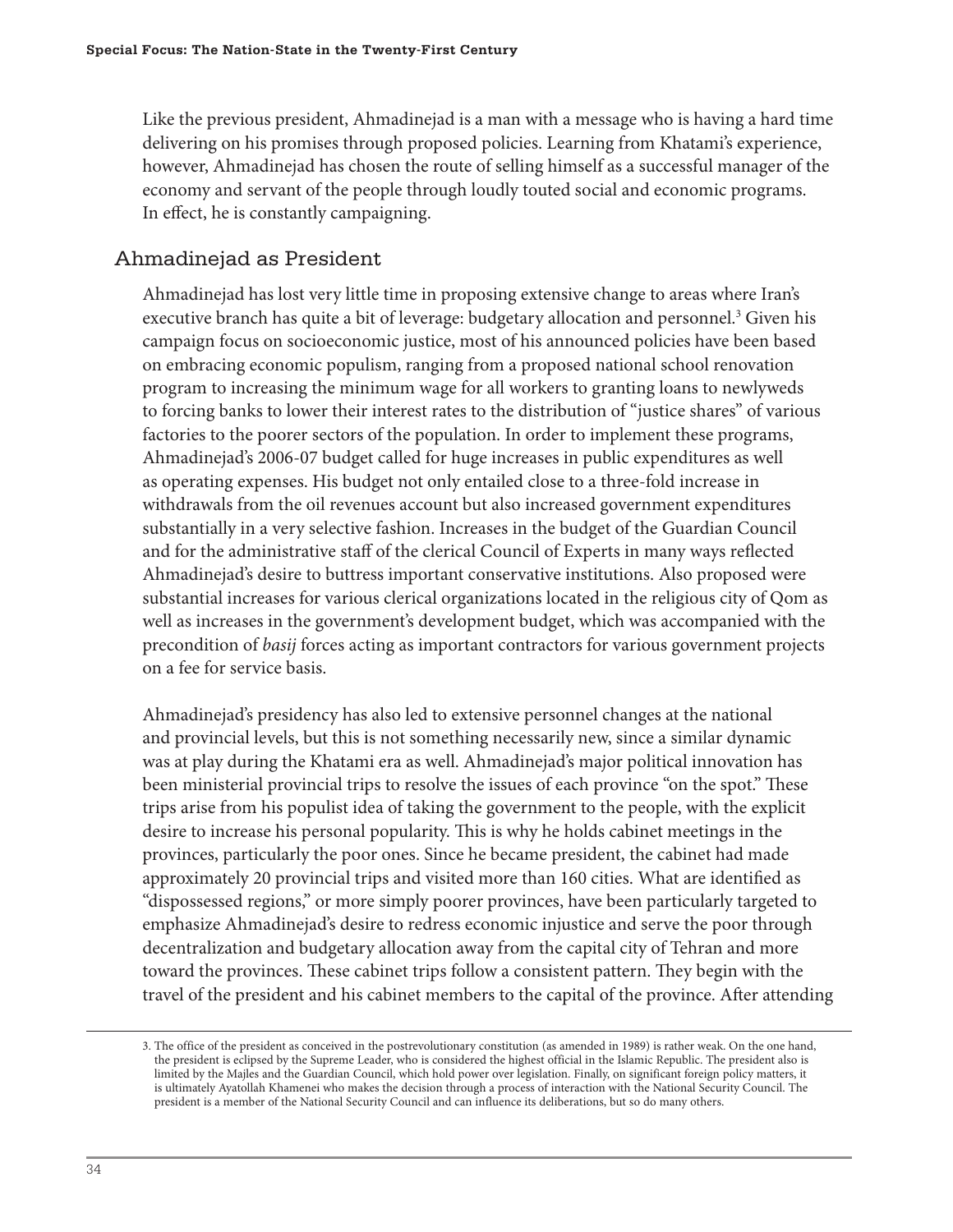and speaking at large public rallies in several of the provincial cities, a cabinet meeting is held on the last day of the trip and decisions about allocations for development projects are made. Along these lines, Ahmadinejad has also attempted to relocate many government agencies to the provinces they serve. Furthermore, he has also proposed to transfer the highly centralized budgetary supervision practiced by the Management and Planning Organization's provincial branches to provincial governments.

In all these proposals and attempts, Ahmadinejad has acted with speed and without much consultation with other branches of the government. The result has been resistance not only on the part of other bodies, particularly the Majles, but also the technocratic bureaucracy of the executive branch itself. Many of the new government's policies that were abruptly imposed in a top-down fashion by his ministerial appointees, such as increases in the minimum wage and some price controls, have been retracted in a rather speedy fashion once their ramifications became evident. In the case of unilateral minimum wage increases for temporary workers, for instance, large numbers of layoffs were reported by the Majles Research Center, ultimately leading Ahmadinejad's government to relent and allow direct negotiations between employers and temporary workers. In addition, several cabinet ministers and high-ranking economists at the Management and Planning Organization have either resigned or been fired because of policy disagreements.

The main worry of all of Ahmadinejad's detractors relates to what still constitutes the backbone of the Iranian economy: oil revenues. There is a real concern in the Majles as well as within the government bureaucracy itself about the increased reliance of the government on oil revenues for its operating costs and development projects, particularly during times of worries about potential United Nations sanctions. There are also concerns about the possibility of the "Dutch disease," or hyperinflation, caused by a direct and massive infusion of the oil money into the economy. Hyperinflation has yet to happen because the government has attempted to counteract such a possibility through price controls and cheap imports. Yet real worries remain within the parliament as well as the bureaucracy.

Ahmadinejad has also faced criticism on other fronts. His provincial trips have received positive marks for understanding Iran's varied provinces, identifying needs, and ultimately responding to some of them, but they have also been criticized for the cost of such trips for the cabinet. The ever-increasing expectations and demands of the people are also a serious concern. The worry is that these provincial visits heighten popular demands and increase the load on all those active in the implementation of government policy, particularly at the provincial levels.

Finally, Ahmadinejad has faced criticism for his personnel appointments. As mentioned, one of Ahmadinejad's main campaign slogans was about the need to cleanse various government ministries of corrupt officials and "mafias." But while Ahmadinejad's rhetoric about the "plunderers" and "corrupt officials" in the government and the private sector has rattled many civil servant and domestic entrepreneurs, it has yet to lead to concrete policies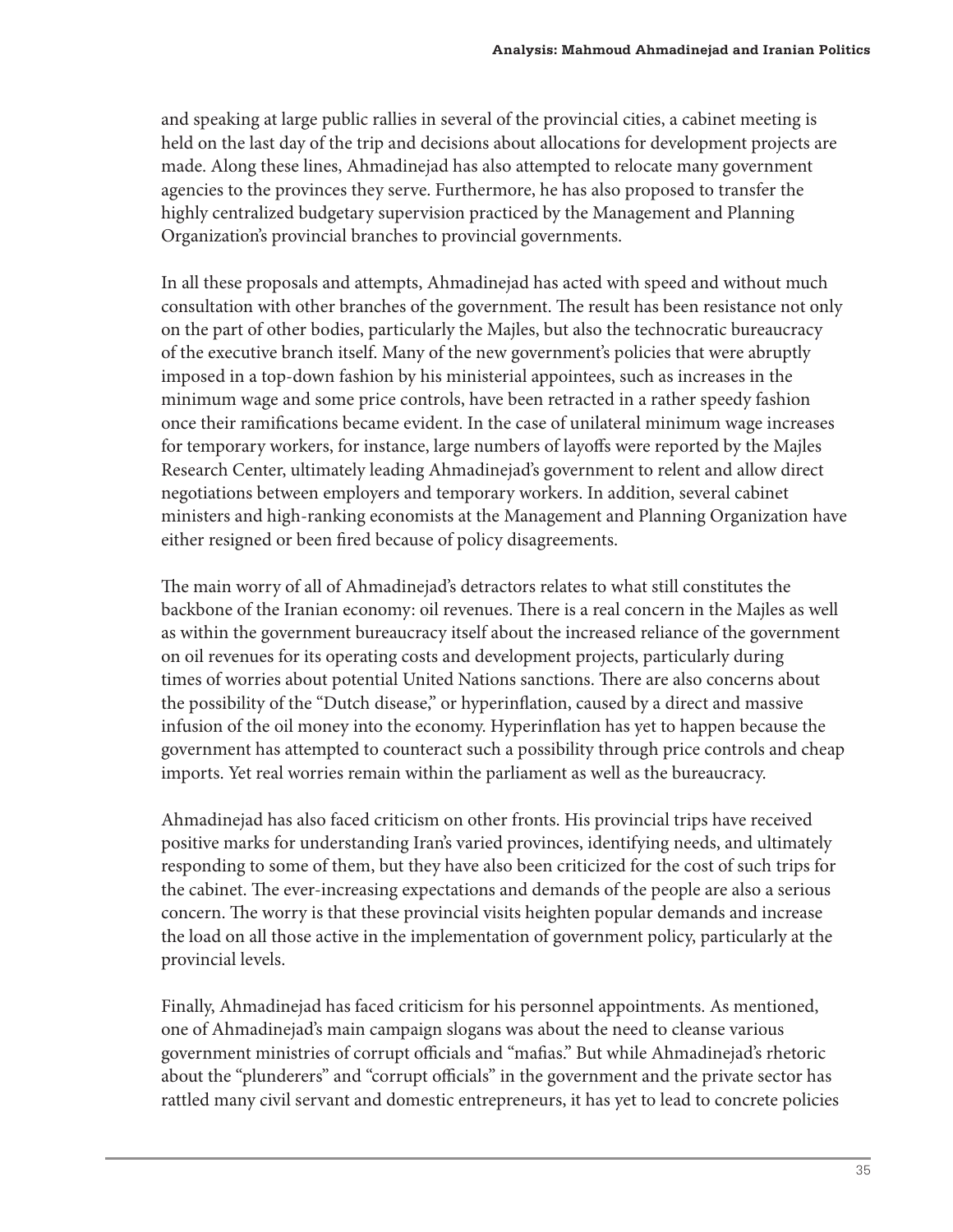regarding government openness and accountability. If anything, the appointment of close associates to positions for which they seem unqualified and the awarding of a series of nobid contracts to the Islamic Revolution Guard Corps (IRGC) have brought forth charges of cronyism and excessive economic payback to political supporters.

# Iran's Foreign Policy under Ahmadinejad

There is no doubt that Iran has taken a turn toward a more hard-line foreign policy since Ahmadinejad's presidency. At the same time it is important to note that this turn was made possible by the dynamics that have shaped negotiations with the European Union and the United States over Iran's nuclear program as well as the changed circumstances in the region. Since the Iranian hard-line leaders, such as Ayatollah Khamenei, abandoned hope, momentarily developed at the end of the Iran-Iraq War in the late 1980s and then immediately after the U.S. invasion of Afghanistan in 2001, that the United States will forsake hostility toward Iran and its desire for regime change, Iran has essentially pursued a nuclear policy of flexibility at the last moment and only if absolutely necessary to keep Western Europe, Russia, China, and Japan interested in continued engagement with Iran (Farhi 2006). Ayatollah Khamenei, after extensive consultation with various players in Iran, has the final say on foreign policy matters. For Iranian leaders the objective remains one of survival and regional projection of power. It is worth remembering Tehran's initial decision to engage with the three representatives of the European Union (France, Britain, and Germany, known as the EU-3) over its nuclear program. This came in the wake of the U.S. invasion of Iraq and fears that Iran would be next on Washington's hit list. The EU-3 used these fears to suggest negotiations as a means to deflect U.S. animosity. Iran's nuclear program was seen as a point of entry for discussion and hence an opportunity for engagement.

But the inability of the EU-3 and Khatami's reformist government to reach an agreement before Ahmadinejad's election strengthened the hands of hard-liners who had argued from the beginning that negotiations with the EU-3 were useless because the Europeans would ultimately not be able to take an independent position from the United States. Even more significant in strengthening the hand of hard-liners has been Iran's dramatically improved regional standing since negotiations began with the EU-3 in 2003, thanks to factors and events external to Iranian decision making. Rightly or wrongly, because of events in Afghanistan and Iraq and the rise in oil prices, the hard-liners now see Iran as a force to be reckoned with in the region and would like to keep the situation the way it is. In this context, Ahmadinejad's public statements—regarding Iran's steadfast stance on its nuclear program, Israel and its occupation of the Palestinian territories, and the supposed use of the Holocaust to suppress Palestinian national aspirations—must be seen as calibrated attempts to maintain or even improve Iran's regional standing

Turning Iran's nuclear program into a statement about national sovereignty and rights did not occur during Ahmadinejad's presidency. It was something that happened because of the nature of the negotiations with the EU-3 during Khatami's presidency. These negotiations pressured Iran to suspend uranium enrichment permanently, a demand that went well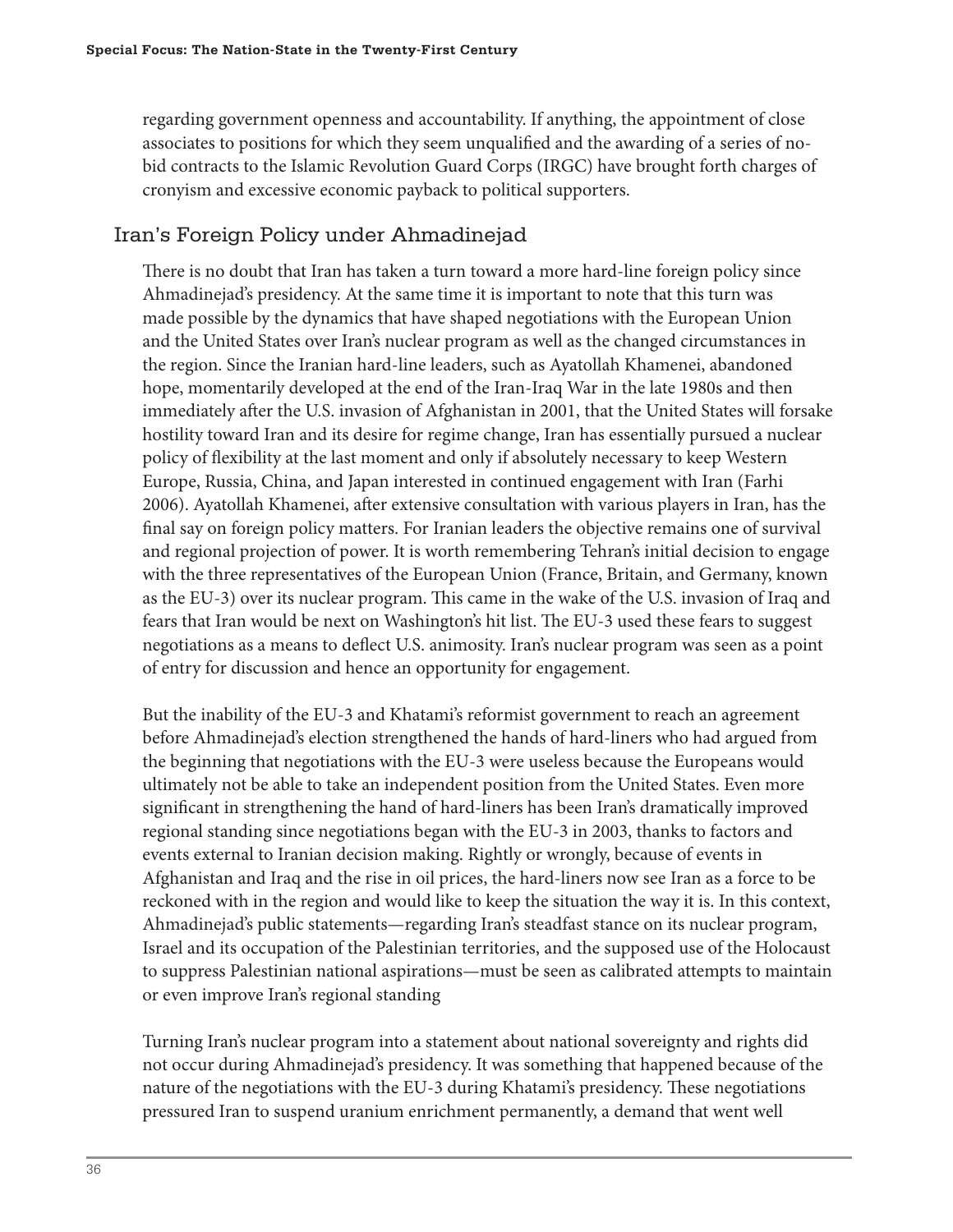beyond Iran's obligations to the Non-Proliferation Treaty and set the stage for a nationalist reaction (Ansari 2006). Due to the changed dynamics in the region and the falling American fortunes in Iraq, however, Ahmadinejad has not only been able to play the nationalist card domestically, he has also improved Iran's popularity in the region by representing the country as the only one able to stand up against American adventurism in the Middle East. So long as the United States maintains an acrimonious stance toward the government of Iran, the hard-line leadership in Iran will also keep its anti-American/anti-Israel trump card for domestic purposes and regional projection of power.

# Conclusion

As Ahmadinejad goes through the second year of his presidency, he commands a political and economic landscape concerned about Iran's external relations, a technocratic bureaucracy weary of repeating the trial-and-error ways of Iran's early revolutionary days, and members of political and civil society worried about impending political closures. Ahmadinejad has benefited from international pressure on Iran's nuclear program. His pursuit of populist politics through a permanent campaign mode strategy is likely to keep him popular, if he is able to keep inflation within reasonable limits. In addition, his policies of economic, political, and moral support for forces such as the IRGC and its poorer sister, the *basij* militia, must be seen as a calculated and coordinated strategy with other powerful players in Iran to fortify the foundations of the Islamic political system during a time of threatened physical attacks and economic sanctions.

At the same time, the dissatisfaction that now engulfs the Iranian elite and managerial ranks is bound to be a stumbling block for the implementation of most of Ahmadinejad's proposed policies. The results of the December 15, 2006, provincial councils and Assembly of Experts elections are likely to strengthen the hands of those opposed to Ahmadinejad's policies. In these elections, a coalition of reformist parties, representing reformers and technocrats, did well in many cities, although a conservative coalition representing more traditionalist clergy and bazaar merchants also did well. Ahamdinejad's supporters, who refused to be part of the conservative coalition, did badly in both elections.

Ahmadinejad, as the head of the executive branch, has the capability to block the further implementation of economic programs set into motion by the previous administrations. Irrespective of whether Ahmadinejad's economic decisions are correct or incorrect, the main challenge the executive branch will face in the remainder of Ahmadinejad's presidency is the perceived lack of effectiveness in the light of lofty promises. Ahmadinejad's detractors and potential competitors have shifted their focus away from the deleterious consequences of conservative control over all elective and nonelective institutions to a critique of his "wrongheaded" policies and his administration's inability to implement the "correct" policies.

This shift is the logical extension of internal political developments in Iran. By tying his hard-line revolutionary ideology to earthly objectives of economic justice and government service, Ahmadinejad has risked the rejection of his version of Islam and revolutionary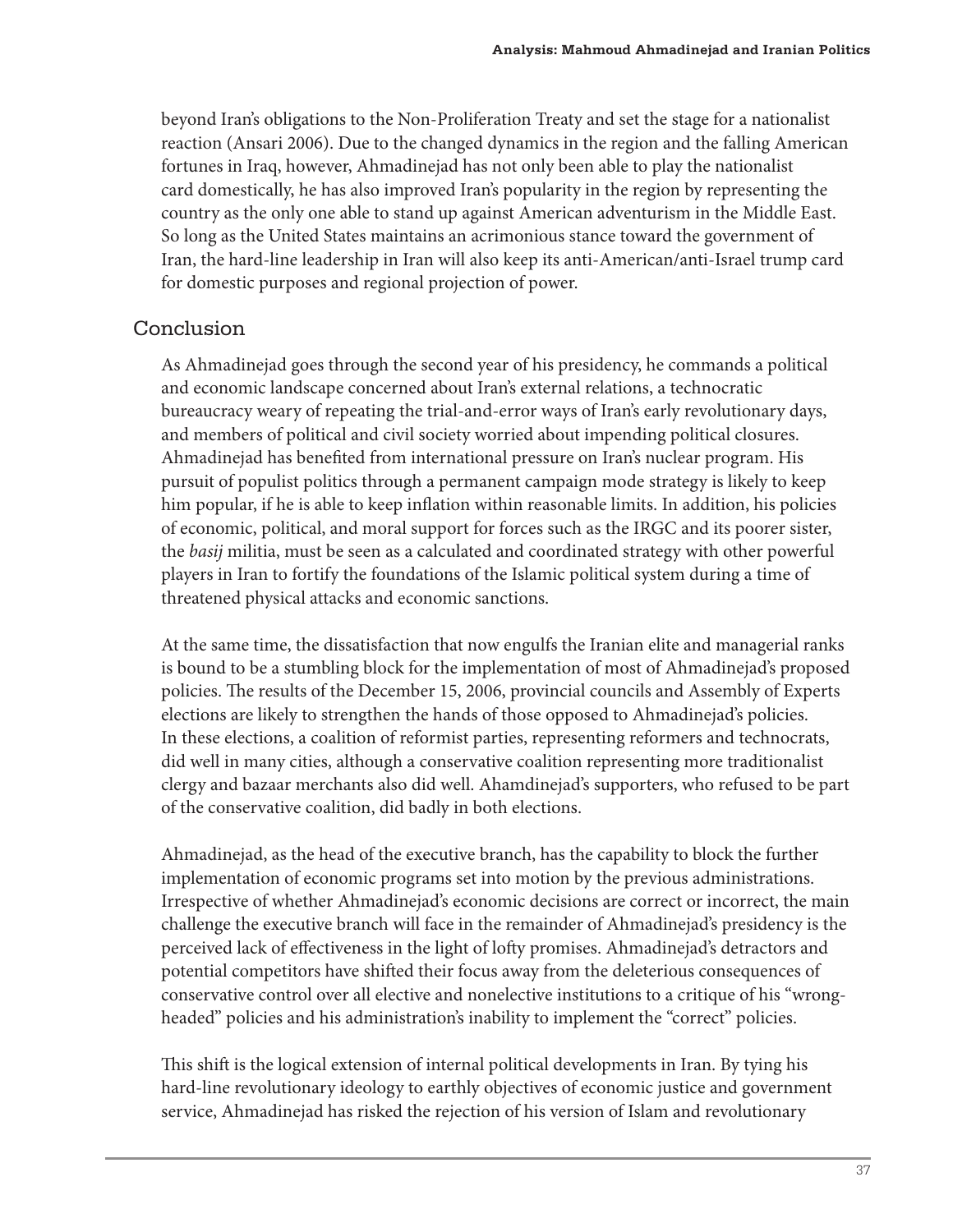ideology by his own political base if he is unable to deliver or, worse, if he ends up being deemed a political opportunist. As such, Ahmadinejad's path is no different from that of his predecessor, Mohammad Khatami, who came to office with loudly touted promises and slogans. Like Khatami, he will end up further smoothing the path, albeit haltingly, for the ascendance of the electoral process as the real arbiter of whether campaign slogans and promises are turned into implemented policies. No one knows this better than Ahmadinejad himself, who has spent most of the past year behaving as though he is still on the campaign trail, trying hard to take credit for every single economic improvement in people's daily lives throughout the country. Ultimately, however, it is not permanent campaigning that will determine the success of Ahmadinejad's presidency but the fulfillment of some of his promises.

The only factor that will prevent or delay judgment about Ahmadinejad's policies through an electoral process is actual or increased threat of military action or harsh economic sanctions. Military or economic interventions will prevent or delay judgment about Ahmadinejad's policies and may even increase his electoral support. They will allow him to deflect criticism of his policies and their consequences for government effectiveness. Iran's emphasis on security threats will also provide the pretext for increased repression of political competitors and further consolidation of power by President Ahmadinejad and his hard-line supporters.

#### Additional Resources

- Ansari, Ali. 2006. *Confronting Iran: The Failure of American Foreign Policy and the Next Great Crisis in the Middle East*. New York: Basic Books.
- Farhi, Farideh. 2006. "Negotiating and Looking Tough: The Mirrored Policies of the U.S. and Iran." *Foreign Policy in Focus*, http://www.fpif.org/fpiftxt/3560.
- Farhi, Farideh. 2005. "What Does the Ninth Presidential Election Say About Iranian Politics?" In Haleh Esfandiari, ed. *Iran After the June Presidential Election*. Washington, D.C.: Woodrow Wilson International Center for Scholars.
- Farhi, Farideh. 2003. "The Politics of Reform in the Islamic Republic of Iran." In Shahram Akbarzadeh and Abdullah Saeed, eds. *Islam and Political Legitimacy*. New York: Routledge Courzon.
- Moslem, Mehdi. 2002. *Factional Politics in the Post-Khomeini Era*. Syracuse: Syracuse University Press.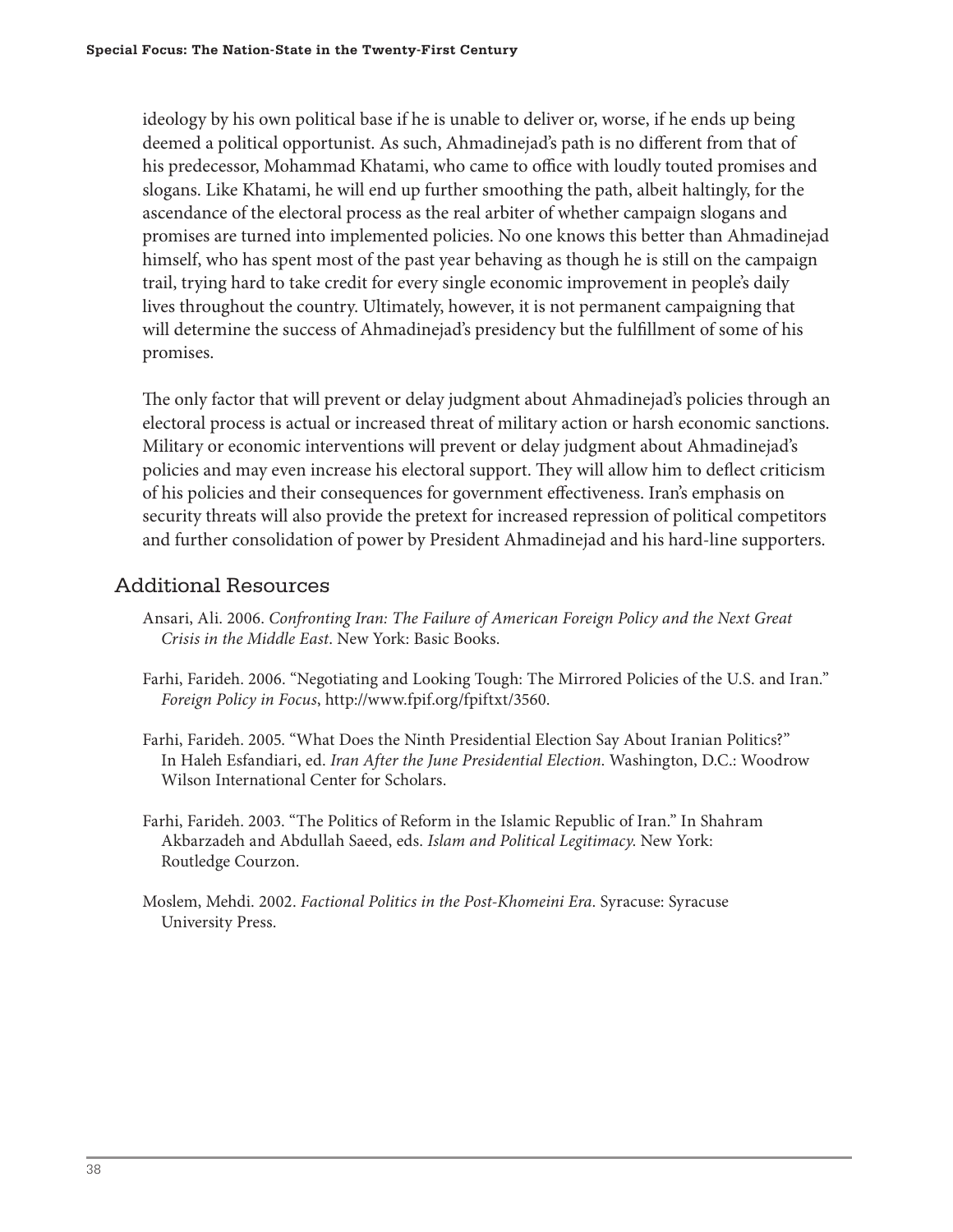# **Lesson Plans: Using Data to Study Development**

Rebecca Small Herndon High School Fairfax County, Virginia

#### Introduction

The two lessons that follow are designed to give students a better understanding of the concept of development, and for students to have some hands-on practice comparing the level of development in countries covered in the AP Comparative Government and Politics curriculum. Development is a complicated concept for students to grasp, because it is multifaceted in nature. There are many variables that can impact the level of development within a country. Moreover there are many variables that can be used to measure development. These variables include life expectancy, infant mortality, death rates, literacy, education levels, and population distribution. Countries can be developed in one area but not another. Additionally, students may find themselves surprised that countries that are considered developed may not have data to support that they are developed in all areas, and countries considered not as developed may have data to suggest that they are developed in other areas. In sum, these lessons will ask students to use data to test commonly held assumptions about the level of development within countries and will inevitably lead to surprises. Ideally, these surprises will provoke useful classroom discussion and analysis.

Before beginning each lesson, make sure students have been introduced to and can give basic definitions of the key terms below. I would suggest introducing these terms formally in the classroom after students have read and/or defined them from their textbooks. Additionally, you may use the Democratization Briefing Paper (available on AP Central® as a reference for you and your students). I would also suggest verbally testing students to be sure they are familiar with the key socioeconomic measurements of development before beginning. You can test for student understanding of these measurements by simply asking students what they would expect of each measurement in countries with certain socioeconomic conditions. For example, ask students: is life expectancy generally high or low in a developed country? What about in an underdeveloped country? Is infant mortality generally high or low in a developed country? What about in an underdeveloped country? Obviously, students should respond that they expect developing countries to have low life expectancy and high infant mortality.

You can ask students to explore the relationship between the factors (literacy rate, GDP, and income distribution) and democratization. Ask students whether these connections represent causation, correlation, or neither. This is a good way to reinforce the key concepts of correlation and causation. As you go through the list with your class verbally you should be able to get a sense of whether or not your students grasp the idea of development or if more review is necessary.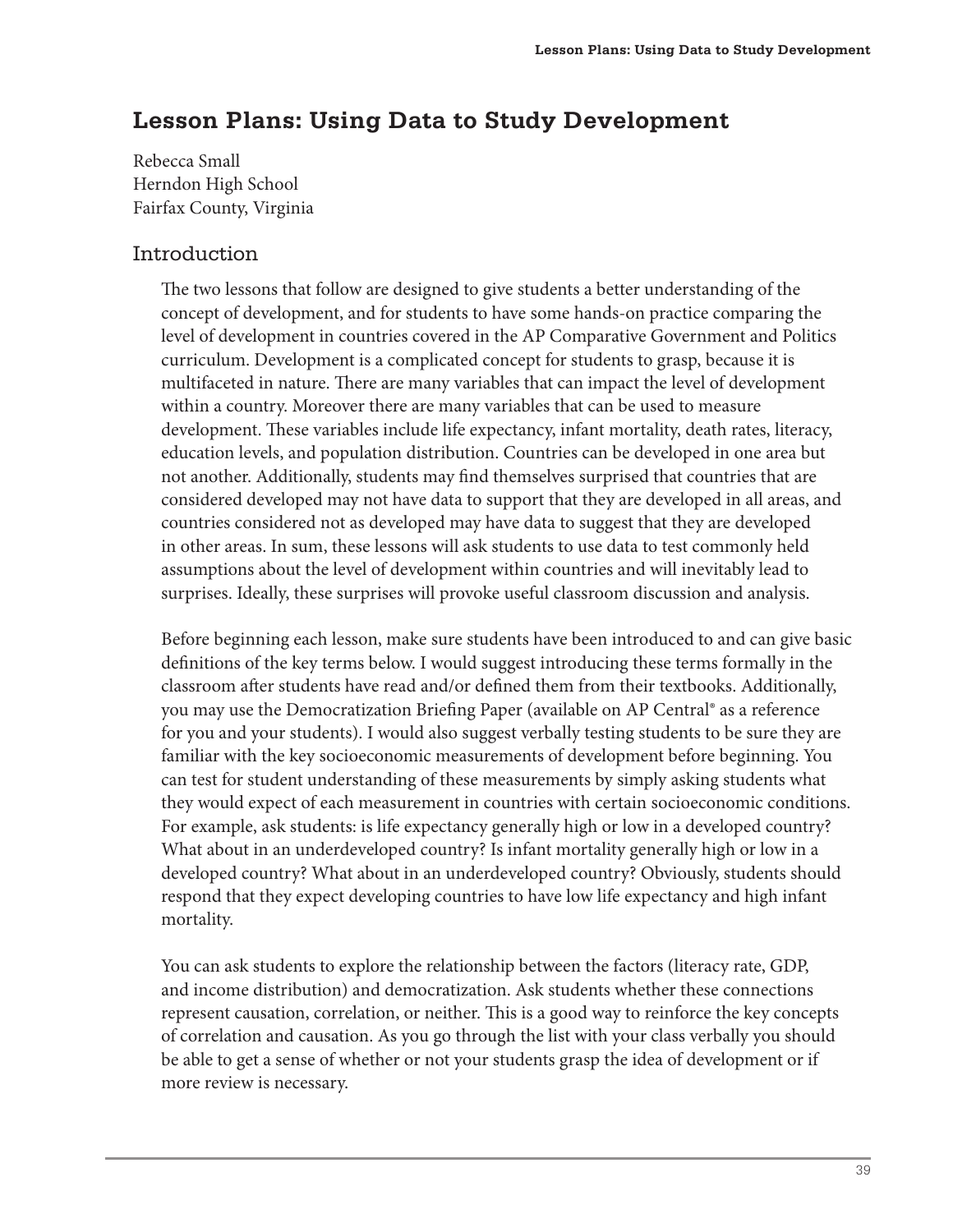The definitions of the key terms on the following page can be found in many comparative politics textbooks, but it is likely that you will have to consult a variety of sources, as no one textbook includes definitions of all of the key terms. Keep in mind that the definitions of these concepts may be slightly different in different textbooks, as political scientists tend to disagree on all elements of a key concept or term. Additional sources such as the CIA World Factbook (available online at https://www.cia.gov/cia/publications/factbook/index.html; select "The World Factbook" under "Library & Reference") may also provide appropriate definitions of many of the key terms.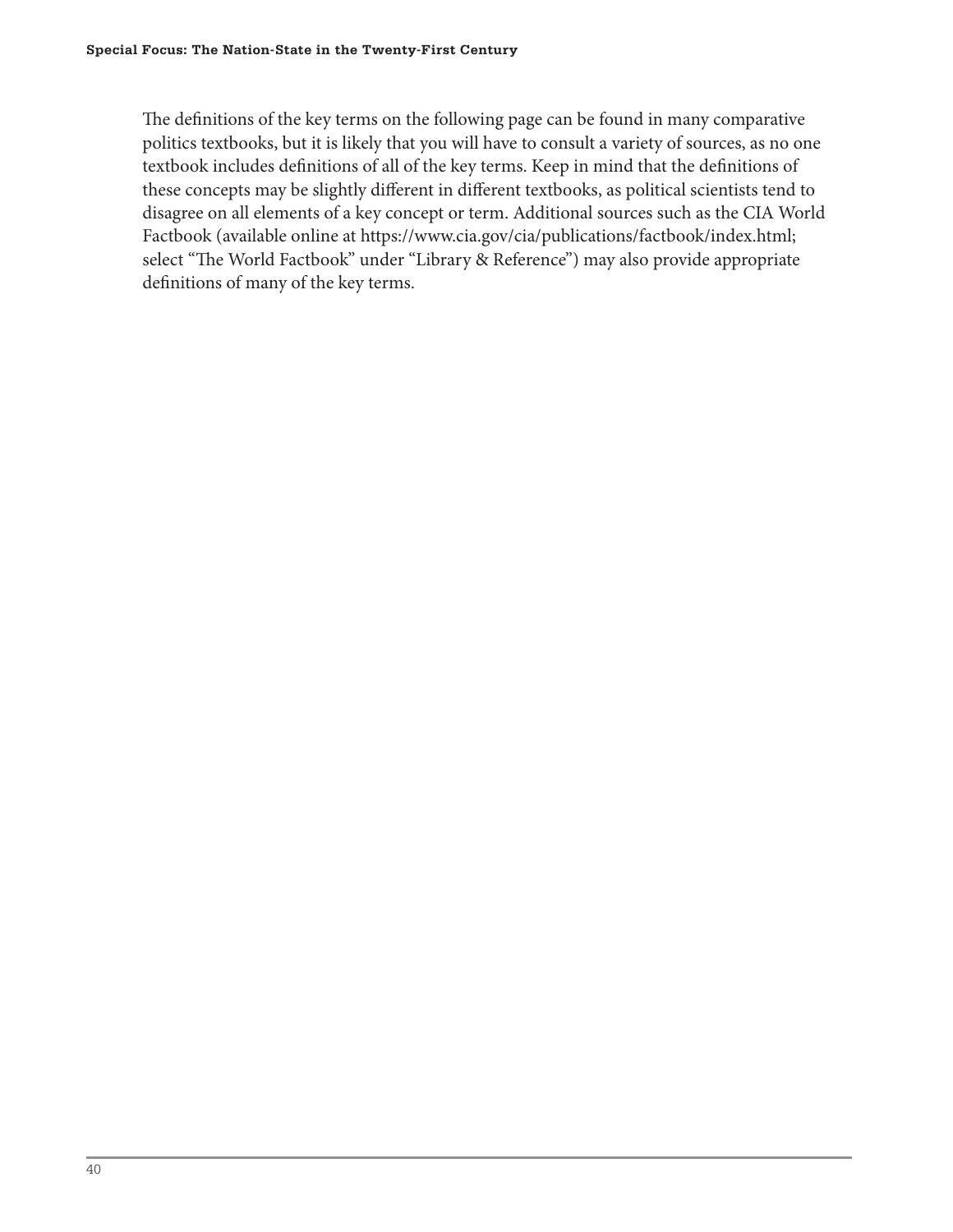# Student Handout: Development Key Terms

#### **Political Measures of Development:**

- 1) Political development
- 2) Social development
- 3) Economic development
- 4) Developing country
- 5) Third World country
- 6) Income distribution
- 7) Democratization
- 8) Newly Industrialized Country (NIC)
- 9) Import substitution
- 10) Structural adjustment
- 11) Industrialization
- 12) Neoliberalism

#### **Socioeconomic Measurements of Development:**

- 13) GDP (agriculture, industry, service)
- 14) GNP
- 15) Gini Index
- 16) Life expectancy
- 17) Death rate
- 18) Literacy rate (male/female)
- 19) Infant mortality rate
- 20) Civil liberties and rights
- 21) Women's rights
- 22) Education levels (male/female)
- 23) Population distribution (urban/rural)
- 24) UN Human Development Index
- 25) UN Gender Equality Index
- 26) Transparency International data on corruption
- 27) World Values Survey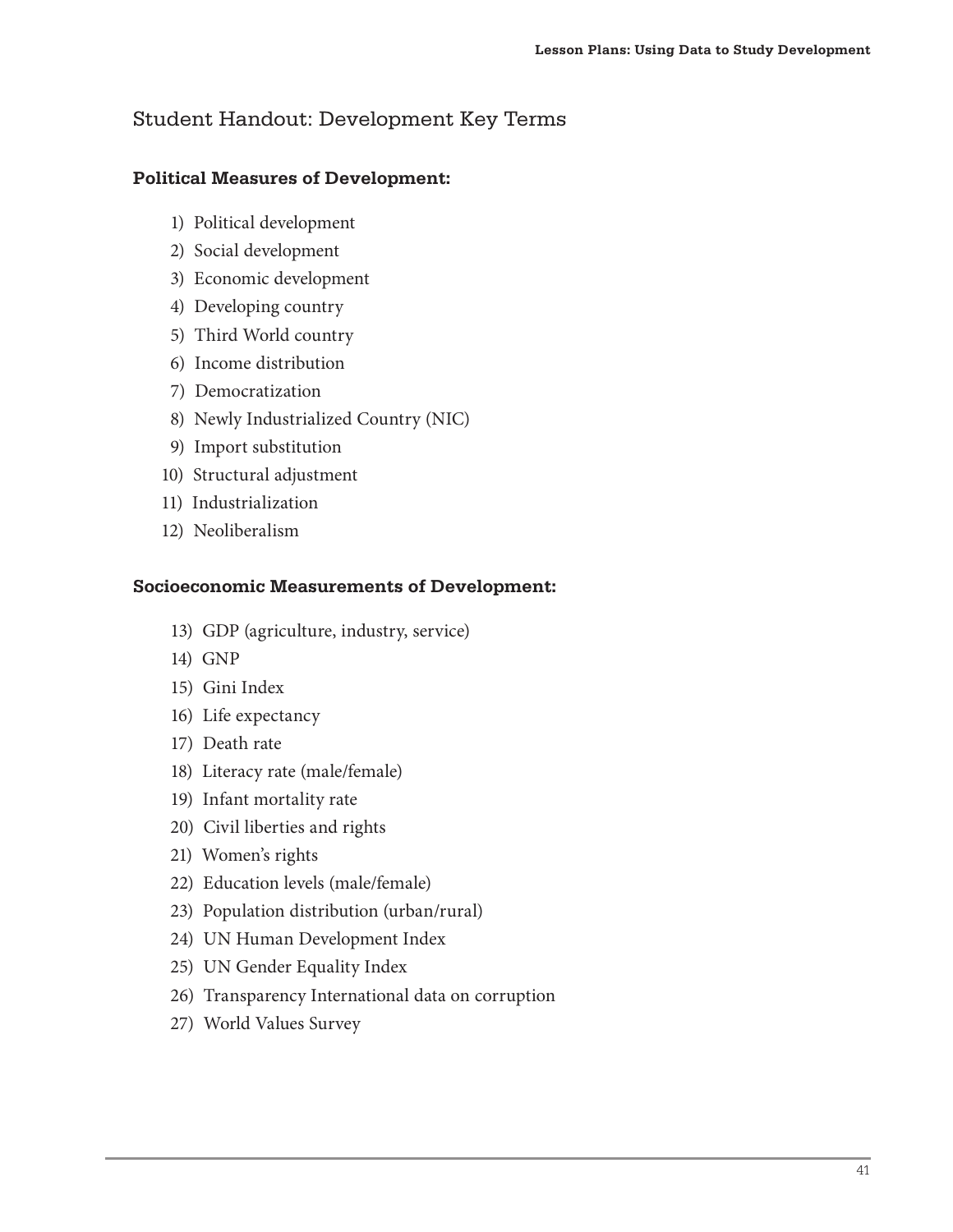# Lesson One: Income Distribution

Reference: The CIA World Factbook, accessible at https://www.cia.gov/ (see the link under "Library & Reference")

Sequence: You may present this lesson any time after students are familiar with the key terms on the handout above.

Objective: Students will compare income distribution patterns in country case studies covered in the AP Comparative Government and Politics curriculum. Students will generate country specific reasons for the patterns observed.

Materials needed: Pass out the attached table entitled "Gini Coefficients and Income Distribution in Selected Countries," as well as newsprint, markers, rulers, and tape. See the Student Instructions handout. Students need to understand the concept of Gini Coefficents to complete this exercise.

Time needed: Approximately one hour of classroom time.

**Step one:** Divide students into six groups and assign each group to one of the following countries (all are case studies on the Comparative Government and Politics curriculum).

- 1) United Kingdom
- 2) Russia
- 3) China
- 4) Mexico
- 5) Nigeria
- 6) Iran

\* United States (optional—divide your student, into seven groups, instead of six, and assign one group to the United States. While the United States is not a case study country on the AP Comparative Government and Politics curriculum, collecting data for the United States may provide a useful means of comparison).

**Step two:** Pass out the Student Instructions handout and go over the instructions with the class.

**Step three:** Give each group newsprint, markers, and a ruler. Ask students to turn their newsprint so that the long side of the page is horizontal. They should label their newsprint at the top with the name of their country clearly. Students should write the Gini Index number for their country and circle it on their newsprint. Students should then use the rulers to create a graph with an *X* and a *Y* axis. They should convert the Gini Index quintiles into bars on the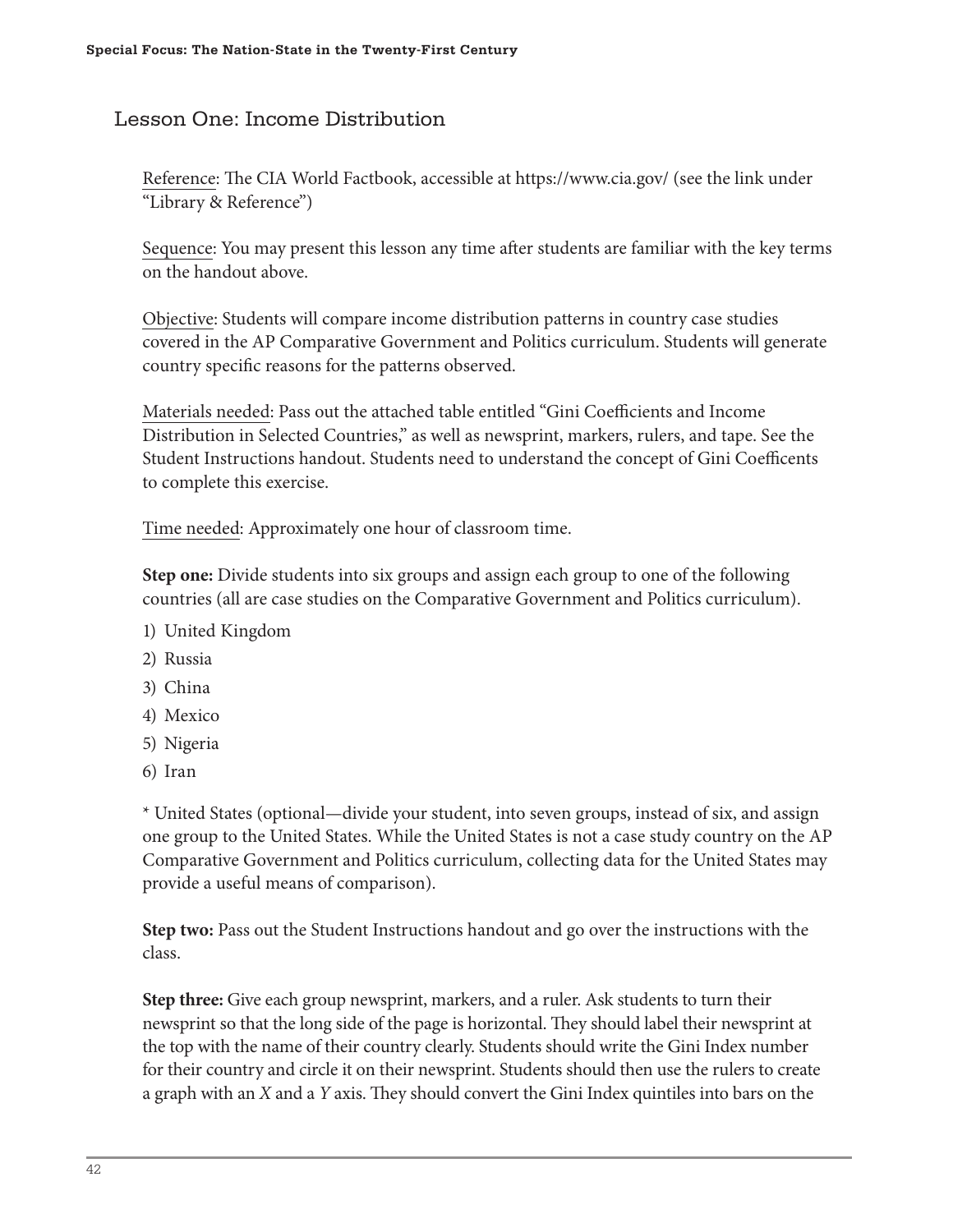graph, with one inch in height representing one unit (the bar itself should also be one inch wide). Ask students to use the markers to color in the five bars they created on their graph. On the back of the graph, have students describe income distribution as relatively equal or unequal. For the countries you have studied so far, ask students to use specific information from their previous reading or classroom discussion to list reasons for the level of income distribution. They should cite government policies, economic reasons, and historical reasons.

**Step four:** Each group should tape their newsprints on the chalkboard or around the room. Students should go back to their chairs to look at the graphs. The teacher should ask the class the following questions:

- Which country has the highest Gini Index?
- $\triangleright$  Which has the lowest?
- Which country's Gini Index surprises you the most and why?
- $\triangleright$  How do you account for the variations in the Gini Index in the UK? Russia? China? Mexico? Nigeria? Iran?
- *(If students have looked at the United States)* How do you account for the Gini Index in the United States when comparing it to the UK and the other countries?

**Suggested Assessment:** Go to AP Central and access the 2003 AP Comparative Government and Politics Exam free-response question 2. This FRQ is about income distribution in developing countries. You may want to modify this question by taking out the bar in the graph that refers to India.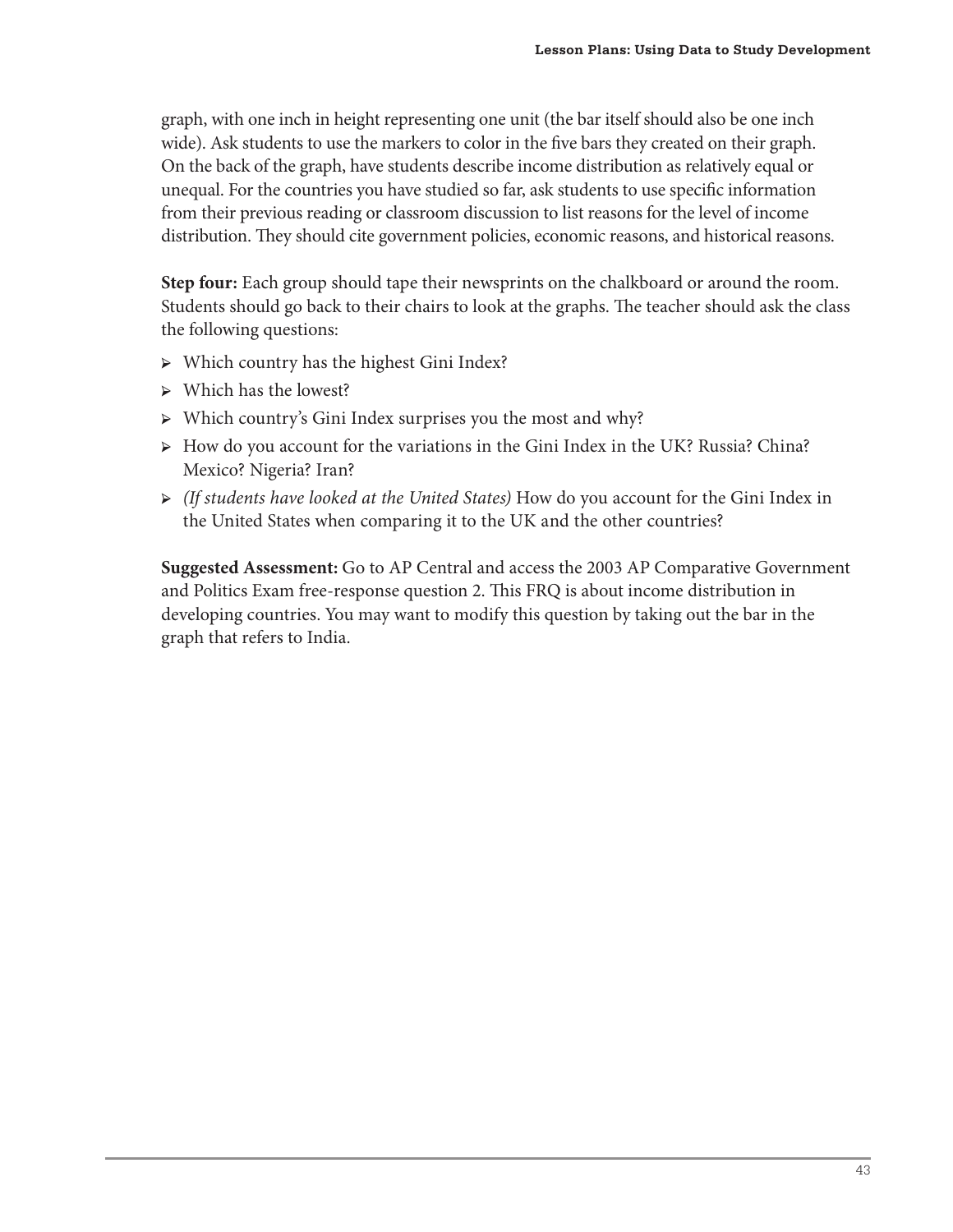# Handout: Gini Coefficient and Income Distribution in Selected Countries

The Gini Coefficient (or Gini Index) measures the relative degree of socioeconomic inequality within a country. **Perfect equality** equals zero: All individuals (or households) receive the same annual income; there is zero inequality. **Maximum inequality** equals 100: Only one individual (or household) monopolizes all (100 percent) of society's income and everybody else gets nothing. Any number between 0 and 100 represents the degree to which society's income distribution pattern deviates from perfect equality.

The quintiles indicated in the table below demonstrate the amount of total wealth owned by the citizens in each quintile.

| Country                    | Year    | Gini        |     | Lowest Second Third |      |      | Fourth Highest |
|----------------------------|---------|-------------|-----|---------------------|------|------|----------------|
|                            |         | Coefficient | 20% | 20%                 | 20%  | 20%  | <b>20%</b>     |
| People's Republic of China | 1995    | 41.5        | 5.5 | 9.8                 | 14.9 | 22.3 | 47.5           |
| Islamic Republic of Iran   | 1998    | 43          | 5.1 | 9.4                 | 14.1 | 21.5 | 41.9           |
| Mexico                     | 1995    | 53.7        | 3.6 | 7.2                 | 11.8 | 19.2 | 58.2           |
| Nigeria                    | 1992-93 | 45          | 4.0 | 8.9                 | 14.4 | 23.4 | 49.3           |
| Russia                     | 1996    | 48          | 4.2 | 8.8                 | 13.6 | 20.7 | 52.8           |
| United Kingdom             | 1999    | 36.0        | 6.1 | 11.4                | 16.0 | 22.5 | 44.0           |

**Source:** *The World Development Report 2005: A Better Investment Climate for Everyone*  $-$ http://devdata.worldbank.org/wdi2005/Table2\_7.htm, accessed June 27, 2007 and *The World Development Report 1999/2000: Entering the 21<sup>st</sup> Century: The Changing Development Landscape* http://www.worldbank.org/wdr/2000/pdfs/engtable5.pdf, accessed June 27, 2007.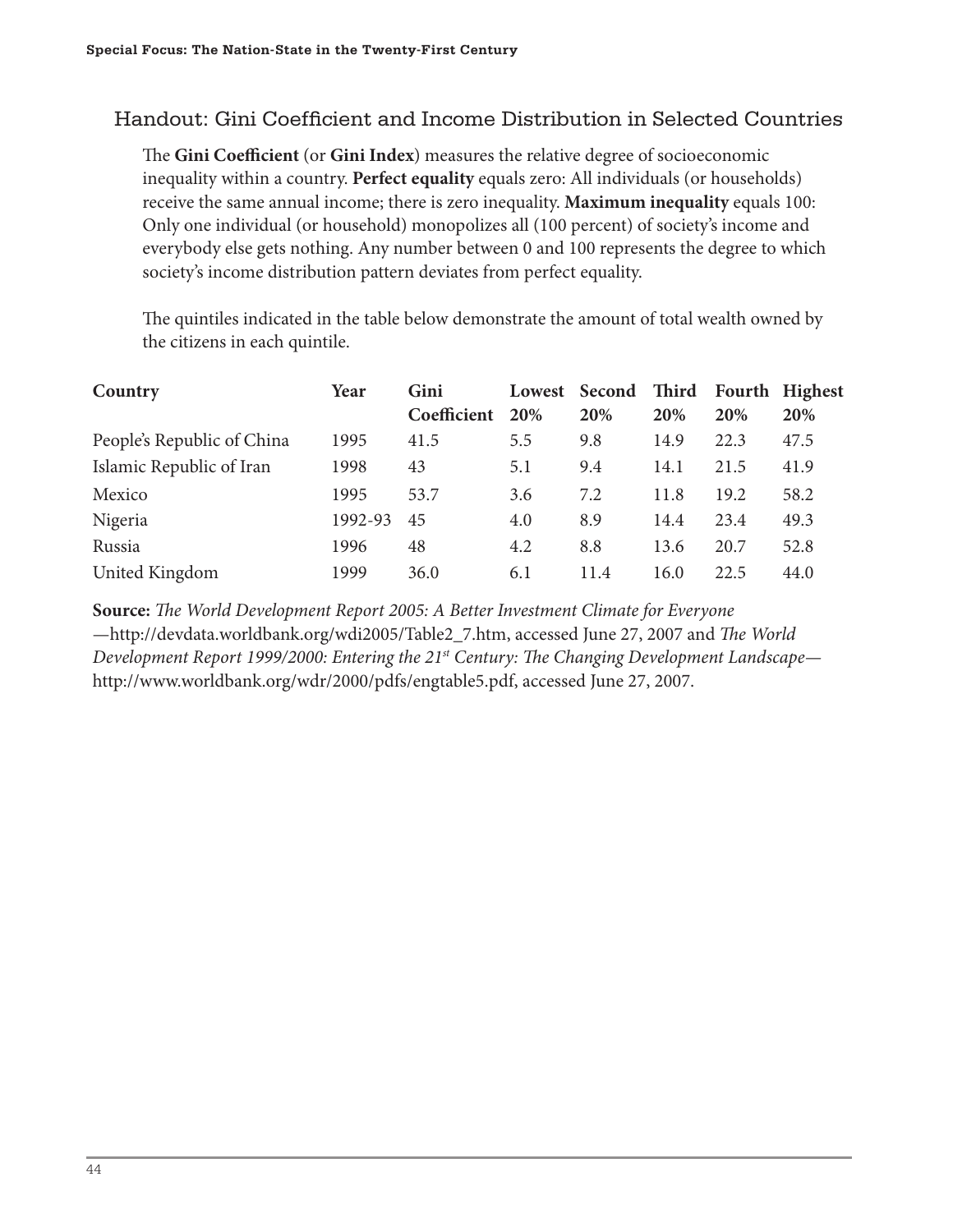# Student Instructions

#### **Country assignment: \_\_\_\_\_\_\_\_\_\_\_\_\_\_\_\_\_\_\_\_\_\_\_\_\_\_\_\_\_\_\_\_\_\_\_\_**

#### **Directions**

- (1) Turn your newsprint to a landscape alignment.
- (2) Use your markers and write the name of your country clearly at the top of the page.
- (3) Write the Gini Index number of your country in the corner and circle it (see attached table).
- (4) Create a graph with an X and Y axis. Your graph will eventually look like the one below.
- (5) On the Y axis, you will create five bars and each bar will represent each of the quintiles on the table attached. The bars should also be approximately 4 inches in width and be spaced 1 inch apart. On the x axis, make marks every 3 inches. Each mark represents 10 percent.
- (6) Underneath each bar that you 0created, label the appropriate quintile (first, second, third, etc.).
- (7) Color in the bars.
- (8) On the back of the page, answer the following questions:
	- $\triangleright$  Is the level of income distribution in this country relatively high or low?
	- $\triangleright$  Use country specific information from your reading and class discussion to explain the level of income distribution. Reasons should be drawn from the history of the country, government policies, and other factors discussed in the course. This information is commonly found in public policy sections of country specific chapters.
- (9) Tape your newsprint on the board.
- (10) Return to your seat. With your teacher, compare each of the graphs created and the reasons for the income distribution in each country.



#### **Sample Country Gini Index Chart**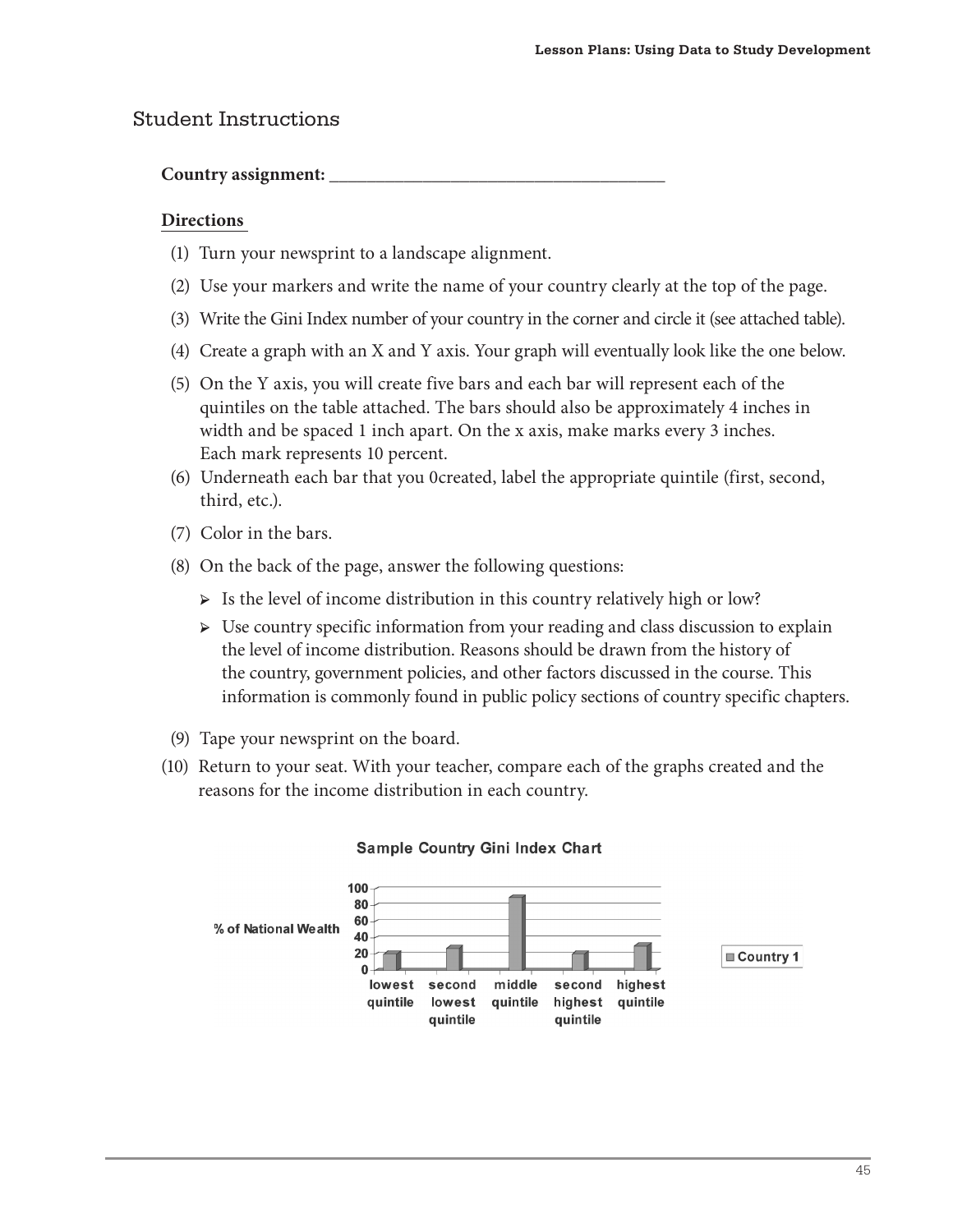# Lesson Two: Assessing Levels of Development

Sequence: You may present this lesson at any time during the course after students are familiar with the key terms above.

Objective: Students will review and analyze data to determine the level of development of countries in the AP Comparative Government and Politics curriculum. Students will learn that development is a multifaceted concept and that countries can be more developed in some areas than in others.

Materials Needed: Access to a computer lab.

Time: Approximately two blocks of classroom time, or 180 minutes.

**Step one:** Divide students into six groups and assign each group to one of the following countries:

- 1) United Kingdom
- 2) Russia
- 3) China
- 4) Mexico
- 5) Nigeria
- 6) Iran

**Step two:** Take students to the computer lab and have students sit at the computers with their group. Students will be responsible for filling in the chart on the handout below and answering the questions. They should visit the two Web sites indicated at the top of the chart to get the information they need.

**Step three:** Students return to the classroom when they have completed the information. Students will then "jigsaw" to share the information. Form new groups so that each new group will have one student from each of the countries. Students should complete the large chart in the new groups. Students should answer the questions that follow in the new groups.

**Note:** Teachers should review the nature of the data to be sure they understand the formulas before students complete analysis. For example: Freedom House ranks countries that are the most free with lower scores, while the HDI ranks countries that are more developed with higher scores.

**Step four**: Debrief the activity with the entire class. Which countries did you select as more developed and why? Did all groups come to the same conclusion, for example with the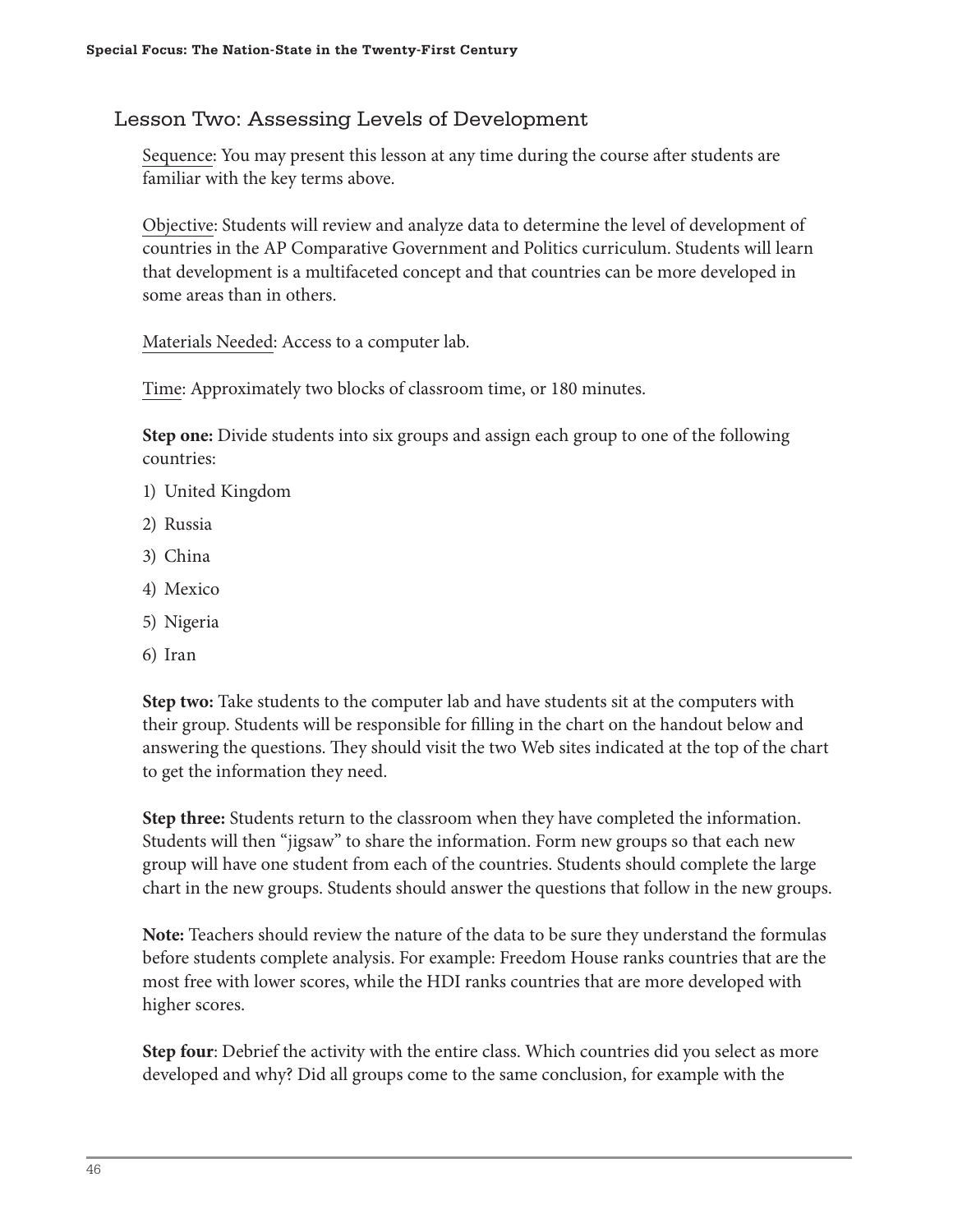comparisons between Russia and China, or between Mexico and Nigeria? What surprises did you encounter? What assumptions did you find to be correct?

Suggested Assessment: Download the 2005 AP Comparative Government and Politics Exam free-response question 1 from AP Central and use in the classroom.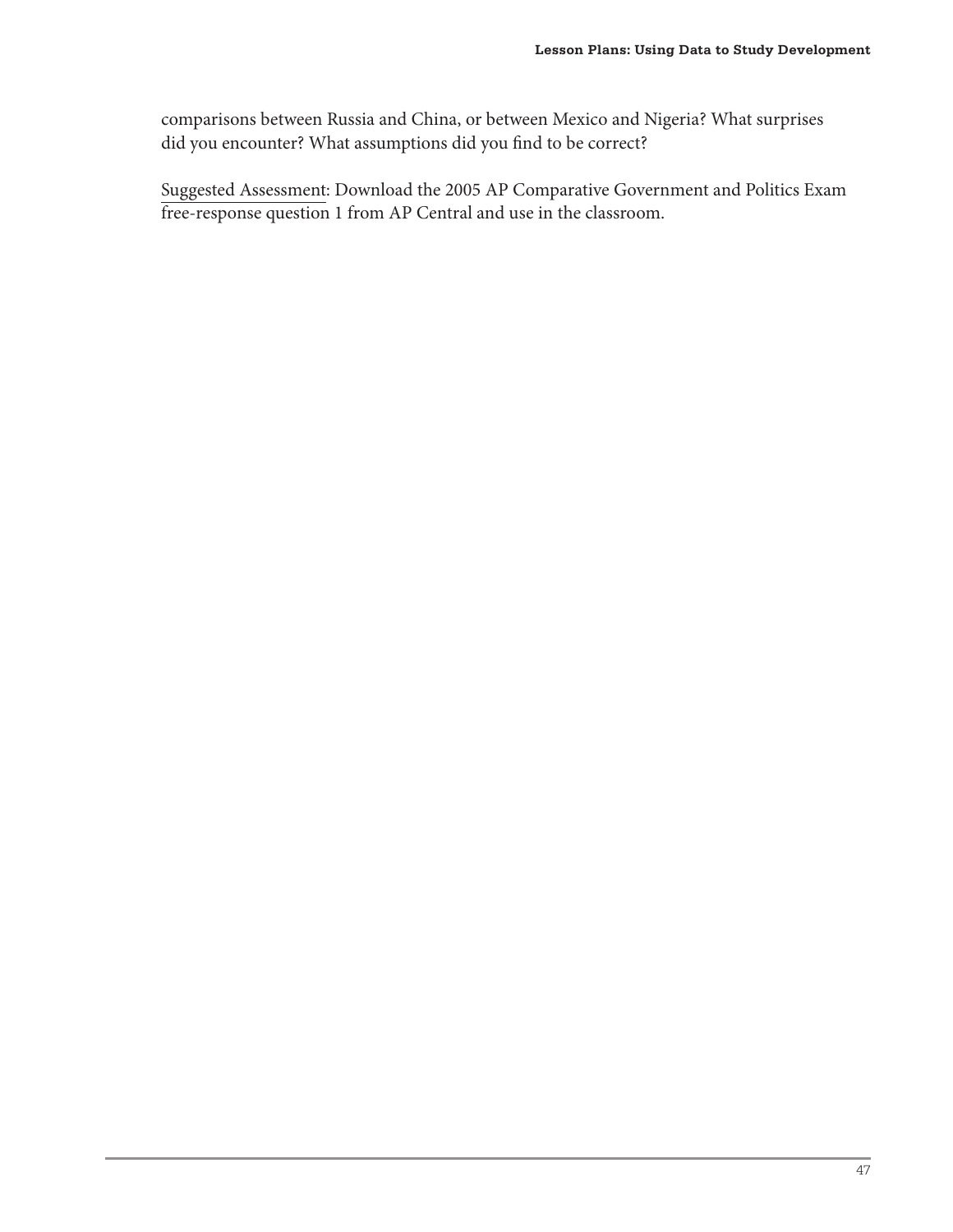#### **Assessing Levels of Development**

#### **Student Handout 1**

Name \_\_\_\_\_\_\_\_\_\_\_\_\_\_\_\_\_

#### **Web Sites to Access:**

- 1) www.freedomhouse.org
- 2) www.cia.gov/cia/publications/factbook/Index.html
- 3) www.humanrightsdata.org
- 4) www.undp.org/
- 5) www.transparency.org/cpi

Country Assignment: \_\_\_\_\_\_\_\_\_\_\_\_\_\_\_\_

#### **Political Development**

- **1)** Go to the first Web site (Freedom House). What is Freedom House? Click on "analysis." Click on "comparative scores."
	- Describe the measurements of freedom applied to countries.
	- What is your country's score on Political Rights? \_\_\_\_\_ Civil Liberties \_\_\_\_\_?
	- $\triangleright$  Why do you think your country was given each of these scores?
	- What does this score tell you about the level of development in your country?

#### **Social and Economic Development**

- **2)** Go to the second Web site (CIA World Fact Book). Click on "select a country or location." Write down information about your country:
	- a) GDP per capita \_\_\_\_\_\_\_\_\_\_\_\_\_\_\_\_\_

 Agriculture \_\_\_\_\_\_\_ Industry \_\_\_\_\_\_\_\_\_ Service

- b) Life expectancy \_\_\_\_\_\_\_\_
- c) Death rate \_\_\_\_\_\_\_
- d) Infant mortality \_\_\_\_\_\_\_\_
- e) Literacy \_\_\_\_\_\_\_ (male \_\_\_\_\_\_\_ female \_\_\_\_\_\_\_ )

#### **Women's Rights**

3) Go to the third Web site (CIRI Human Rights Data Project). This Web site contains research-based information on a variety of countries. According to the site, "It is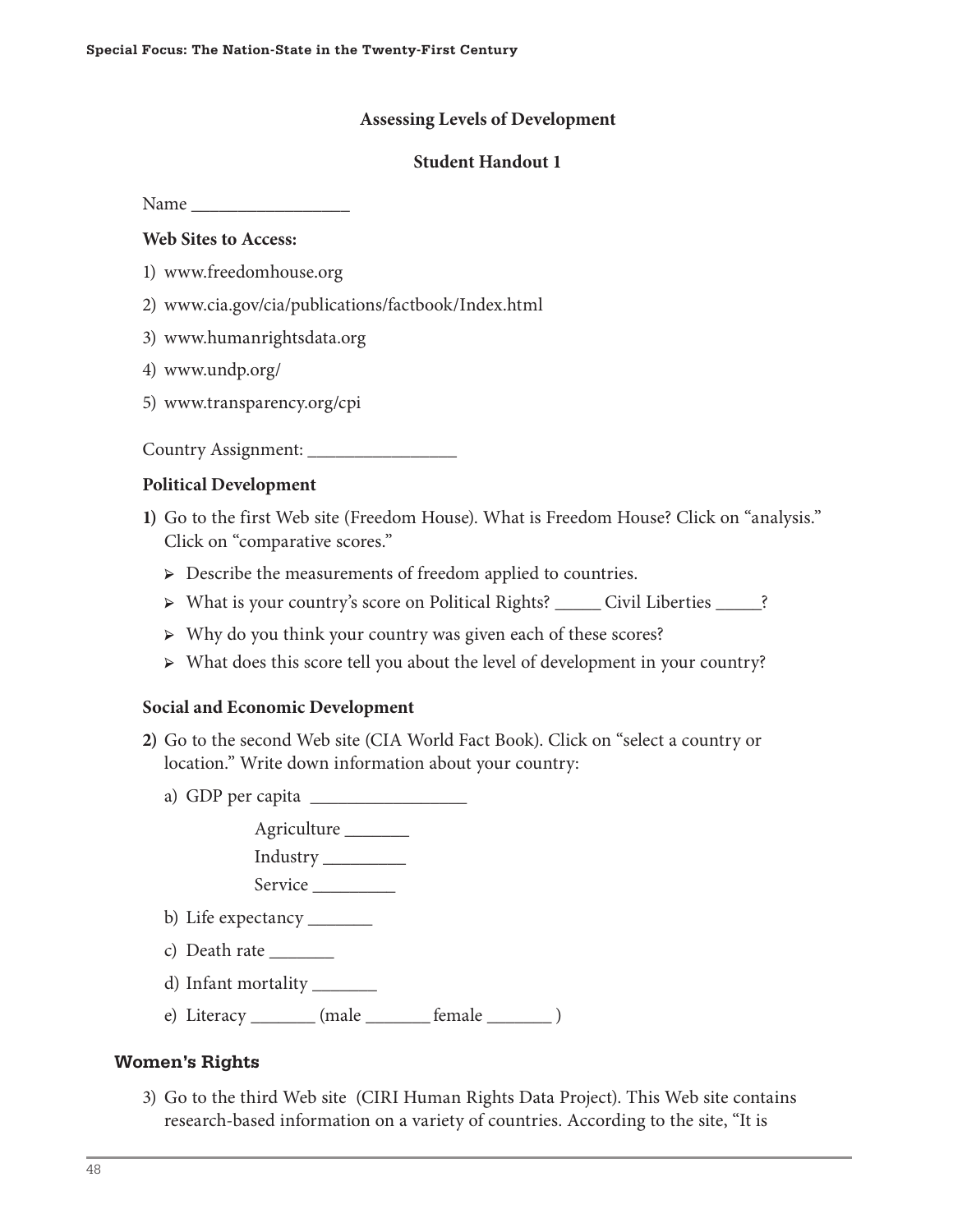designed for use by scholars and students who seek to test theories about the causes and consequences of human rights violations." You will have to create an account, which will take a few minutes. Click on "register here." When you are done, click "create a dataset." Check the boxes for country, women's economic, political, and social rights, and click "next." Select the region where your country is located, and click "next." Select 2004, and click "next." Name your dataset, then review your data set.

The coding given is as follows:  $(0)$  There are no rights for women.  $(1)$  There are some rights for women under the law but the government does not enforce the laws consistently. (2) There are some rights for women under the law, and the government enforces some of the laws but tolerates a low level of discrimination against women. (3) All or nearly all of women's rights are guaranteed by law, and the government enforces these rights and tolerates almost no discrimination against women. (999) No data.

- What is the level of women's economic rights?
- What is the level of women's political rights?
- What is the level of women's social rights?

#### **Human Development**

- 4) Go to the fourth Web site (UN Human Development Index).
	- What does the index measure?
	- What is a "high" score and what does a high score mean? What is a "low" score and what does a low score mean?
	- Click on "statistics," "get data." Click on "data by country." For your assigned country, click on "data."
	- What is the relationship between geographic location and HDI? How do you account for this?
	- What does the education index measure?
	- What is the education index for your country (the highest score is 99)?

#### **Corruption**

- 5) Go to the fifth Web site (Transparency International Data on Corruption). Click on "policy and research." Click on "Corruption Perceptions Index." Click on the most recent year.
	- What does the corruption index measure?
	- $\triangleright$  What is a high score and what does that mean?
	- $\triangleright$  What is a low score and what does that mean?
	- $\triangleright$  What is your country's corruption index? What is the relationship between corruption and poverty?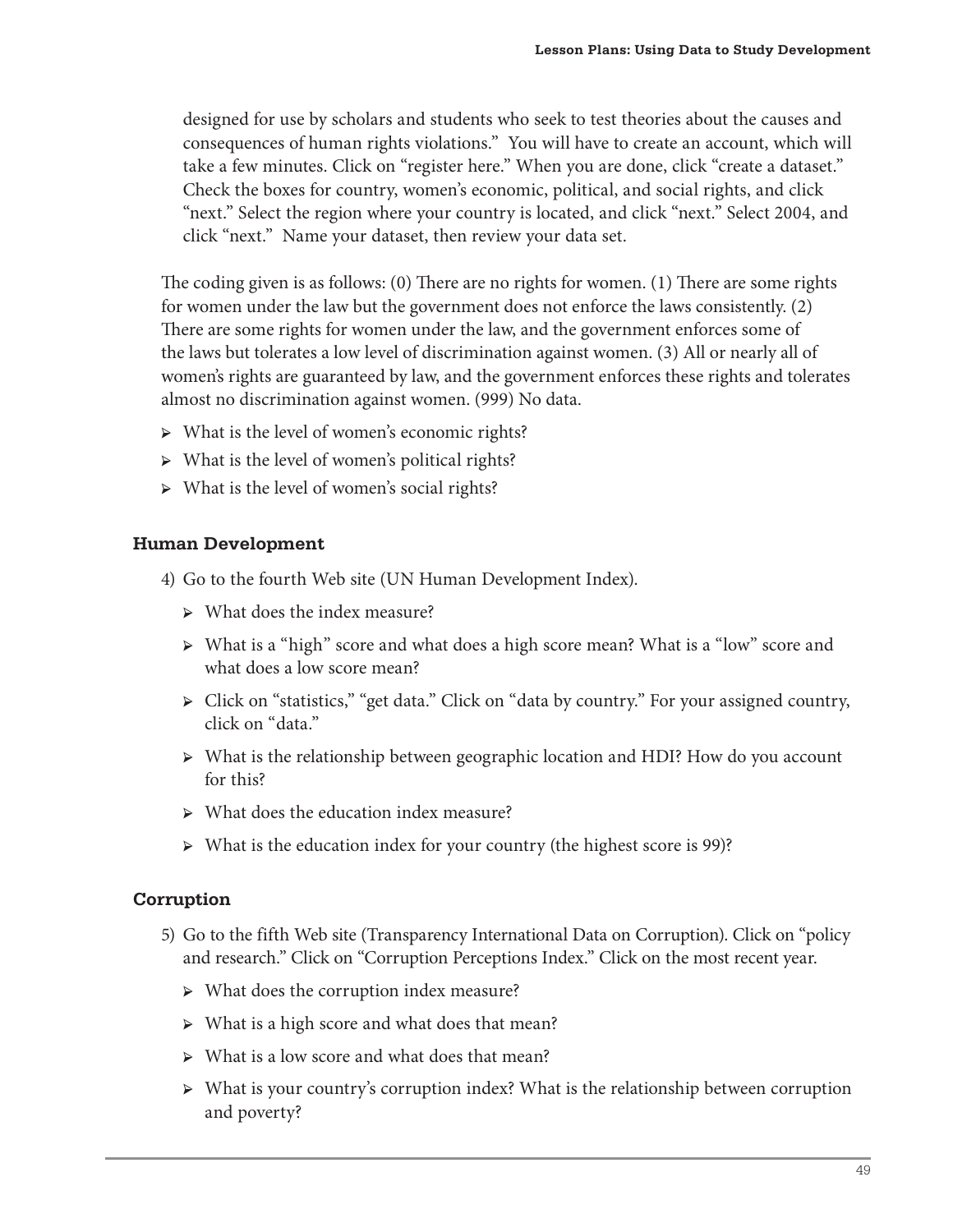50

| other countries. Your teacher will divide your country group and ask that you join a new<br>Directions for students: Now that you have completed research on your country, you will be asked to compare the data you<br>Index<br>Education HDI<br>(Male/Female) Mortality Index<br>group with at least one student per country. Complete the chart and answer the questions below.<br>Infant<br>Rate<br>Assessing Levels of Development<br>Death Literacy<br>Student Handout 2<br>Expectancy Rate<br>Life<br>(b) Agriculture<br>House Score (a) Per capita:<br>(c) Industry<br>(d) Service<br>gathered with data gathered from the<br>GDP:<br>J<br>Freedom<br>PR<br>Kingdom<br>United<br>Nigeria<br>Mexico<br>Russia<br>China<br>Iran |      |  |  | Corruption | Index |  |  |  |  |  |
|---------------------------------------------------------------------------------------------------------------------------------------------------------------------------------------------------------------------------------------------------------------------------------------------------------------------------------------------------------------------------------------------------------------------------------------------------------------------------------------------------------------------------------------------------------------------------------------------------------------------------------------------------------------------------------------------------------------------------------------|------|--|--|------------|-------|--|--|--|--|--|
|                                                                                                                                                                                                                                                                                                                                                                                                                                                                                                                                                                                                                                                                                                                                       |      |  |  |            |       |  |  |  |  |  |
|                                                                                                                                                                                                                                                                                                                                                                                                                                                                                                                                                                                                                                                                                                                                       |      |  |  |            |       |  |  |  |  |  |
|                                                                                                                                                                                                                                                                                                                                                                                                                                                                                                                                                                                                                                                                                                                                       |      |  |  |            |       |  |  |  |  |  |
|                                                                                                                                                                                                                                                                                                                                                                                                                                                                                                                                                                                                                                                                                                                                       |      |  |  |            |       |  |  |  |  |  |
|                                                                                                                                                                                                                                                                                                                                                                                                                                                                                                                                                                                                                                                                                                                                       |      |  |  |            |       |  |  |  |  |  |
|                                                                                                                                                                                                                                                                                                                                                                                                                                                                                                                                                                                                                                                                                                                                       |      |  |  |            |       |  |  |  |  |  |
|                                                                                                                                                                                                                                                                                                                                                                                                                                                                                                                                                                                                                                                                                                                                       |      |  |  |            |       |  |  |  |  |  |
|                                                                                                                                                                                                                                                                                                                                                                                                                                                                                                                                                                                                                                                                                                                                       |      |  |  |            |       |  |  |  |  |  |
|                                                                                                                                                                                                                                                                                                                                                                                                                                                                                                                                                                                                                                                                                                                                       |      |  |  |            |       |  |  |  |  |  |
|                                                                                                                                                                                                                                                                                                                                                                                                                                                                                                                                                                                                                                                                                                                                       | Name |  |  |            |       |  |  |  |  |  |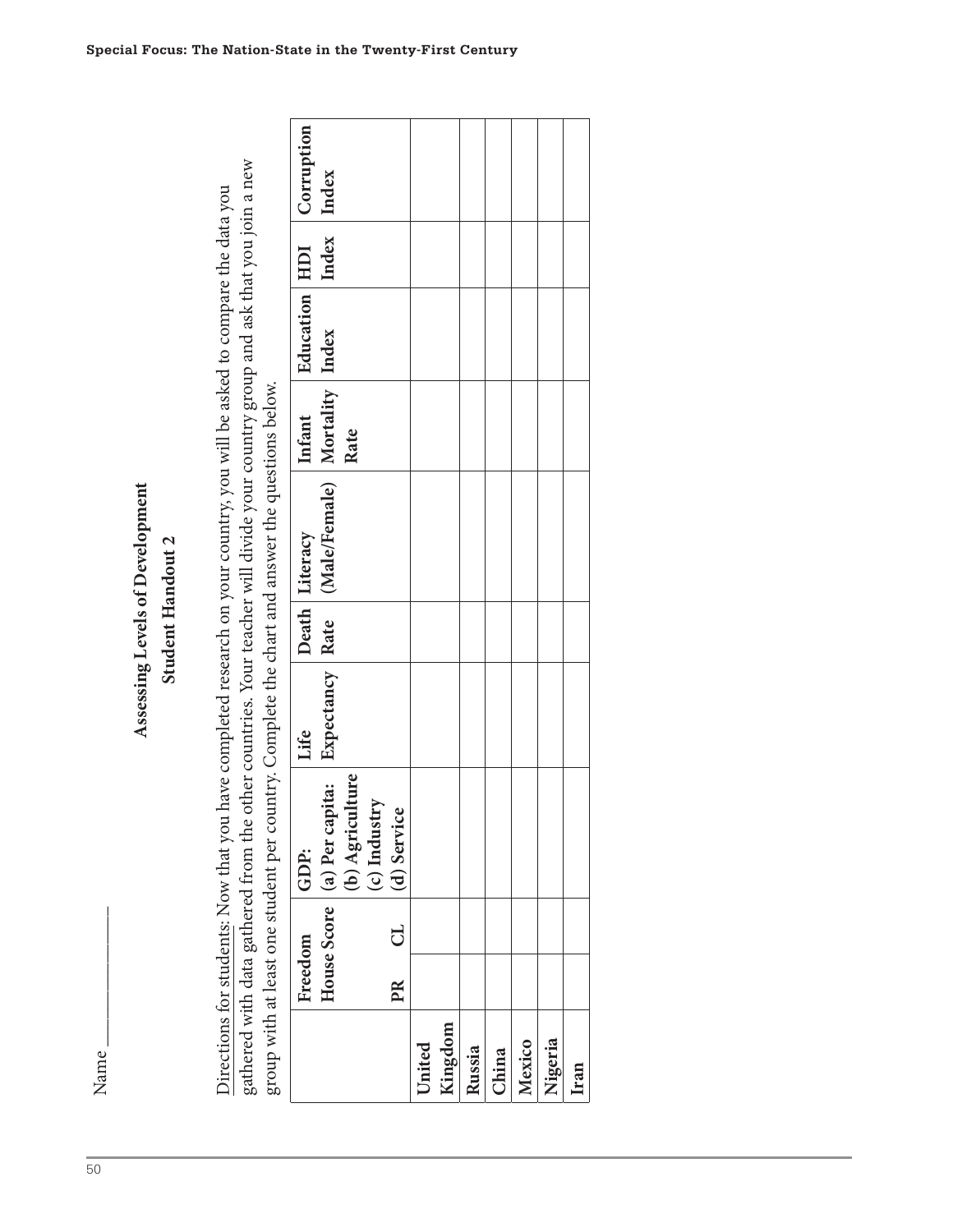Name \_\_\_\_\_\_\_\_\_\_\_\_\_\_\_\_\_

#### **Assessing Levels of Development—Questions for Students**

Review the table you created and answer the following questions:

- 1. Does the United Kingdom appear to be the most developed overall? What variables support this? Are there any variables that surprised you about the UK?
- 2. After the UK, which country appears to be the most developed? Identify 2–3 variables that caused you to make this selection.
- 3. Which two countries appear to be the least developed overall? Identify 2–3 variables that caused you to choose these two countries.
- 4. Compare Russia to China.
	- (a) In what areas is Russia more developed than China?
	- (b) What are reasons for what you observed above?
	- (c) In what areas is China more developed than Russia?
	- (d) What are reasons for what you observed above?
- 5. Compare Iran to Nigeria.
	- (a) In what areas is Nigeria more developed than Iran?
	- (b) What are reasons for this?
	- (c) In what areas is Iran more developed than Nigeria?
	- (d) What are reasons for this?
- 6. What is the relationship between development and democracy? Identify the two development-related factors that are most important in causing a country to democratize.

#### **Additional Resources**

*Annual Editions: Developing World 06/07*. 2005. McGraw Hill Contemporary Learning Series.

O'Neil, Patrick. 2003. *Essentials of Comparative Politics*. New York: WW Norton & Company.

Powell, G. Bingham Jr. *Democratization Briefing Paper*. AP Central.

Sodaro, Michael. 2004. *Comparative Politics: A Global Introduction*. New York: McGraw Hill.

United Nations Development Report. http://www.undp.org/

2005/World Development Indicators. http://devdata.worldbank.org/wdi2005/Table2\_7.htm

Transparency International. http://www.transparency.org/cpi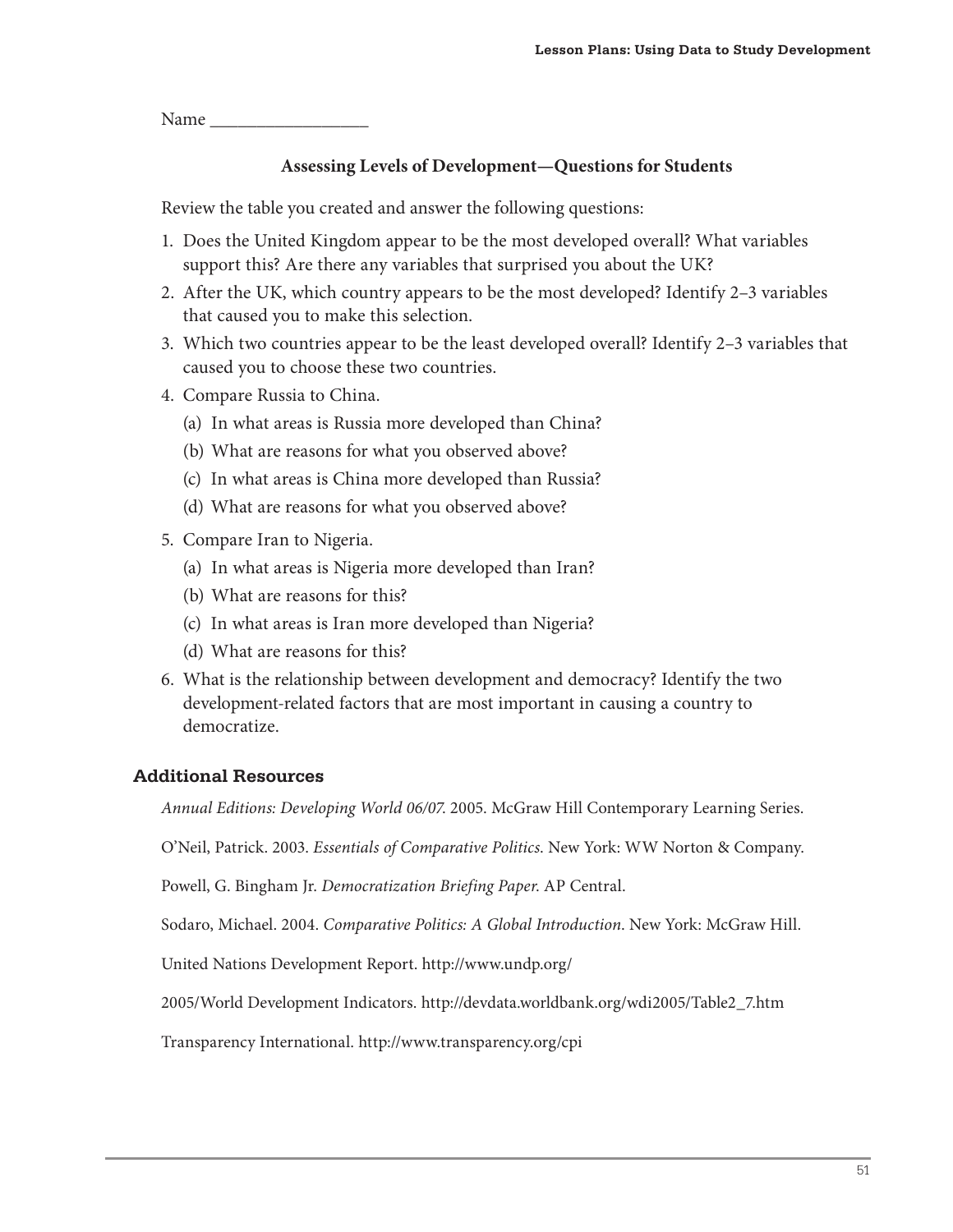# **Let the Games Begin! Effective and Interactive Teaching Methods in the AP Comparative Government and Politics Classroom**

James Wehrli Ravenscroft School Raleigh, North Carolina

> The longer I teach AP Comparative Government, the more I am convinced that one of the main jobs of teachers is to translate the arcane/foreign language of political science into something comprehensible to students. This is a course where memorization matters. In addition, students have to understand that terms ("liberal," for example) may have different meanings in different contexts.

> All disciplines have their own special lingo and vocabulary, but the difference for government teachers is that, in some ways, the barriers to student understanding are harder to overcome. Important political science terms may look like everyday, ordinary words that people have used in other contexts (or, often wrongly in the context meant by social scientists). For example, "corporatism" has a unique meaning in politics, and students are often confused by the term. So, students, because they are already familiar with these words, think they know their meanings. Instead of learning a new, exotic word, government teachers first have to deprogram or have the students "unlearn" the definitions they already know. In this way, we have a harder job than science or math teachers. When chemistry students, for example, learn the phrase "exothermic reaction," or statistics students learn about heteroskedasticity, this is most likely the first time they will have encountered these words. But when political science students hear the terms "power," "authority," or "nation," for example, they have already formed an impression of what these terms mean. Another hurdle for government teachers and their students is that even in the field, there are disagreements as to precise meanings. For example, some political scientists make more of a distinction between authoritarian and totalitarian regimes than others.

> Now that I have presented the problems, how can they be solved, or at least attacked successfully? Of course, just like learning vocabulary in other disciplines, reading and more reading is probably the best solution, but many students keep reminding me they are taking other courses and cannot devote all their time to reading for mine. Another solution, and one that I also recommend, is regular vocabulary quizzes. I have even experimented with dividing the glossary of their textbook into 20-word sections alphabetically, providing them with definitions, and then having them come up with the correct word or phrase. As the semester goes on, and they grow more comfortable with the assignment, I give them the words and have them write the definition just like they will have to on the Short Answer Concept portion of the AP Comparative Government and Politics Exam in the spring.

> The weakness, or possibly the strength, of this approach is that by doing it alphabetically they are learning words out of context. Especially in the beginning of the semester, they will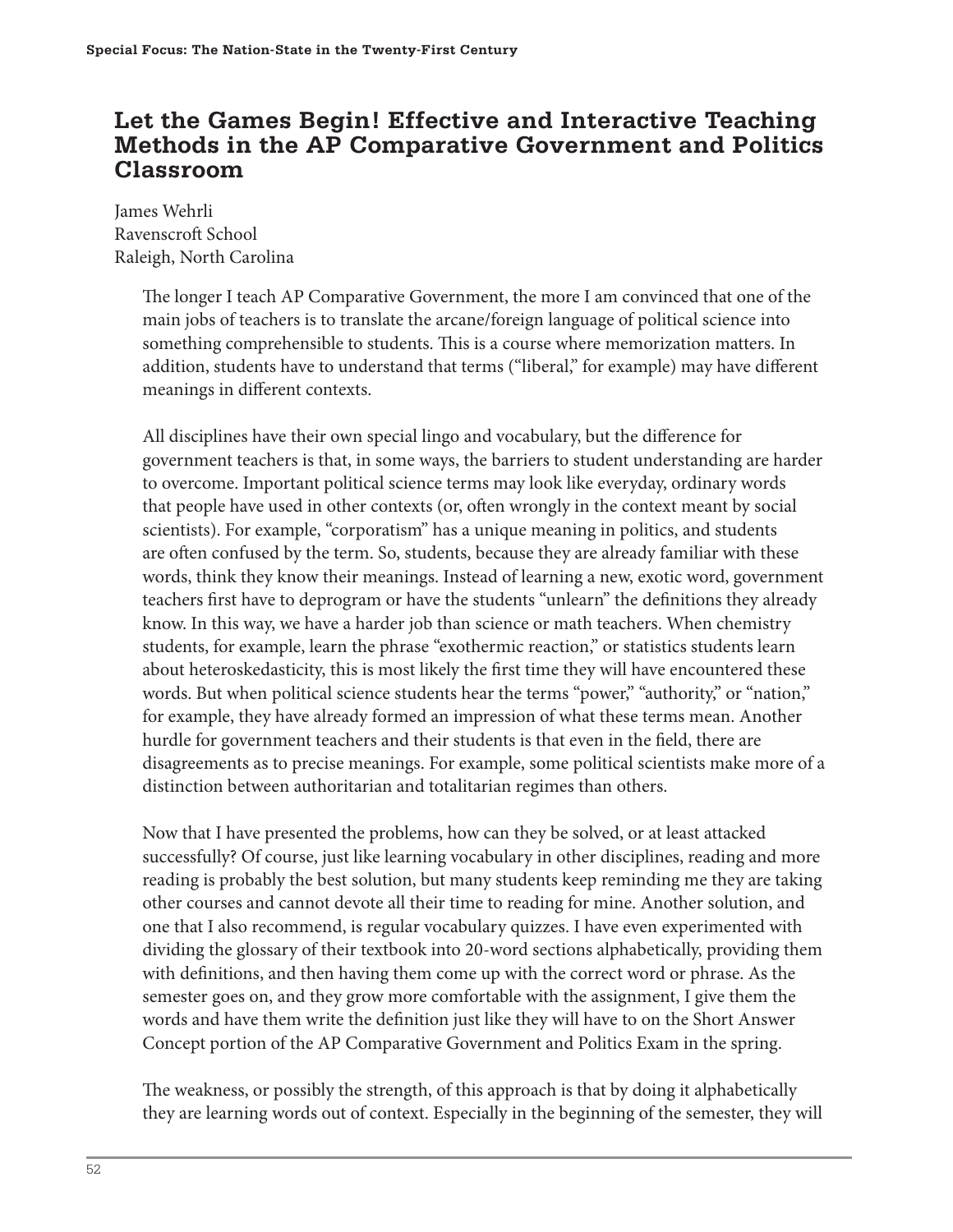be seeing many of the terms for the first time. Before the quiz, I ask the students if there are any words that they would like me to discuss in more detail. When we actually come to those words in the unit, they have already seen them at least once before.

Although these are all effective methods, you and your students will probably not enjoy them tremendously. To liven things up, and engage students more, try some of the games explained below. Some require more preparation or class time than others, so use them wisely and sparingly. Overuse of these games will be just like the PowerPoint phenomenon, which loses its luster over time.

#### *Password*

Most students will not be familiar with this game show, but some of the more veteran teachers will remember it. In the traditional game, there are two teams of two people each. The players giving the clues sit facing the chalkboard, where the world or phrase is written. The players doing the guessing face their partner (and the rest of the class) with their backs to the chalkboard. On each team, one player knows the word or phrase, and he tries to get his teammate to guess it by using synonyms, antonyms, or other strategies, such as voice inflection, or hand gestures. The play goes back and forth between the teams until one gets it correct. In the original game, the person giving the clues can only use one word on each turn, but this can be modified if the students find this too difficult. In a classroom setting, in order to get more students involved, the guessers and the "guessees" can keep rotating after each turn. In another, more chaotic version, there can be two people suggesting the clues and the rest of the class is divided into two and tries to figure out the answer. Depending on the number of words or phrases you want the students to learn, this game can take up any amount of time.

#### *Family Feud*

In the actual game, two families have to guess what are the most popular answers to surveys given to 100 people. If one team does not get all the answers before they make three wrong guesses, the other team gets one chance to get one of the remaining correct answers.

For purposes of this game, the class can be divided into two teams. One player from each team faces off against each other and tries to be the first to come up with one of the correct answers after the question is read. For example, the students might be asked, "What are some elements that demonstrate a country is a liberal democracy?" or "What are some indications that a regime is legitimate?" The player who answers it correctly wins the opportunity to decide whether to try to figure out all the answers or let the other team make the attempt.

This game requires more preparation than *Password* because you might have to collect some data. Some of this information can be found right in the texts and other types can be found in magazines (such as *The Economist, Time*, or *Newsweek*), the Eurobarometer, or other surveys or polls answered by citizens of different countries. You can also use "except" questions from previously released AP Exams, or from your own test bank. Alternatively, as homework,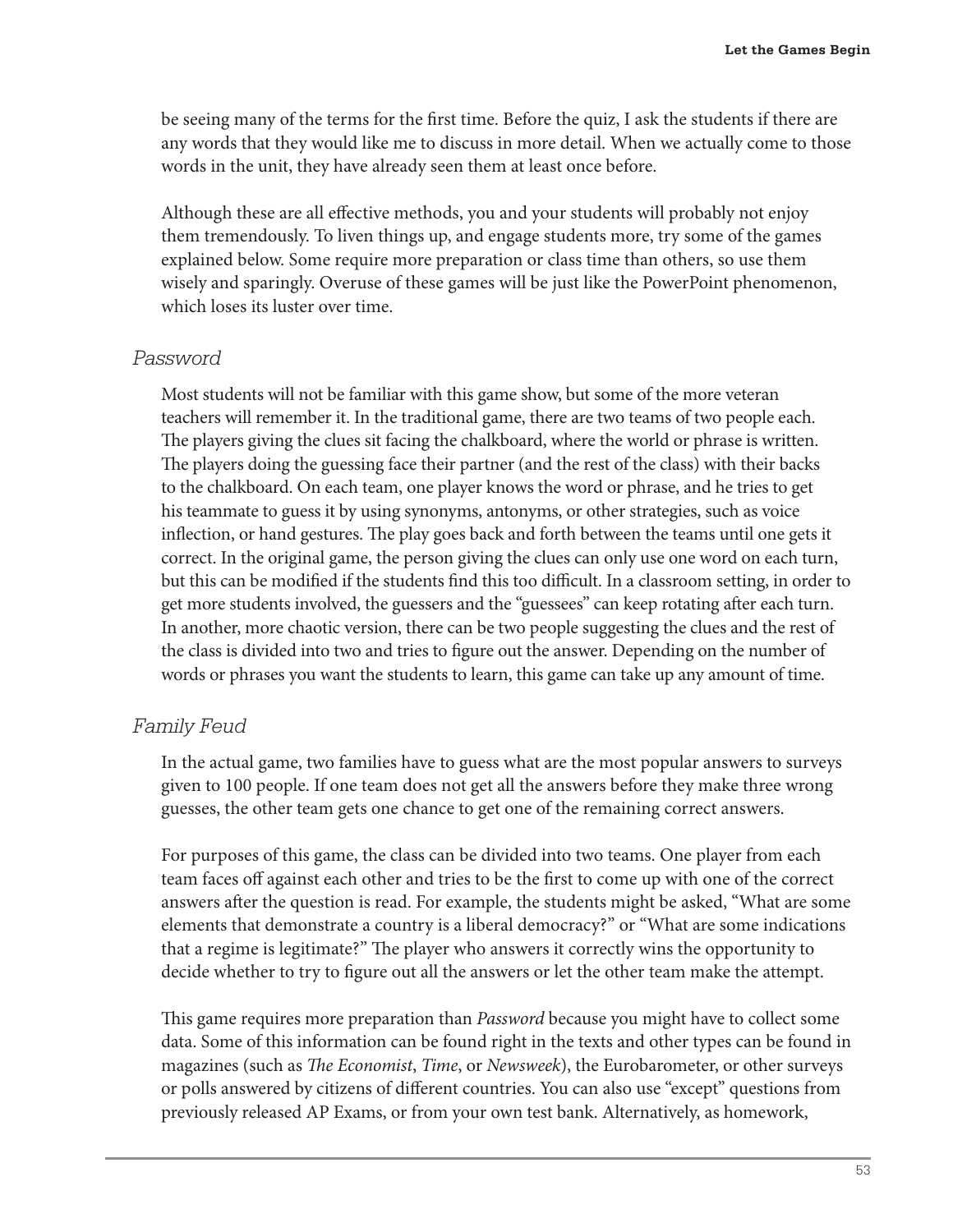teams of students can be assigned particular aspects of content and prepare questions for other teams. For very large classes, this game might prove to be unwieldy and might be saved for a day when a group of students are not there because of field trips or athletic events.

One of the other problems that might arise is that if you have multiple sections you might have to come up with different questions for each class depending on how much inter-class communication there is.

This game could also be played with questions that have more than one answer. You could ask the students for all the synonyms for patron-client relations or the five characteristics of a nation-state. For this version of the game, you have to be sure that you know all the answers or be able to adjust for other correct answers. Perhaps they could even get more points for thinking of answers you did not provide.

#### *Jeopardy!*

Another time-honored classic in classrooms everywhere is *Jeopardy!* This requires a significant amount of preparation on the part of the teachers, though I have actually had students prepare questions and topics either to be used by another period or for the next year. This forces students not only to evaluate the level of difficulty of terms and concepts (i.e., for the different point values) but also makes them gain a better understanding of these terms and concepts.

In the traditional game, there are six sets of questions with five questions in each category. The further down the list, the more points (dollars) the questions are worth and the more complicated the questions become. In the actual game show, the contestants' answers have to be in the form of a question, but I don't require that of my students (the only reason for it on the actual game show is a take-off on the game show scandals of the '50s, in which contestants were supplied answers by the shows' producers. The show's creator, Merv Griffin, tells the story that his wife suggested giving the contestants the answers and making them come up with the questions).

This game can be high- or low-tech depending on your familiarity with technology or its availability. Some teachers simply write categories on the board with 100-point increments in each column. More adventurous teachers have created PowerPoint programs that accomplish the same task. To prepare for the game, for each box on the *Jeopardy!* gameboard, write the definition of a vocabulary word. To keep track of answered questions, the "emcee" puts a Post-it Note in that box on the screen. If you would prefer a PowerPoint presentation format but do not have the time to create a template, there are many generous teachers out there who would be willing to share theirs if you submit a request on an electronic discussion group. Several Web sites are listed below that you might want to try.

In the actual game, a coin toss determines who goes first and that person picks a category and dollar amount. The question is read and whichever contestant rings in first has the opportunity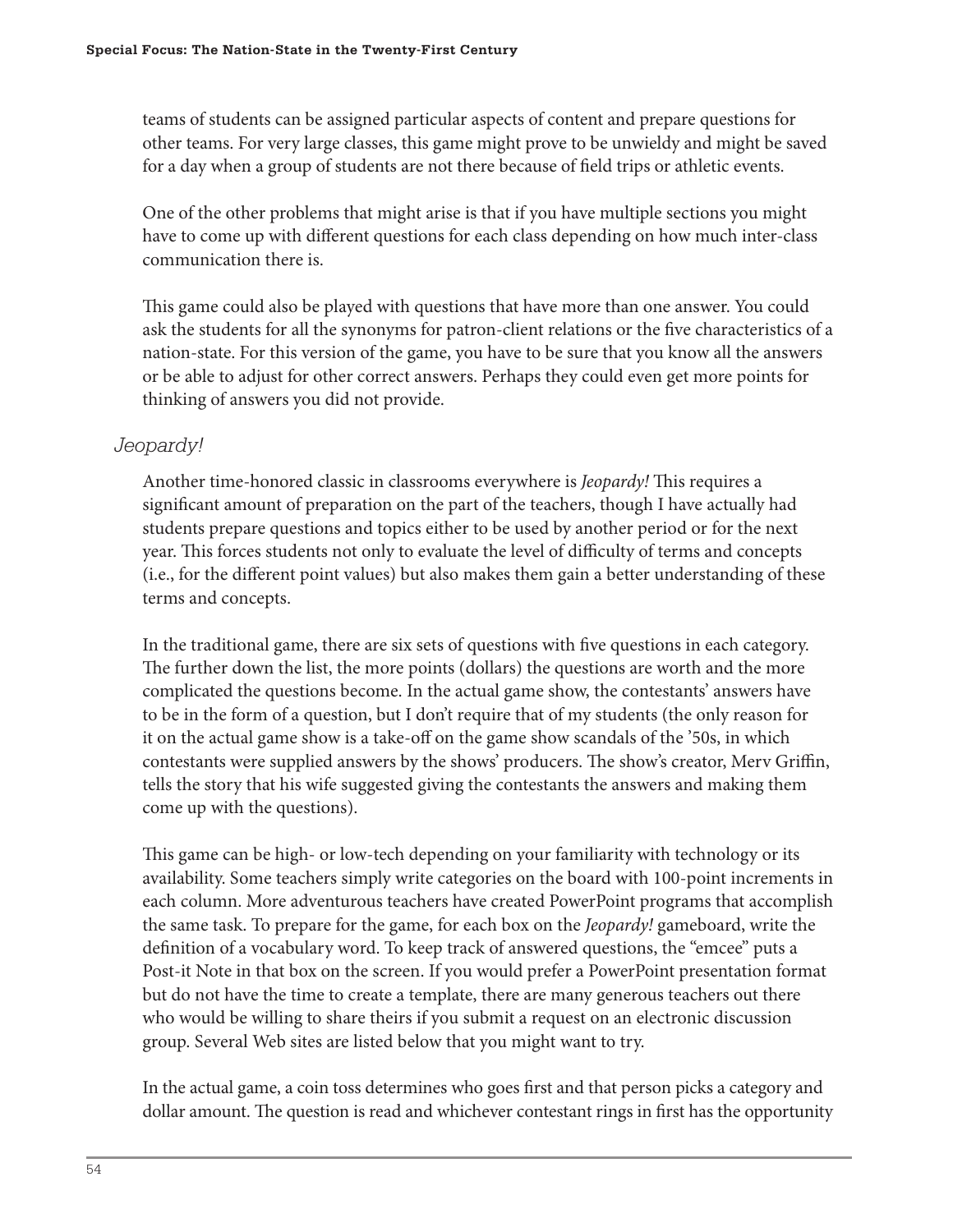to answer. If that person gets it correct, he goes again. If he gets it wrong, the other contestants can each try once until someone gets it right. For a classroom, depending on the size, you can divide the class into two or three groups. And for each question, each team gets to send up the next student in the lineup. Another approach is to have the groups discuss the answer and either shout out the answer or have a designated person provide the team's answer.

| Category 1 | Category 2 | Category 3 | Category 4 | Category 5 |
|------------|------------|------------|------------|------------|
| \$100      | \$100      | \$100      | \$100      | \$100      |
| \$200      | \$200      | \$200      | \$200      | \$200      |
| \$300      | \$300      | \$300      | \$300      | \$300      |
| \$400      | \$400      | \$400      | \$400      | \$400      |
| \$500      | \$500      | \$500      | \$500      | \$500      |

# Jeopardy Game Board

Suggested Questions for *Jeopardy!* [answers in brackets]

| <b>UK</b>          | Russia              | China               | Nigeria           | Mexico/Iran           |
|--------------------|---------------------|---------------------|-------------------|-----------------------|
| Leader of the      | Current president   | Current leader      | Major religion in | Dominant              |
| majority party in  | of Russia who has   | of China who        | Northern Nigeria  | political party for   |
| parliament who     | been criticized for | established the     | [Islam]           | most of Mexico's      |
| stepped down in    | centralizing power  | "Eight Do's         |                   | since the founding    |
| 2007 [Tony Blair]  | [Vladimir Putin]    | and Don'ts" to      |                   | of the United         |
|                    |                     | reestablish a moral |                   | <b>Mexican States</b> |
|                    |                     | code [Hu Jintao]    |                   | 1917 [Institutional   |
|                    |                     |                     |                   | Revolutionary         |
|                    |                     |                     |                   | Party (PRI)]          |
| Major regions of   | Economic            | Members             | Term length       |                       |
| the UK [England,   | reform instituted   | of China's          | for offices of    |                       |
| Scotland, Wales,   | by Mikhail          | bureaucracy         | president,        |                       |
| Northern Ireland]  | Gorbachev           | [cadres]            | senate, house of  |                       |
|                    | [perestroika]       |                     | representatives   |                       |
|                    |                     |                     | [4 years]         |                       |
| Principle in       | Number of regions   | Perestroika         | Islamic law       | Political party of    |
| which cabinet      | represented by      | without Glasnost    | [shari'a]         | Mexico's president    |
| members can        | the Federation      | refers to the       |                   | and a plurality in    |
| debate in private  | Council [89]        | Chinese policy of   |                   | both houses of        |
| but must abide by  |                     | [economic reform    |                   | congress [National    |
| cabinet decisions  |                     | without political   |                   | <b>Action Party</b>   |
| in public or       |                     | reform]             |                   | (PAN)                 |
| resign [collective |                     |                     |                   |                       |
| responsibility]    |                     |                     |                   |                       |

(*Continued on next page.*)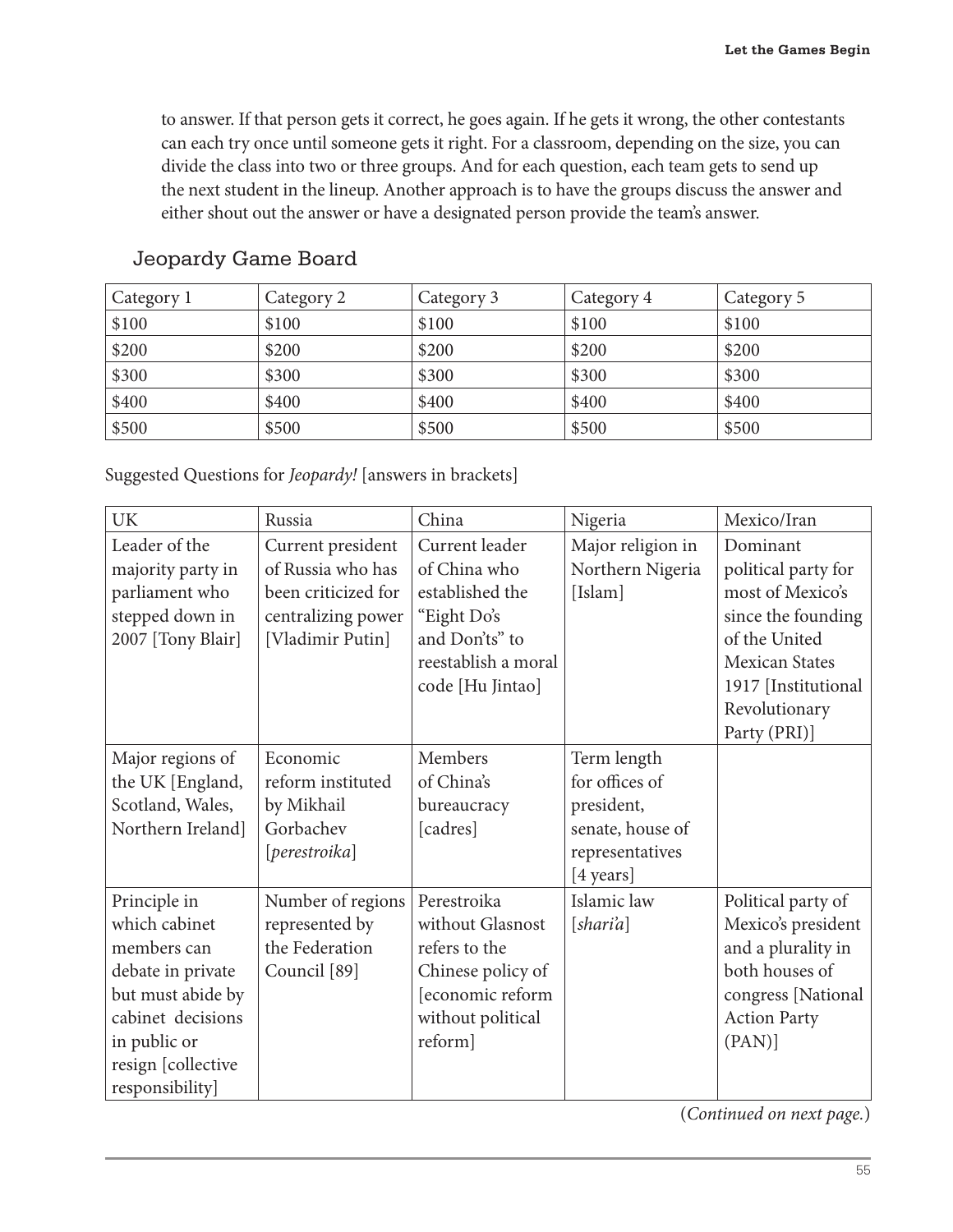| <b>UK</b>         | Russia              | China                | Nigeria           | Mexico/Iran           |
|-------------------|---------------------|----------------------|-------------------|-----------------------|
| Current leader of | The very wealthy    | System in which      | Nigerian term     | Form of Islam         |
| the Conservative  | and powerful        | members of           | for extreme       | followed by           |
| Party [David      | segment of the      | government elect     | form of patron-   | majority of           |
| Cameron]          | "New Rich"          | other government     | client relations  | Iranians; the         |
|                   | [oligarchs]         | officials-widely     | [prebendalism]    | religious affiliation |
|                   |                     | used in China        |                   | of most Mexicans      |
|                   |                     | [indirect elections] |                   | [Shiism; Roman        |
|                   |                     |                      |                   | Catholic              |
| Ultra-nationalist | The political       | Chinese version      | The current       | Names of the          |
| political party   | party which most    | of patron-client     | president's party | current Presidents    |
| [British National | strongly supports   | relations [guanxi]   | and the majority  | of Mexico and         |
| Party             | the current         |                      | party in both     | Iran [Felipe]         |
|                   | president of Russia |                      | houses [People's  | Calderón and          |
|                   | [United Party]      |                      | Democratic Party] | Mahmoud               |
|                   |                     |                      |                   | Ahmadinejad]          |

*(Continued).*

# Bluff

This game combines a good understanding of vocabulary and concepts with a certain amount of strategy. Divide the class into two opposing groups (A and B). The moderator poses a question to team A and students who think they know the answer or want the other team to think they know the answer stand up. Team B decides which person on team is bluffing (i.e., does not know the answer) and calls on that student. If the student on Team A knows the answer, it gets a score based on the number of students who stood up, but if the student does not know the answer, Team B gets that number of points (e.g., seven students stand up from Team A, and it gets it wrong. Team B gets seven points). The next question is then given to Team B and the play alternates back and forth until a certain score is reached or a certain number of "innings" (defined as each team having a turn) have been played. To start the game, a coin toss decides if a team wants to play or pass.

When I first heard about this game, I was afraid that students would zero in on certain students, making them an object of ridicule, but because students do not have to stand up if they do not know the answer, this does not happen. And, as teachers know, students can be quite adept at bluffing. If this does seem to pose a problem, you can make a rule that students can only be called on once unless there is no other choice.

# Charades/Pictionary

In these two versions of similar games, a student either acts out or draws the concept and the other students attempt to figure out the answer. In both versions, the student posing the question is not allowed to speak, and in the *Pictionary* version the student cannot write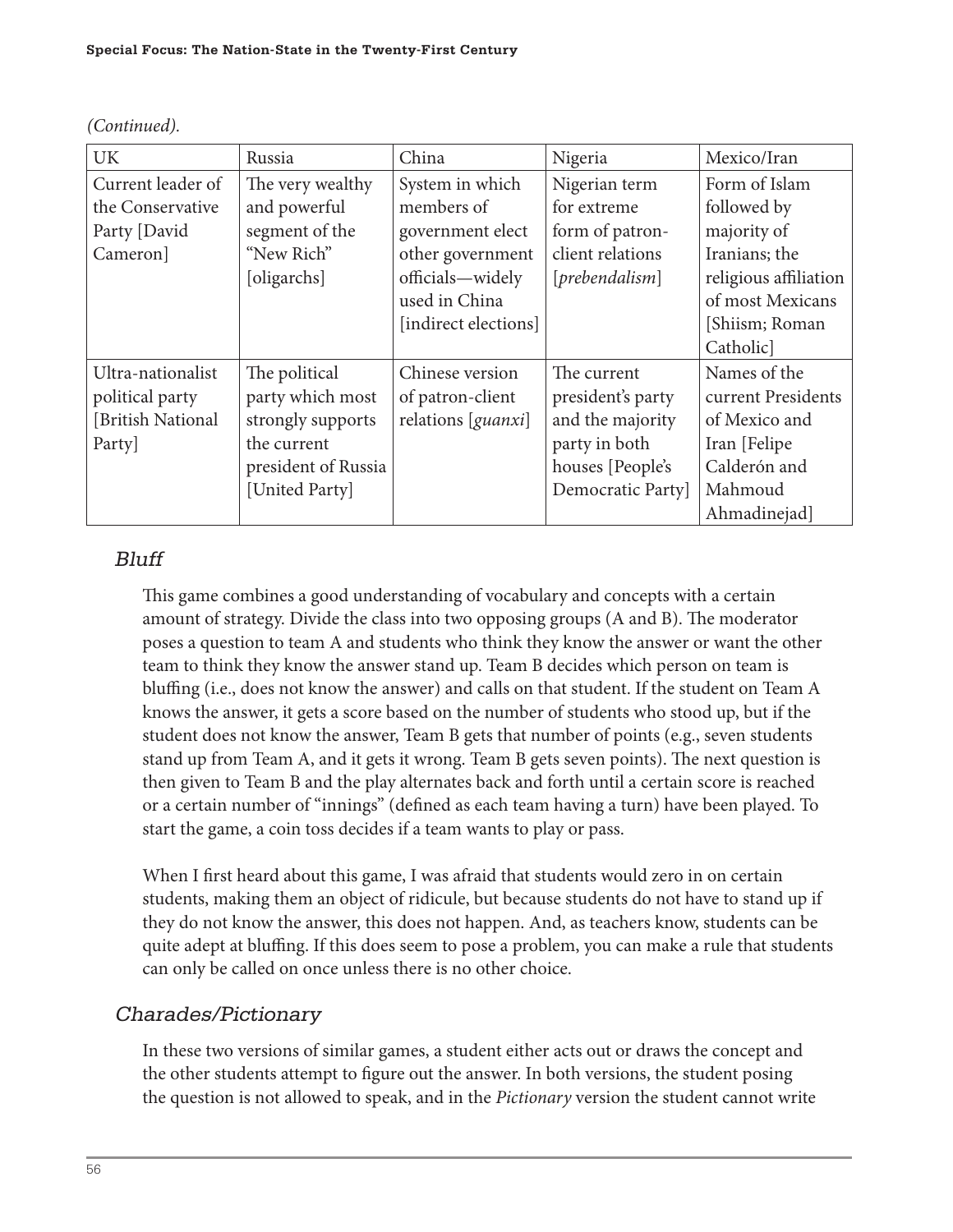down any words, letters, or symbols—only drawings. The easiest way to prepare for the game is to make a list of vocabulary terms on index cards and have the student playing pick a term to act out or draw. This is actually a very challenging game, because much of the vocabulary in AP Comparative Government is conceptual.

As we are all aware, students learn in different ways, and these games are an attempt to address some of those variances. Though they cannot take the place of the individual studying and reading that students must do, they can be a fun way to reinforce the difficult vocabulary and concepts addressed in the AP Comparative Government and Politics course.

#### Additional Resources

Educational game templates online:

Jeopardy Powerpoint. www.graves.k12.ky.us/tech/jeopardy\_instructions.htm

Educational Resources for Teachers. www.jmu.edu/madison/teacher/jeopardy/ jeopardy.htm

PowerPoint Activities. teach.fcps.net/trt10/PowerPoint.htm

Jeopardy Games Created by Teachers www.elainefitzgerald.com/jeopardy.htm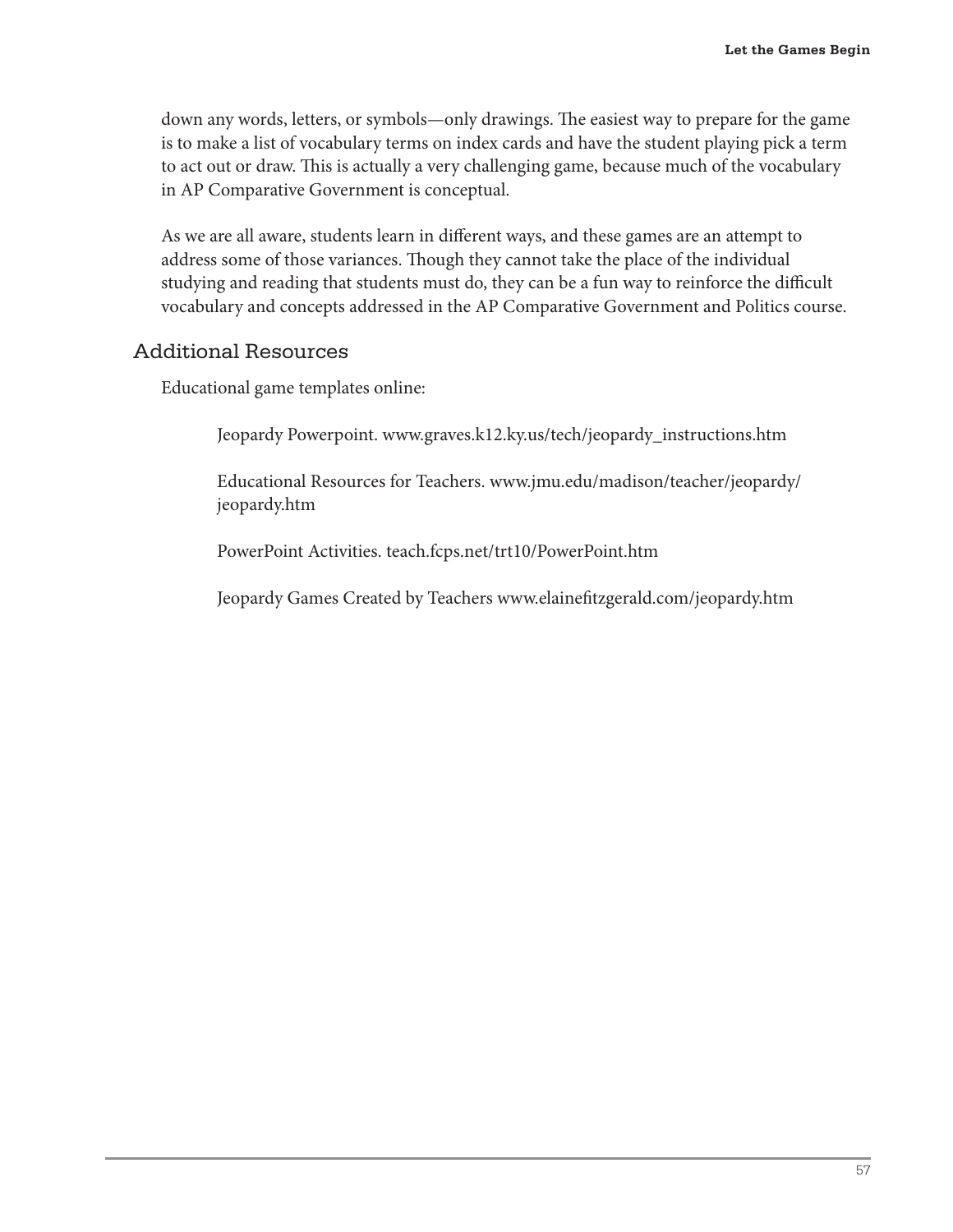# ABOUT THE EDITOR

**Karen Waples** has taught Since 1989 and is the social studies department coordinator at Cherry Creek High School. She has taught three AP courses: U.S. Government and Politics, Comparative Government, and U.S. History. Ms. Waples has been a Reader for AP Comparative Government, U.S. Government, and U.S. History exams. She is an endorsed consultant for the College Board and presents one-day workshops and weeklong institutes in both U.S. and Comparative Government. She has written reviews of AP Comparative Government and Politics resources for AP Central. Ms. Waples has an undergraduate degree from the University of Denver and a law degree from the University of Colorado.

# CONTRIBUTORS

**Caroline Beer** is associate professor of political science at the University of Vermont. She is the author of *Electoral Competition and Institutional Change in Mexico*, published by University of Notre Dame Press in 2003 and *Briefing Paper: Mexico* (available on AP Central). Her research has also been published in journals such as the *American Political Science Review, Comparative Politics, Latin American Research Review,* and *Comparative Political Studies*.

**Farideh Farhi** is an independent scholar and adjunct professor of political science at the University of Hawaii at Manoa. She has taught comparative politics at the University of Colorado, University of Hawaii, University of Tehran, and Shahid Beheshti University, Tehran. Her publications include *States and Urban-Based Revolutions in Iran and Nicaragua* (University of Illinois Press, 1990) and numerous articles and book chapters on comparative analysis of revolutions and Iranian politics and foreign policy.

**Benwari Singh** has taught in a variety of settings since 1992. He has experience teaching AP U.S. History, AP U.S. Government and Politics, and AP Comparative Government and Politics. He served as a reader for AP U.S. Government for three years and was a Table Leader for the 2007 reading in Daytona Beach. Mr. Singh graduated from Metropolitan State College in Denver with a BA in American History and earned his master's degree from the University of Northern Colorado.

**Rebecca Small** teaches AP Government (U.S. and Comparative) and Political Science at Herndon High School, in Fairfax County, Virginia. She is actively involved in the AP Program, having served on the Development Committee, and has been an AP Reader, a Question Leader, and an AP endorsed consultant. Ms. Small is a National Board Certified teacher and received the Fairfax County Public Schools Teacher of the Gifted award. She is the author of "Teaching the New AP Comparative Course" (available on AP Central). She is also the author of the new *AP U.S. Government and Politics Teachers' Guide* and the Student Review Book to accompany "Comparative Politics Today" by Almond & Powell (publication pending).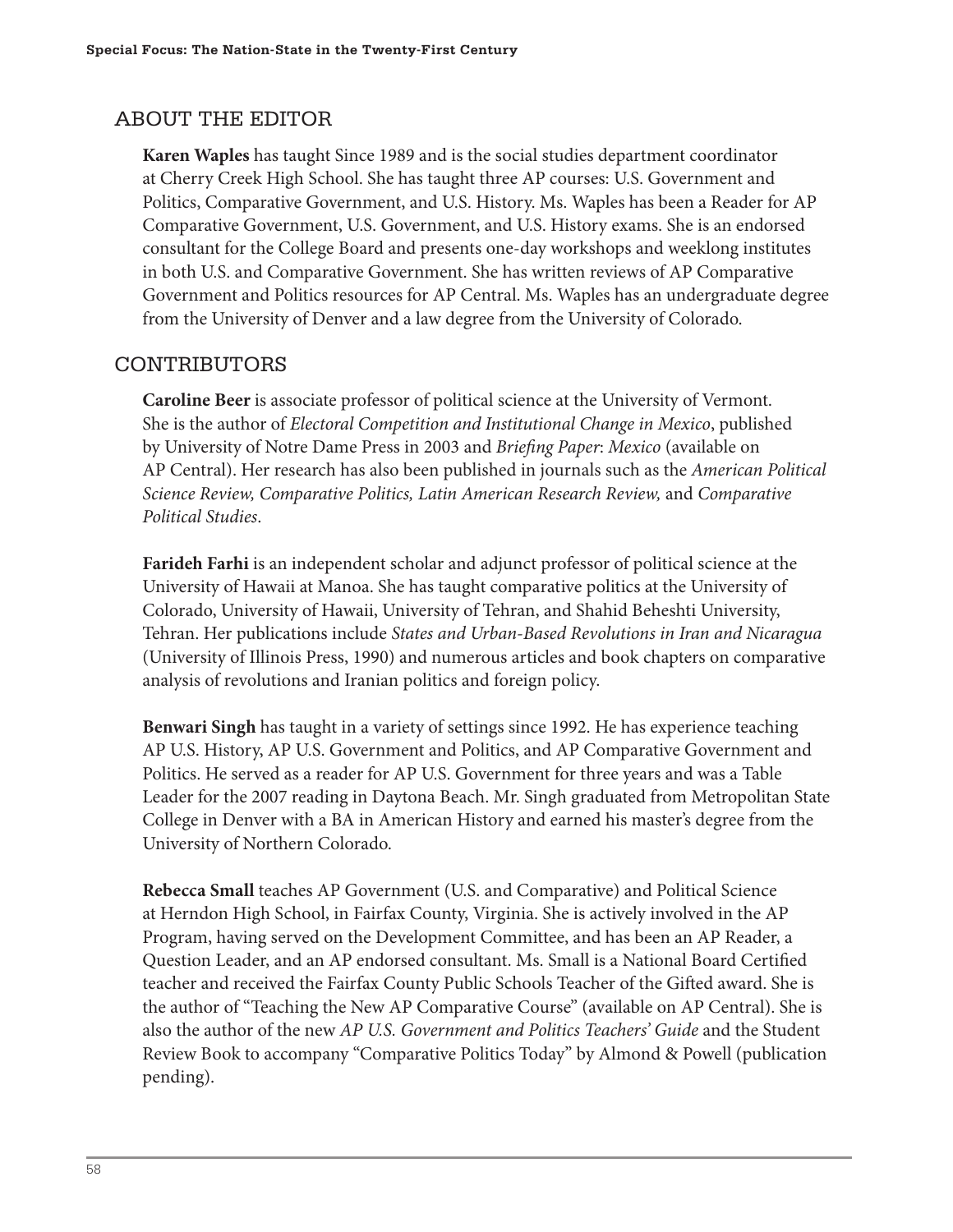James Wehrli has taught AP courses in government and economics at Ravenscroft in Raleigh, North Carolina since 1999. He has also concurrently been an adjunct lecturer in the political science and public administration departments in the School of Public and International Affairs at N.C. State University since 2004. He has been an AP Reader for Comparative Government and Politics since 1999, an AP Table Leader since 2005, and the College Board Advisor for AP Comparative Government and Politics since 2005. He holds a Ph.D. and M.A. in political science and an M.A. and B.A in economics, all from Binghamton University. In 2006 he received certification from the National Board for Professional Teaching Standards in secondary social studies/history.